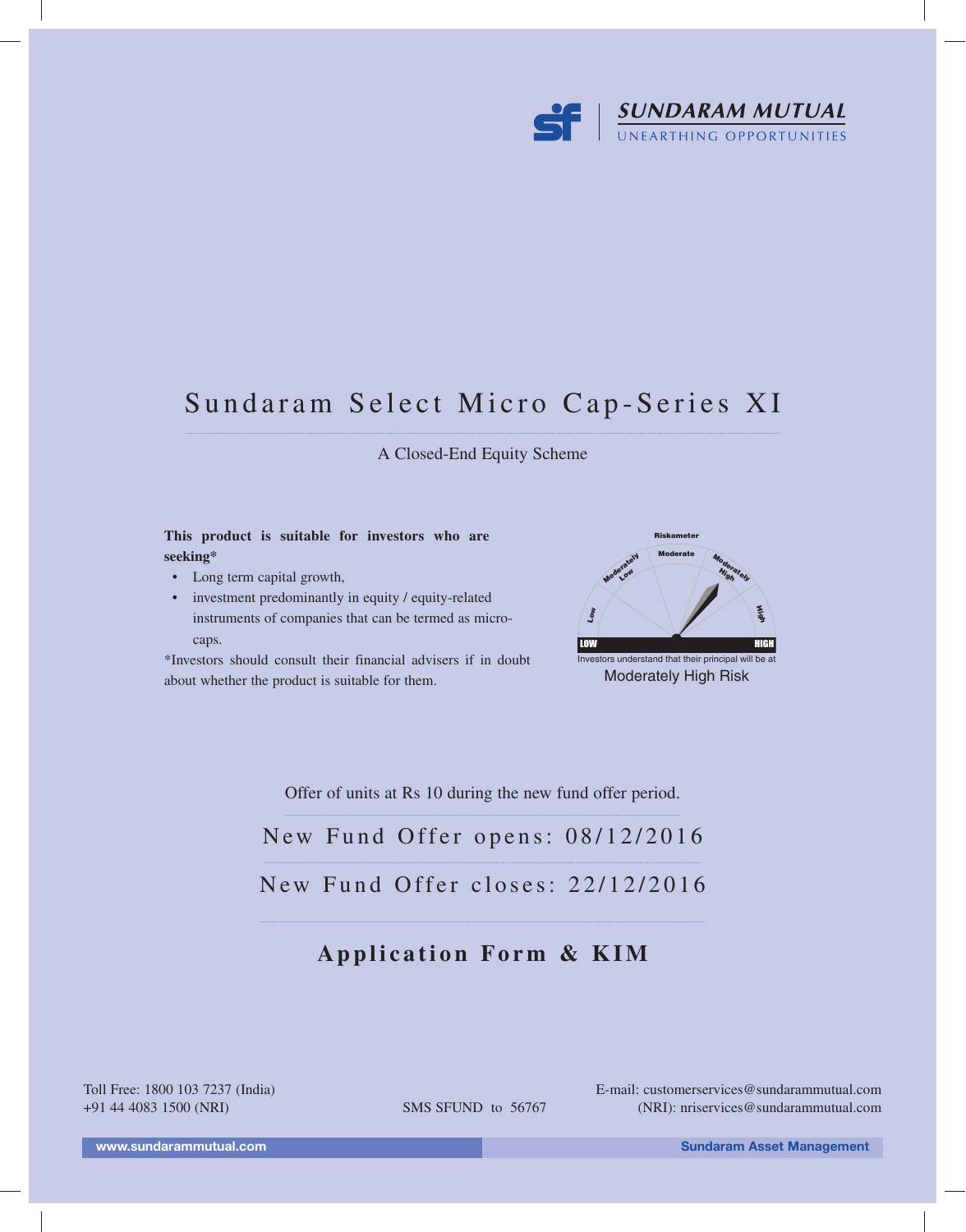#### **Sundaram Asset Management-Investment Manager for Sundaram Mutual Fund A closed-end equity scheme**

#### **Offer at Rs 10 per unit during the New Fund Offer Period • New Fund Offer opens on: 08/12/2016 • New Fund Offer closes on: 22/12/2016**

This Key Information Memorandum sets forth the information that a prospective investor ought to know before investing. For further details of the Scheme / mutual fund, detailed risk factors, rights of and services for investors, due diligence certificate of Sundaram Asset Management, key personnel, penalties & pending litigations, and associate transactions, to name a few, investors must, refer to the Statement of Additional Information/Scheme Information Document available free of cost at offices of Sundaram Asset Management, Investor Service Centres, distributors and at www.sundarammutual.com. The Scheme particulars have been prepared in accordance with the Securities and Exchange Board of India (Mutual Funds) Regulations, 1996, as amended till date, and filed with the Securities and Exchange Board of India (SEBI). The units being offered for public subscription have neither been approved or disapproved by SEBI, nor has SEBI certified the accuracy or adequacy of this KIM. This KIM is dated 28/11/2016. Please read the relevant SEBI-mandated documents carefully before investing. By filling and signing this **application form, applicants are deemed to have understood and accepted the terms of the offer.**

| Name of the Scheme              | Sundaram Select Micro Cap-Series XI. NFO period of the scheme shall not exceed 15 days.                                                                                                                                                                                                                                    |       |                                                 |                     |
|---------------------------------|----------------------------------------------------------------------------------------------------------------------------------------------------------------------------------------------------------------------------------------------------------------------------------------------------------------------------|-------|-------------------------------------------------|---------------------|
| <b>Fund Type</b>                | A closed-end equity scheme.                                                                                                                                                                                                                                                                                                |       |                                                 |                     |
| <b>Investment Objective</b>     | To seek capital appreciation by investing predominantly in equity/equity-related instruments of companies that can be termed as micro-caps. However, there<br>can be no assurance that the investment objective of the Scheme will be realized.                                                                            |       |                                                 |                     |
|                                 | A company whose market capitalisation is equal to or lower than that of the 301st stock by market cap on the NSE at the time of investment will be considered                                                                                                                                                              |       |                                                 |                     |
|                                 | to be in micro-cap category.                                                                                                                                                                                                                                                                                               |       |                                                 |                     |
|                                 | No Guarantee: There is no guarantee or assurance that the investment objective of the scheme will be achieved. Investors are neither being offered any                                                                                                                                                                     |       |                                                 |                     |
|                                 | guaranteed / indicated returns nor any guarantee on repayment of capital by the Schemes. There is also no guarantee of capital or return either by the mutual                                                                                                                                                              |       |                                                 |                     |
|                                 | fund or by the sponsor or by the Asset management Company                                                                                                                                                                                                                                                                  |       |                                                 |                     |
| <b>Maturity Period</b>          | Sundaram Select Micro Cap-Series XI, with maturity period of 4 years from the date of allotment. The Maturity date is reckoned from the date of allotment.                                                                                                                                                                 |       |                                                 |                     |
|                                 | If the Maturity date is not a business day, the subsequent business day shall be considered as the maturity day for the Scheme.                                                                                                                                                                                            |       |                                                 |                     |
| <b>Asset Allocation Pattern</b> | <b>Asset Class</b>                                                                                                                                                                                                                                                                                                         |       | Minimum Allocation Maximum Allocation           | <b>Risk Profile</b> |
|                                 | Equity & equity-related securities of micro-cap companies                                                                                                                                                                                                                                                                  | 65%   | 100%                                            | High                |
|                                 | Other equity (including investment in derivatives of large caps)                                                                                                                                                                                                                                                           | 0%    | 35%                                             | High                |
|                                 | Fixed Income and money market securities                                                                                                                                                                                                                                                                                   | $0\%$ | 35%                                             | Low to Medium       |
|                                 | "Other Equity" refers to Large-cap (including derivatives of large cap) and Mid-cap stocks. Large cap' stocks are defined as any equity stock whose market<br>capitalization shall not be below the market capitalization of the 50th stock and mid-cap stocks are defined as any equity stock whose market capitalization |       |                                                 |                     |
|                                 | shall not be above 50th stock and below 100th stocks (after sorting the securities in the descending order of market capitalization) listed with the National                                                                                                                                                              |       |                                                 |                     |
|                                 | Stock Exchange of India Limited.                                                                                                                                                                                                                                                                                           |       |                                                 |                     |
|                                 | The scheme will not invest in securitised debt, repo in corporate bond, credit default swaps and foreign securities. The scheme shall not engage in securities                                                                                                                                                             |       |                                                 |                     |
|                                 | lending & borrowing and short selling.                                                                                                                                                                                                                                                                                     |       |                                                 |                     |
|                                 | The Scheme may use derivatives in large cap stocks for trading, hedging and portfolio balancing. Exposure to derivatives will be limited to 35% of the net                                                                                                                                                                 |       |                                                 |                     |
|                                 | asset value of the Scheme at the time of transaction. Equity Derivative exposure shall be in securities which has large-cap stocks as its underlying. Investments                                                                                                                                                          |       |                                                 |                     |
|                                 | in large cap stocks will be limited to asset allocation provided in the table above for "Other equity & equity-related securities". In respect of Fixed Income                                                                                                                                                             |       |                                                 |                     |
|                                 | Derivative namely Interest Rate Swap (IRS) and Forward Rate Agreement (FRA), the exposure per counterparty is restricted up to 10% of the Net Asset Value                                                                                                                                                                  |       |                                                 |                     |
|                                 | of the scheme.                                                                                                                                                                                                                                                                                                             |       |                                                 |                     |
|                                 | For the purpose of the scheme the market capitalisation is provided below                                                                                                                                                                                                                                                  |       |                                                 |                     |
|                                 | <b>Market Capitalisation</b>                                                                                                                                                                                                                                                                                               |       |                                                 |                     |
|                                 | <b>LARGE</b>                                                                                                                                                                                                                                                                                                               |       | Top 50 companies $X > \sim$ Rs.47,695 crore     |                     |
|                                 | <b>MID</b>                                                                                                                                                                                                                                                                                                                 |       | Top 50-100 companies $X > -$ Rs.26,382 crore    |                     |
|                                 | <b>SMALL</b>                                                                                                                                                                                                                                                                                                               |       | Top 101-300 companies $X > -$ Rs.5,185 crore    |                     |
|                                 | <b>MICRO</b>                                                                                                                                                                                                                                                                                                               |       | 301st company onwards $X < \sim$ Rs.5,185 crore |                     |
|                                 | Source: Internal, Market Cap as of October 2016 based on NSE. X is the Market Capitalisation.                                                                                                                                                                                                                              |       |                                                 |                     |
|                                 | Exposure is calculated as a percentage of the notional value to the net assets of the Scheme. The Scheme will maintain cash or securities to cover exposure                                                                                                                                                                |       |                                                 |                     |
|                                 | to derivatives.                                                                                                                                                                                                                                                                                                            |       |                                                 |                     |
|                                 | The cumulative gross exposure to equity, debt, money market instruments and derivatives shall not exceed 100% of the net assets of the scheme, subject to<br>SEBI circular No. Cir/ IMD/ DF/ 11/ 2010 dated August 18, 2010. The same-security-wise hedge positions would be excluded from computing the same              |       |                                                 |                     |
|                                 | percentage.<br>Investors are requested to refer to the parts of this document dealing with Risk Factors and Derivatives for a detailed description on how these securities work,                                                                                                                                           |       |                                                 |                     |
|                                 | the limits and risks relating to such securities.                                                                                                                                                                                                                                                                          |       |                                                 |                     |
|                                 | Pending deployment in line with the investment objective, the funds of the Scheme may be invested in short-term deposits with scheduled commercial banks                                                                                                                                                                   |       |                                                 |                     |
|                                 | in accordance SEBI Circulars SEBI/IMD/CIR No.9/20306/03 dated November 12, 2003 and SEBI/IMD/Cir No.1/91171/07 dated April 16, 2007.                                                                                                                                                                                       |       |                                                 |                     |
|                                 | Subject to SEBI Regulations, the asset allocation pattern may change from time to time for a short term and for defensive considerations, keeping in view the                                                                                                                                                              |       |                                                 |                     |
|                                 | market conditions, applicable regulations and the perception of the Investment Manager.                                                                                                                                                                                                                                    |       |                                                 |                     |
|                                 | The fund manager of the Scheme shall examine factors such as the overall macro-economic conditions, valuation levels, sector-specific factors, company-                                                                                                                                                                    |       |                                                 |                     |
|                                 | specific factors and trends in liquidity, to name a few, and reduce the equity exposure, if warranted, to lower levels and raise the fixed income component of                                                                                                                                                             |       |                                                 |                     |
|                                 | the portfolio as a tactical call.                                                                                                                                                                                                                                                                                          |       |                                                 |                     |
|                                 | The fund manager shall seek to raise the equity exposure if the environment is conducive. This process of rebalancing may take place in a dynamic manner<br>on a regular basis. Cash calls (with deployment in appropriate money-market and fixed-income securities), derivatives, changes in the degree of overweight     |       |                                                 |                     |
|                                 | and underweight to sectors and changes in allocation levels to stocks with varying attributes be used to balance the portfolio.                                                                                                                                                                                            |       |                                                 |                     |
|                                 | if the macro-economic conditions and market levels warrant, the fund manager may on an exceptional basis, increase or reduce the equity exposure and                                                                                                                                                                       |       |                                                 |                     |
|                                 | correspondingly reduce or increase the fixed-income component of the portfolio beyond the asset allocation boundary and market cap indicated in the table                                                                                                                                                                  |       |                                                 |                     |
|                                 | for normal circumstances.                                                                                                                                                                                                                                                                                                  |       |                                                 |                     |
|                                 | In any case, the fund manager will carry out rebalancing deviation from the stated asset allocation within 30 days. Where the portfolio is not rebalanced within                                                                                                                                                           |       |                                                 |                     |
|                                 | 30 days, justification for the same shall be placed before the Executive Committee and the Board of Trustees along with reasons recorded in writing. The                                                                                                                                                                   |       |                                                 |                     |
|                                 | Executive committee of the Investment Manager, having three members, shall then decide on the course of action.                                                                                                                                                                                                            |       |                                                 |                     |
|                                 | In the last six months of this Scheme's tenure, the exposure to non micro-cap stocks may go up to 100 per cent in order to facilitate smooth completion of                                                                                                                                                                 |       |                                                 |                     |
|                                 | maturity of the scheme.                                                                                                                                                                                                                                                                                                    |       |                                                 |                     |
| <b>Investment Strategy</b>      | The focus of this Scheme is to provide investors a reasonably diversified portfolio of micro-cap stocks. As there is no fixed thumb rule as to what constitutes                                                                                                                                                            |       |                                                 |                     |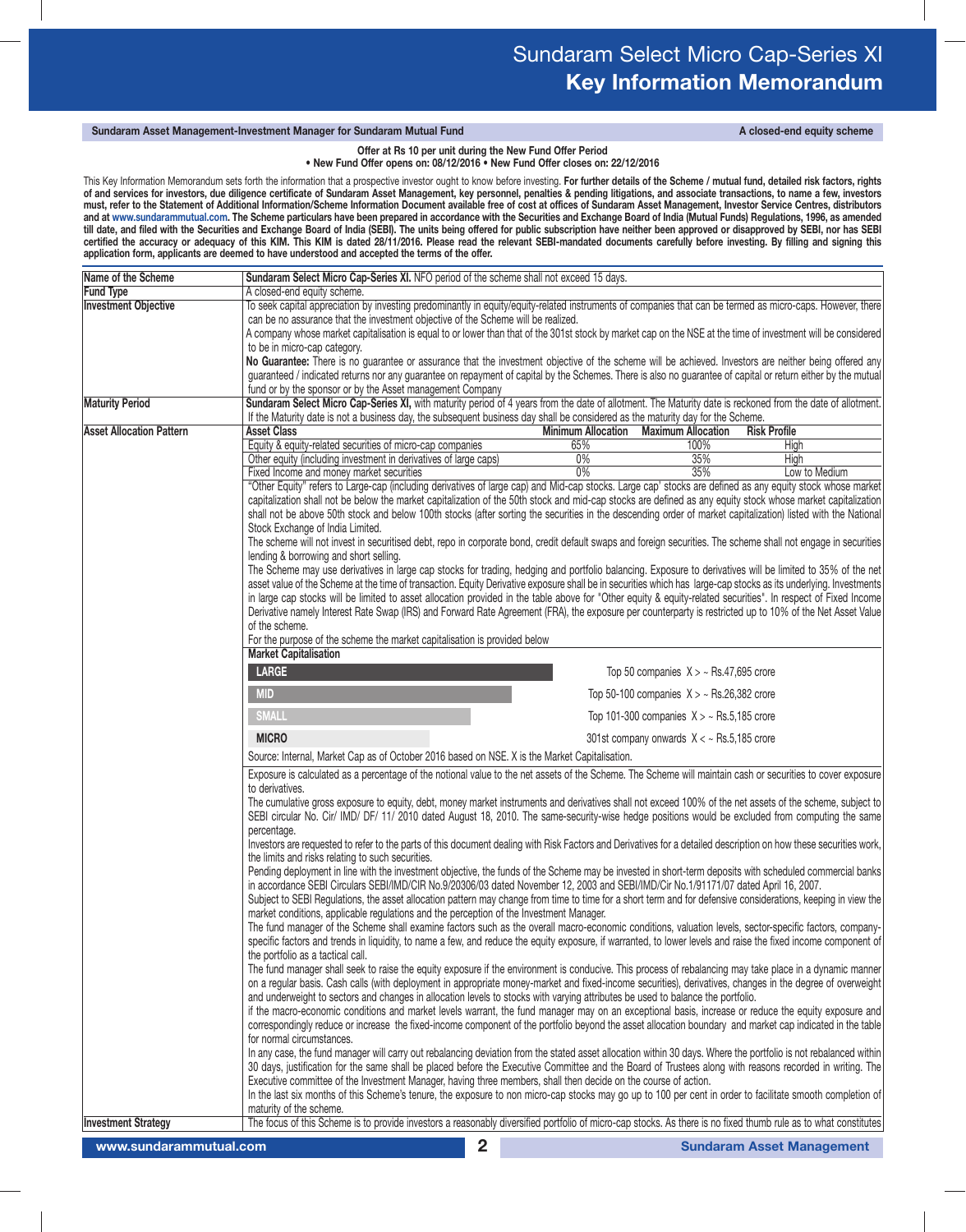|                                              | on the NSE. These stocks are generally more volatile than the large-cap or mid-cap stock and as such potentially can offer higher returns, too.<br>the larger end of the Universe we feel that there will be adequate liquidity for the portfolio.<br>Head of Operations and the committee will decide if we need to exit the stock.<br>stocks.<br>instruments thereby ensuring adequate liquidity for redemptions.<br>rebalancing within 30 days.                                                                                                                                                                                                                                                                                                                                                                                                                                                                                |                                                                                                                                               | a micro-cap stock, the fund is fixing the universe using the threshold of stocks with a market cap equal to or lower than that of the 301st stock by market cap<br>1. We define Micro cap as those stocks whose market capitalisation is equal to or lower than the 301st stock by market cap (after sorting the stocks in<br>descending order of market cap) on the National Stock Exchange of India. We believe our universe of investable stocks is between 301 and 700 - i.e. a<br>total of 400 stocks. The aggregate market capitalization of these 400 stocks is Rs 6.50 lakh crores and their average trading volumes (10 day trading<br>average, source, Bloomberg) is 10,81,000 with the largest trading volume of 5 crore shares and smallest trading volume of 1275. Leaving out the bottom<br>100 least liquid stocks the trading volume of the 300th stock in the universe of 400 stocks is 29,000. As our portfolio is most likely to be confined towards<br>2. Our portfolio will consist of around 50 stocks and one of the criteria for selecting a stock will be liquidity (i.e. adequate trading volumes). We will ensure<br>that only stocks with adequate trading volume will be purchased. (Adequate trading volume will be defined as trading volume sufficient to exit the stock<br>in its entirety within 15 days based on the 10 day trading volume prior to the date of purchase). We have an in-house risk management team who will<br>monitor the trading volumes of each of the stocks on a daily basis and will red flag any potential cause for concern if the trading volumes were to fall for<br>any reason. Once a stock has been red flagged we will have an Investment committee meeting comprising of the Fund Manager, the CEO, the MD and<br>3. We will also ensure on an ongoing basis that the entire portfolio can be liquidated within 30 days assuming 50% of the average trading volume of the<br>4. As we near the expiry of the lock-in period for the Fund we will gradually liquidate the least liquid of these stocks first and move them to money market<br>We will ensure that the initial redemptions post expiry of the 3 year lock in is made substantially out of the lesser liquid stocks in the portfolio thereby<br>ensuring that the residual investments in the Fund have those stocks with the highest liquidity". In the event of deviations, the fund manager will carry out |
|----------------------------------------------|-----------------------------------------------------------------------------------------------------------------------------------------------------------------------------------------------------------------------------------------------------------------------------------------------------------------------------------------------------------------------------------------------------------------------------------------------------------------------------------------------------------------------------------------------------------------------------------------------------------------------------------------------------------------------------------------------------------------------------------------------------------------------------------------------------------------------------------------------------------------------------------------------------------------------------------|-----------------------------------------------------------------------------------------------------------------------------------------------|-----------------------------------------------------------------------------------------------------------------------------------------------------------------------------------------------------------------------------------------------------------------------------------------------------------------------------------------------------------------------------------------------------------------------------------------------------------------------------------------------------------------------------------------------------------------------------------------------------------------------------------------------------------------------------------------------------------------------------------------------------------------------------------------------------------------------------------------------------------------------------------------------------------------------------------------------------------------------------------------------------------------------------------------------------------------------------------------------------------------------------------------------------------------------------------------------------------------------------------------------------------------------------------------------------------------------------------------------------------------------------------------------------------------------------------------------------------------------------------------------------------------------------------------------------------------------------------------------------------------------------------------------------------------------------------------------------------------------------------------------------------------------------------------------------------------------------------------------------------------------------------------------------------------------------------------------------------------------------------------------------------------------------------------------------------------------------------------------------------------------------------------------------------------------------------------------------------------------------------------------------------------------------------------------------------------------------------------------------------------------------------------------------------------------------------------------|
| <b>Risk Profile</b>                          | Document carefully for details on risk factors before investment.                                                                                                                                                                                                                                                                                                                                                                                                                                                                                                                                                                                                                                                                                                                                                                                                                                                                 |                                                                                                                                               | Mutual Fund Units involve investment risks including the possible loss of principal. Please read the Statement of Additional Information and Scheme Information                                                                                                                                                                                                                                                                                                                                                                                                                                                                                                                                                                                                                                                                                                                                                                                                                                                                                                                                                                                                                                                                                                                                                                                                                                                                                                                                                                                                                                                                                                                                                                                                                                                                                                                                                                                                                                                                                                                                                                                                                                                                                                                                                                                                                                                                               |
| <b>Risk Mitigation</b>                       | and will also, if required, be brought to the notice of the Risk Management Committee at the board level.<br>Adherence to limits from SEBI Regulations as well as stipulations in the Scheme Information Document is monitored by the compliance team.<br>suggest improvements to the framework/formats.<br>Role of the Committee: Committee will approve the:<br>Guidelines in the Universe of securities<br>$\bullet$<br>$\bullet$<br>Global Issuer limits (including limit per maturity)<br>Counterparty limits<br>$\bullet$<br>Revised existing issuer and counterparty limits<br>$\bullet$<br>$\bullet$<br>Risk Limits, Risk Grade Limits etc.<br>guidelines are in place.                                                                                                                                                                                                                                                   |                                                                                                                                               | The risk of concentration in the portfolio shall be mitigated by having internal fund management guidelines that provide for single-stock - subject to the SEBI<br>prescribed limit of 10% - and sector exposure limits. The adherence shall be monitored by the Risk Management team that reports to the Managing Director<br>of Sundaram Asset Management. Deviation if any, from the limit will have to approved by the Managing Director subject to rustication by the fund manager<br>An independent risk management team is in place to oversee and monitor portfolio risk on a day-to-day basis. Internal risk control guidelines are in place and<br>the portfolio contours are tracked on a daily basis to ensure adherence. Any deviation is brought to the notice of the Managing Director and the fund manager<br>for corrective action. Follow up actions are made to ensure that the deviation is corrected within the time period prescribed in internal risk control guidelines.<br>Committee monitoring Risk Management: The Board of Sundaram Asset Management has constituted a Committee comprising Managing Director & Two<br>Independent Directors to monitor risk management. The Heads of Equity and Fixed Income, the Risk Analyst and the Deputy CEO will be the permanent<br>invitees to the Committee. The Compliance Officer acts as the secretary to the committee. The Committee will review the risk guidelines with respect to equity<br>and fixed income funds, check deviations from set limits of investments, set/modify the limits of counter party exposure, review exceptions and overrides and<br>Limits applicable to each fund such as Credit Diversification ratio, Duration Limit, WAM Limit, Maximum Maturity Limit, Liquidity Risk Limits, Valuation<br>Risk Guidelines: Sundaram Asset Management has internal investment norms and risk guidelines for equity and debt investments. Also fund specific<br>Risk Control: Risk control is customized by product according to the level of risk the fund can expose investors to, as specified in the investment mandate.                                                                                                                                                                                                                                                                                                                       |
| <b>Plans and Options</b>                     | Plans: Regular Plan and Direct Plan Options: Growth, Dividend Payout. If investment option is not indicated the default option will be Growth.<br>All plans and options available for offer under the scheme will have the same portfolio<br>investments through a Distributor.<br>other Platform(s) where investors' applications for subscription of units are routed through Distributors}.<br>distribution of Units will be paid / charged under Direct Plan. The direct plan will also have a separate NAV.<br>The following matrix will be applied for processing the applications in the Regular or Direct Plan:<br>Broker Code mentioned by the investor<br>Not mentioned<br>Not mentioned<br>Not mentioned<br>Mentioned<br><b>Direct</b><br>Direct<br>Mentioned<br>Mentioned<br>In cases of wrong/invalid/incomplete ARN codes mentioned on the application form, the application shall be processed under Regular Plan. | Plan mentioned by the investor<br>Not mentioned<br>Direct<br>Regular<br><b>Direct</b><br>Not Mentioned<br>Regular<br>Regular<br>Not Mentioned | Direct Plan is only for investors who purchase /subscribe Units into the Scheme directly with the Fund and is not available for investors who route their<br>All categories of investors (whether existing or new Unitholders) as permitted to invest in this scheme are eligible to subscribe under Direct Plan. Investments<br>under Direct Plan can be made through various modes offered by the Fund for investing directly with the Fund {except Stock Exchange Platform(s) and all<br>The expense ratio of Direct Plan shall be lower than that of the Regular Plan as it shall exclude distribution expenses, commission, etc. No commission for<br>Investors wishing to subscribe under Direct Plan of a Scheme will have to indicate "Direct Plan" against the Scheme name in the application form.<br>Plan under which units will be allotted<br><b>Direct Plan</b><br><b>Direct Plan</b><br><b>Direct Plan</b><br><b>Direct Plan</b><br><b>Direct Plan</b><br>Direct Plan<br>Regular Plan<br>Regular Plan<br>The Investment Manager shall contact and obtain the correct ARN code within 30 calendar days of the receipt of the application form from the investor/                                                                                                                                                                                                                                                                                                                                                                                                                                                                                                                                                                                                                                                                                                                                                                                                                                                                                                                                                                                                                                                                                                                                                                                                                                                                |
|                                              |                                                                                                                                                                                                                                                                                                                                                                                                                                                                                                                                                                                                                                                                                                                                                                                                                                                                                                                                   |                                                                                                                                               | distributor. In case, the correct code is not received within 30 calendar days, the AMC shall reprocess the transaction under Direct Plan from the date of                                                                                                                                                                                                                                                                                                                                                                                                                                                                                                                                                                                                                                                                                                                                                                                                                                                                                                                                                                                                                                                                                                                                                                                                                                                                                                                                                                                                                                                                                                                                                                                                                                                                                                                                                                                                                                                                                                                                                                                                                                                                                                                                                                                                                                                                                    |
| <b>Minimum Application Amount</b><br>Listing | application without any exit load.<br>First investment Rs 5,000 and multiples of Rs 10 thereafter.                                                                                                                                                                                                                                                                                                                                                                                                                                                                                                                                                                                                                                                                                                                                                                                                                                |                                                                                                                                               | The Mutual Fund/Investment Manager will list the units of the scheme on the capital market segment of NSE within five business from the date of allotment.                                                                                                                                                                                                                                                                                                                                                                                                                                                                                                                                                                                                                                                                                                                                                                                                                                                                                                                                                                                                                                                                                                                                                                                                                                                                                                                                                                                                                                                                                                                                                                                                                                                                                                                                                                                                                                                                                                                                                                                                                                                                                                                                                                                                                                                                                    |

**xww.sundarammutual.com 3 3 Sundaram Asset Management**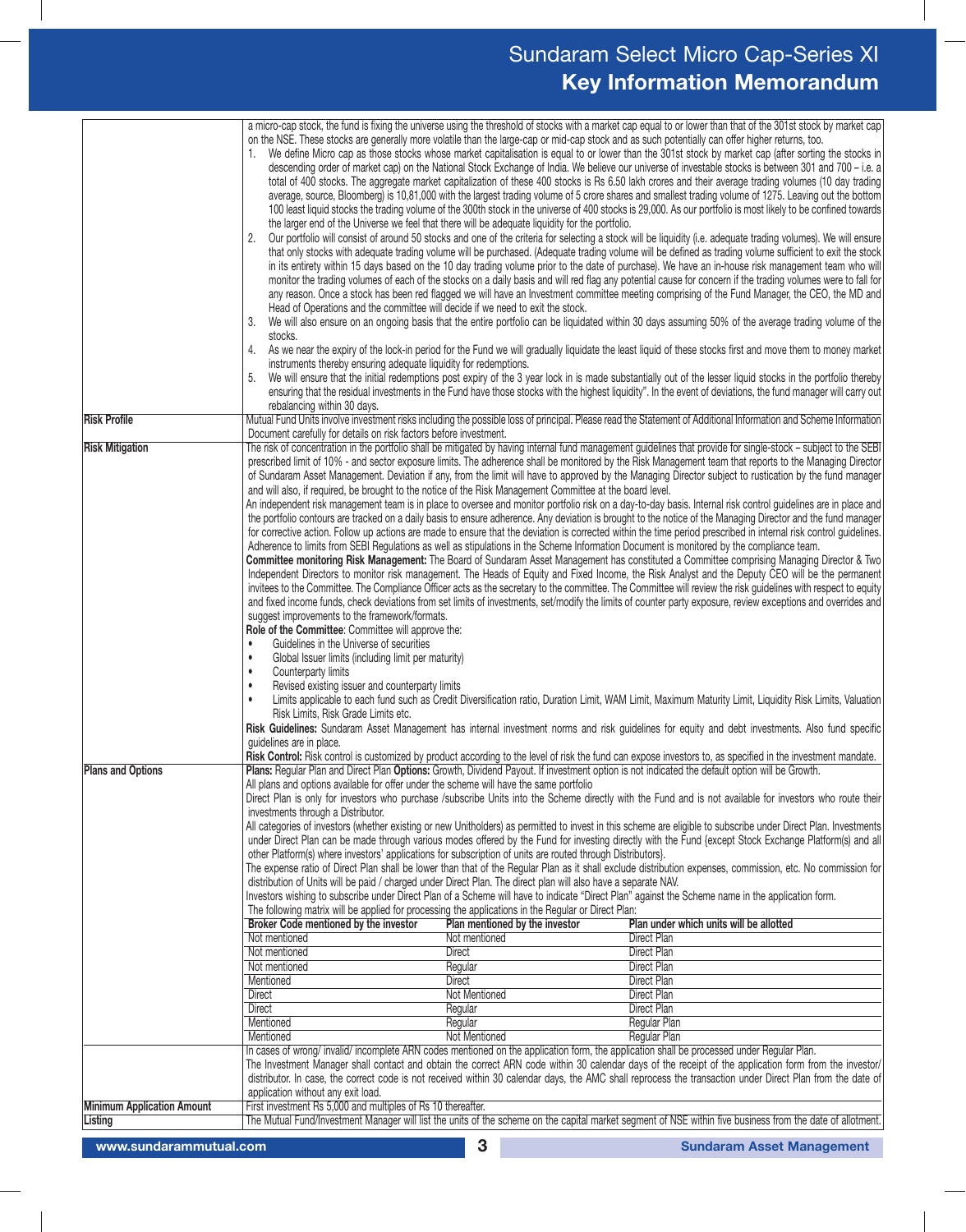|                                                                   | NSE has vide its Letter No. NSE/LIST/62438 dated February 23, 2016 provided in-principle approval for listing the units of the scheme. In addition to NSE, the                                                                                                                                                                                                                                                                                                                                                                                                                                                                                                                                                                                                                                                                                                                                                                                                                                                                                                                                                                                                                                                                                                                                                                                                                                                                                                                                                                                                                                                                                                                                                                                                                                                                                                                                                                                                                                                                                                                                                                                                                                                                                                                                                                                                                                                                                                                                                                                                                                                                                                                                                                                                                                                                                                                                                                                                                                                                                                                                                                                                                                                                                                                                                                                                                                                                                                                                       |  |
|-------------------------------------------------------------------|------------------------------------------------------------------------------------------------------------------------------------------------------------------------------------------------------------------------------------------------------------------------------------------------------------------------------------------------------------------------------------------------------------------------------------------------------------------------------------------------------------------------------------------------------------------------------------------------------------------------------------------------------------------------------------------------------------------------------------------------------------------------------------------------------------------------------------------------------------------------------------------------------------------------------------------------------------------------------------------------------------------------------------------------------------------------------------------------------------------------------------------------------------------------------------------------------------------------------------------------------------------------------------------------------------------------------------------------------------------------------------------------------------------------------------------------------------------------------------------------------------------------------------------------------------------------------------------------------------------------------------------------------------------------------------------------------------------------------------------------------------------------------------------------------------------------------------------------------------------------------------------------------------------------------------------------------------------------------------------------------------------------------------------------------------------------------------------------------------------------------------------------------------------------------------------------------------------------------------------------------------------------------------------------------------------------------------------------------------------------------------------------------------------------------------------------------------------------------------------------------------------------------------------------------------------------------------------------------------------------------------------------------------------------------------------------------------------------------------------------------------------------------------------------------------------------------------------------------------------------------------------------------------------------------------------------------------------------------------------------------------------------------------------------------------------------------------------------------------------------------------------------------------------------------------------------------------------------------------------------------------------------------------------------------------------------------------------------------------------------------------------------------------------------------------------------------------------------------------------------------|--|
| Redemption & switch-out on an                                     |                                                                                                                                                                                                                                                                                                                                                                                                                                                                                                                                                                                                                                                                                                                                                                                                                                                                                                                                                                                                                                                                                                                                                                                                                                                                                                                                                                                                                                                                                                                                                                                                                                                                                                                                                                                                                                                                                                                                                                                                                                                                                                                                                                                                                                                                                                                                                                                                                                                                                                                                                                                                                                                                                                                                                                                                                                                                                                                                                                                                                                                                                                                                                                                                                                                                                                                                                                                                                                                                                                      |  |
| ongoing basis to other Scheme<br>of Sundaram Mutual Fund          |                                                                                                                                                                                                                                                                                                                                                                                                                                                                                                                                                                                                                                                                                                                                                                                                                                                                                                                                                                                                                                                                                                                                                                                                                                                                                                                                                                                                                                                                                                                                                                                                                                                                                                                                                                                                                                                                                                                                                                                                                                                                                                                                                                                                                                                                                                                                                                                                                                                                                                                                                                                                                                                                                                                                                                                                                                                                                                                                                                                                                                                                                                                                                                                                                                                                                                                                                                                                                                                                                                      |  |
| <b>Liquidity</b>                                                  | units may be listed in other exchanges also.<br>Being a Closed End Scheme, there will be no allotment or redemption or switches on an ongoing basis.<br>The Fund will not redeem the units till the maturity of the scheme. However, in order to provide the liquidity to the investors, the units of the schemes are<br>proposed to be listed on the NSE within 5 business days from the date of allotment. Hence, Investors who want to liquidate their units of the schemes can sell<br>the units held in Demat Form in the secondary market. NSE has given its in - principle approval for listing the units of the scheme on its exchange vide its<br>Letter NSE/LIST/62438 dated February 23, 2016. On the Maturity Date (which will be 4 years from the date of Allotment), the Units of the Scheme will be<br>redeemed/switched out at the Applicable NAV. (If the maturity date is not a Business Day, the subsequent Business Day shall be considered as the maturity<br>date for the Scheme). The Investment Manager/ Trustee will initiate the delisting procedure at least 30 days prior to the date of maturity of the scheme. The<br>Unitholders will not able to trade in stock exchange once the schemes are delisted. This shall be subject to SEBI Regulations/Guidelines and without any further<br>reference to the Mutual Fund / Investment Manager / Unit holders.<br>Investors may apply for the Schemes through Applications Supported By Blocked Amount (ASBA) process during the NFO period by filling in the ASBA form<br>details and ASBA process refer to Statement of Additional Information (SAI) available on our website www.sundarammutual.com<br>mention any preference, then by default the first number indicated in the list shall be the preferred account number.<br>up to 10 calendar days to ensure validation of new bank mandate mentioned.<br>103 7237 (India) +91 44 4083 1500 (NRI).<br>Being a Closed End Scheme, there will be no allotment or redemption or switches on an ongoing basis.<br>Investors may apply for the Units of the Schemes through Applications Supported by Blocked Amount (ASBA) process<br>by filling in the ASBA form and submitting the same to their respective banks.<br>available during the NFO<br>in that place<br>NFO Period. For details the Investor Service Centres can be contacted.<br>from time to time. The Trustees of Sundaram Mutual reserves the right to change/modify the features of this facility at a later date.<br><b>MF Utility Platform</b><br>time to time and any law for the time being in force.<br>On maturity the redemption proceeds will be mailed to the investors within 10 working days.<br>The Trustee Company reserves the right to distribute dividend subject to availability of distributable surplus. Dividend is declared on the face value of Rs 10 per<br>read the Scheme Information Document for further details<br>S Krishnakumar & Dwijendra Srivastava<br>S&P BSE Small Cap Index. The S&P BSE Small Cap index was launched on April 11, 2005 and is designed to measure the performance of small-cap<br>the only metric that is proximate in tracking the micro-cap category. The Trustee reserves the right to change the benchmark/Fund Managers.<br>Sundaram Trustee Company Ltd<br>Entry Load: Nil<br>Exit Load: Not applicable.<br>brokerage and applicable taxes on the brokerage and other relevant charges as applicable for transacting on secondary market. |  |
| <b>Additional Mode of Payment</b><br>during NFO                   | and submit the same to their respective banks, which in turn will block the subscription amount in the said amount as per the authority contained in ASBA form,<br>and undertake other tasks as per the procedure specified therein. For applicants applying through ASBA, on allotment, the amount will be unblocked in their<br>respective bank accounts and account will be debited only to the extent required to pay for allotment of Units applied in the application form. For complete                                                                                                                                                                                                                                                                                                                                                                                                                                                                                                                                                                                                                                                                                                                                                                                                                                                                                                                                                                                                                                                                                                                                                                                                                                                                                                                                                                                                                                                                                                                                                                                                                                                                                                                                                                                                                                                                                                                                                                                                                                                                                                                                                                                                                                                                                                                                                                                                                                                                                                                                                                                                                                                                                                                                                                                                                                                                                                                                                                                                       |  |
| <b>Registration of Bank Account</b>                               | The Unitholders may choose to receive the redemption/dividend proceeds in any of the bank accounts, the details of which are registered with the AMC by<br>specifying the necessary details in the "Bank Accounts Registration form" which will be available at our office/Sundaram BNP Paribas Fund Services Ltd and<br>on the website of www.sundarammutual.com. Individuals, HUFs, Sole proprietor firms can register up to five bank accounts and other investors can register<br>up to ten bank accounts in a folio. The unitholder can choose anyone of the registered bank accounts as default bank account. In case the investor fails to<br>If unit holder(s) provide a new and unregistered bank mandate or a change of bank mandate request with a specific redemption proceeds (with or without<br>necessary supporting documents), such bank account may not be considered for payment of redemption proceeds, or the Fund may withhold the payment for<br>Valid change of bank mandate requests with supporting documents will be processed within ten business days of necessary documents reaching the head<br>office of the RTA and any financial transaction request received in the interim will be carried based on previous details only. For more details please refer our<br>website www.sundarammutual.com. For any queries and clarifications that you may have, please get in touch with us at our office or call our Toll Free 1800                                                                                                                                                                                                                                                                                                                                                                                                                                                                                                                                                                                                                                                                                                                                                                                                                                                                                                                                                                                                                                                                                                                                                                                                                                                                                                                                                                                                                                                                                                                                                                                                                                                                                                                                                                                                                                                                                                                                                                                                                                       |  |
| Applicable NAV(after the scheme<br>opens for repurchase and sale) |                                                                                                                                                                                                                                                                                                                                                                                                                                                                                                                                                                                                                                                                                                                                                                                                                                                                                                                                                                                                                                                                                                                                                                                                                                                                                                                                                                                                                                                                                                                                                                                                                                                                                                                                                                                                                                                                                                                                                                                                                                                                                                                                                                                                                                                                                                                                                                                                                                                                                                                                                                                                                                                                                                                                                                                                                                                                                                                                                                                                                                                                                                                                                                                                                                                                                                                                                                                                                                                                                                      |  |
| Special products / facilities                                     |                                                                                                                                                                                                                                                                                                                                                                                                                                                                                                                                                                                                                                                                                                                                                                                                                                                                                                                                                                                                                                                                                                                                                                                                                                                                                                                                                                                                                                                                                                                                                                                                                                                                                                                                                                                                                                                                                                                                                                                                                                                                                                                                                                                                                                                                                                                                                                                                                                                                                                                                                                                                                                                                                                                                                                                                                                                                                                                                                                                                                                                                                                                                                                                                                                                                                                                                                                                                                                                                                                      |  |
|                                                                   | DD charges shall be borne by Investment Manager as per prevailing SBI charges provided there is no office of the Investment Manager/Collecting centers<br>Switch from any existing Equity/Debt/Liquid Schemes of Sundaram Mutual into the Units of the Scheme during the NFO Period can be done during the<br>An investor may purchase the units in different options available for subscription under Regular Plan of the Scheme through NSE MFSS & BSE StAR<br>Platform (Stock Exchange infrastructure) only during the NFO period. Switching of Units is not permitted under this facility. Investors may hold the Units<br>in physical or dematerialized form. MFSS and StAR are electronic platforms introduced by NSE and BSE respectively for transacting in units of Mutual<br>Funds. The electronic platforms will be available on all business days of the Capital Market segment. The platforms will be available for Participants<br>between 9 a.m. until 3 p.m. The eligible AMFI certified stock exchange brokers will be considered as Official Points of Acceptance (OPA) of Sundaram<br>Mutual Fund. Investors are requested to note that the facility for transacting in mutual fund schemes through stock exchange infrastructure is available<br>subject to such limits, operating guidelines, terms and conditions as may be prescribed by the respective stock exchange(s) and guidelines issued by SEBI<br>All financial and non-financial transactions pertaining to Schemes of Sundaram Mutual Fund can be done through MFU either electronically on<br>www.mfuonline.com as and when such a facility is made available by MFUI or physically through the authorized Points of Service ("POS" of MFUI with effect<br>from the respective dates as published on MFUI website against the POS locations. The list of POS of MFUI is published on the website of MFUI at<br>www.mfuindia.com as may be updated from time to time. The Online Transaction Portal of MFU i.e. www.mfuonline.com and the POS locations of MFUI will<br>be in addition to the existing Official Points of Acceptance ("OPA") of the AMC. The uniform cut-off time as prescribed by SEBI and as mentioned in the SID /<br>KIM of respective schemes shall be applicable for applications received on the portal of MFUI i.e. www.mfuonline.com. However, investors should note that<br>transactions on the MFUI portal shall be subject to the eligibility of the investors, any terms & conditions as stipulated by MFUI / Mutual Fund / the AMC from                                                                                                                                                                                                                                                                                                                                                                                                                                                                                                                                                                                                                                                                                                                                                                                                                                                                                                                                              |  |
| <b>Despatch of Redemption Proceeds</b><br><b>Dividend Policy</b>  |                                                                                                                                                                                                                                                                                                                                                                                                                                                                                                                                                                                                                                                                                                                                                                                                                                                                                                                                                                                                                                                                                                                                                                                                                                                                                                                                                                                                                                                                                                                                                                                                                                                                                                                                                                                                                                                                                                                                                                                                                                                                                                                                                                                                                                                                                                                                                                                                                                                                                                                                                                                                                                                                                                                                                                                                                                                                                                                                                                                                                                                                                                                                                                                                                                                                                                                                                                                                                                                                                                      |  |
|                                                                   | unit. After declaration and payment of dividend, the ex-dividend NAV will decline to the extent of the dividend payment. The details of the Record Date for any<br>Dividend that may be declared will be notified through the Stock Exchange where the Units are listed/ designated investor service centers/ newspapers. Please                                                                                                                                                                                                                                                                                                                                                                                                                                                                                                                                                                                                                                                                                                                                                                                                                                                                                                                                                                                                                                                                                                                                                                                                                                                                                                                                                                                                                                                                                                                                                                                                                                                                                                                                                                                                                                                                                                                                                                                                                                                                                                                                                                                                                                                                                                                                                                                                                                                                                                                                                                                                                                                                                                                                                                                                                                                                                                                                                                                                                                                                                                                                                                     |  |
| Name of the Fund Managers<br><b>Benchmark</b>                     |                                                                                                                                                                                                                                                                                                                                                                                                                                                                                                                                                                                                                                                                                                                                                                                                                                                                                                                                                                                                                                                                                                                                                                                                                                                                                                                                                                                                                                                                                                                                                                                                                                                                                                                                                                                                                                                                                                                                                                                                                                                                                                                                                                                                                                                                                                                                                                                                                                                                                                                                                                                                                                                                                                                                                                                                                                                                                                                                                                                                                                                                                                                                                                                                                                                                                                                                                                                                                                                                                                      |  |
| Name of the Trustee Company                                       | companies listed at BSE Ltd. The index is well diversified across all sectors, broad-based and consists of more than 580 scrips. The composition of the<br>aforesaid benchmark is such that it is most suited for comparing performance of the scheme which seeks to invest predominantly in micro-cap stocks. This is                                                                                                                                                                                                                                                                                                                                                                                                                                                                                                                                                                                                                                                                                                                                                                                                                                                                                                                                                                                                                                                                                                                                                                                                                                                                                                                                                                                                                                                                                                                                                                                                                                                                                                                                                                                                                                                                                                                                                                                                                                                                                                                                                                                                                                                                                                                                                                                                                                                                                                                                                                                                                                                                                                                                                                                                                                                                                                                                                                                                                                                                                                                                                                               |  |
| <b>Load Structure</b>                                             |                                                                                                                                                                                                                                                                                                                                                                                                                                                                                                                                                                                                                                                                                                                                                                                                                                                                                                                                                                                                                                                                                                                                                                                                                                                                                                                                                                                                                                                                                                                                                                                                                                                                                                                                                                                                                                                                                                                                                                                                                                                                                                                                                                                                                                                                                                                                                                                                                                                                                                                                                                                                                                                                                                                                                                                                                                                                                                                                                                                                                                                                                                                                                                                                                                                                                                                                                                                                                                                                                                      |  |
| <b>Transaction Charge to Distributors</b>                         | Please note that buying and selling the units of the scheme on the stock exchange is based on market price. However, investors will have to bear the cost of<br>In addition to the existing upfront commission payable to the distributor, the distributor would be allowed to charge the Investor a Transaction Charge (@ Rs150)<br>for a New Investor and @Rs100 for an existing Investor)where the amount of investment is Rs. 10,000 and above on a per subscription basis. The Transaction                                                                                                                                                                                                                                                                                                                                                                                                                                                                                                                                                                                                                                                                                                                                                                                                                                                                                                                                                                                                                                                                                                                                                                                                                                                                                                                                                                                                                                                                                                                                                                                                                                                                                                                                                                                                                                                                                                                                                                                                                                                                                                                                                                                                                                                                                                                                                                                                                                                                                                                                                                                                                                                                                                                                                                                                                                                                                                                                                                                                      |  |
| www.sundarammutual.com                                            | 4<br><b>Sundaram Asset Management</b>                                                                                                                                                                                                                                                                                                                                                                                                                                                                                                                                                                                                                                                                                                                                                                                                                                                                                                                                                                                                                                                                                                                                                                                                                                                                                                                                                                                                                                                                                                                                                                                                                                                                                                                                                                                                                                                                                                                                                                                                                                                                                                                                                                                                                                                                                                                                                                                                                                                                                                                                                                                                                                                                                                                                                                                                                                                                                                                                                                                                                                                                                                                                                                                                                                                                                                                                                                                                                                                                |  |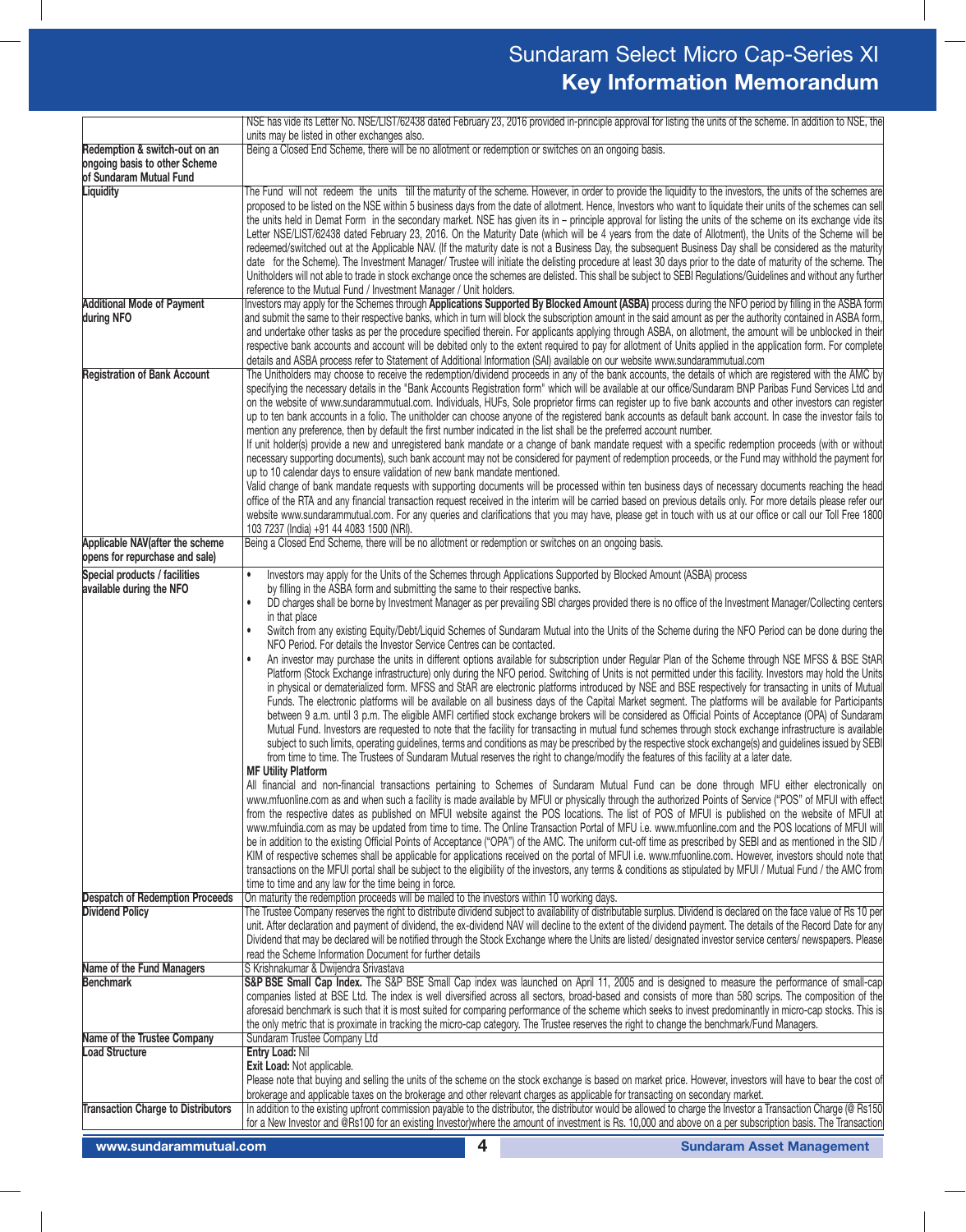| The distributors can opt-in / opt-out of levying transaction charges based on 'type of the Product/Scheme' instead of 'for all Schemes'. Accordingly, the<br>transaction charges would be deducted from the subscription amounts, as applicable.<br>However, the distributor shall not be able to opt-in or opt-out at the investor-level i.e. a distributor shall not charge one investor and choose not to charge<br>another investor.<br>Initial issue expenses shall be borne by the Investment Manager/AMC and not by the scheme of mutual fund.<br>Being a new Scheme it does not have any performance track record.<br>1. The total annual recurring expenses of the Scheme, excluding deferred revenue expenditure written off, issue or redemption expenses, but including the<br>investment management and advisory fee that can be charged to the scheme shall be within the limits specified in Regulation 52 of SEBI (Mutual Funds)<br>Regulations.<br>The expenses chargeable to the scheme shall include investment management & advisory fee, Trustee fee, custodian fee, Registrar and Transfer Agent<br>fee, Audit fee, Marketing and Selling expenses and other expenses (including listing fee). as listed in the table below:<br><b>Expense Head</b><br>Investment Management and Advisory Fees<br>Trustee fee<br>Audit fees<br>Custodian fees<br><b>RTA Fees</b><br>Marketing & Selling expense incl. agent commission<br>Cost related to investor communications<br>Cost of fund transfer from location to location<br>Cost of providing account statements and dividend<br>redemption cheques and warrants<br>Costs of statutory Advertisements<br>Cost towards investor education & awareness (at least 2 bps)<br>Brokerage & transaction cost over and above<br>12 bps and 5 bps for cash and derivative market trades resp.<br>Service tax on expenses other than investment and advisory fees<br>Service tax on brokerage and transaction cost<br>Other expenses<br>Maximum total expense ratio (TER) permissible under Regulation 52 (4) and (6) (c)<br>Additional expenses for gross new inflows from specified cities under regulation 52 (6A) (b)<br>Upto 0.30%<br>The maximum total expense ratio (TER) permissible under Regulation 52 (4) and (6) (c) that can be charged to the scheme as a percentage of daily net<br>assets shall be as follows:<br>First Rs 100 crore: 2.50%<br>Next Rs 300 crore: 2.25%<br>Next Rs 300 crore: 2.00%<br>On assets in excess of Rs 700 crore: 1.75%<br>As per Regulation 52(6A)(b), the an additional expense upto 0.30% (30 basis points) on the daily net assets shall be charged to the scheme if new inflows<br>into the scheme from beyond top 15 cities as specified by SEBI, from time to time, are at least:<br>30% of the gross new inflows in the scheme (or)<br>15% of the average assets under management (year to date) of the scheme, whichever is higher.<br>In case the inflows from such cities is less than the higher of (a) or (b) above, expenses shall be charged to the scheme on a proportionate basis as<br>prescribed in the SEBI circular dated September 13, 2012.<br>The amount so charged shall be utilised for distribution expenses incurred for bringing inflows from such cities. However, the amount incurred as expense<br>on account of inflows from such cities shall be credited back to the Scheme(s) in case the said inflows are redeemed within a period of one year from the<br>date of investment.<br>Top 15 cities shall mean top 15 cities based on Association of Mutual Funds in India (AMFI) data on 'AUM by Geography - Consolidated Data for Mutual<br>Fund Industry' as at the end of the previous financial year.<br>Distribution expenses will not be charged in Direct Plan and no commission shall be paid from Direct Plan. The total expense ratio of Direct Plan shall be<br>lower by atleast 12.5% vis-a-vis the Regular Plan. i.e., If the expenses of Regular Plan are 100 bps, the expenses of Direct Plan shall not exceed 87.5<br>bps.<br>Note: The above percentage is based on the prevailing expenses ratio. Any change in the above mentioned distribution expenses/commission will be<br>replaced while filing the final SID.<br>Sundaram Asset Management reserves the right to charge different heads of expenses, both inter-se or in total, within the overall limits as specified in | Charge will be deducted by the AMC from the amount remitted and paid to the Distributor. The balance amount will be invested in the scheme. The Transaction |                       |
|----------------------------------------------------------------------------------------------------------------------------------------------------------------------------------------------------------------------------------------------------------------------------------------------------------------------------------------------------------------------------------------------------------------------------------------------------------------------------------------------------------------------------------------------------------------------------------------------------------------------------------------------------------------------------------------------------------------------------------------------------------------------------------------------------------------------------------------------------------------------------------------------------------------------------------------------------------------------------------------------------------------------------------------------------------------------------------------------------------------------------------------------------------------------------------------------------------------------------------------------------------------------------------------------------------------------------------------------------------------------------------------------------------------------------------------------------------------------------------------------------------------------------------------------------------------------------------------------------------------------------------------------------------------------------------------------------------------------------------------------------------------------------------------------------------------------------------------------------------------------------------------------------------------------------------------------------------------------------------------------------------------------------------------------------------------------------------------------------------------------------------------------------------------------------------------------------------------------------------------------------------------------------------------------------------------------------------------------------------------------------------------------------------------------------------------------------------------------------------------------------------------------------------------------------------------------------------------------------------------------------------------------------------------------------------------------------------------------------------------------------------------------------------------------------------------------------------------------------------------------------------------------------------------------------------------------------------------------------------------------------------------------------------------------------------------------------------------------------------------------------------------------------------------------------------------------------------------------------------------------------------------------------------------------------------------------------------------------------------------------------------------------------------------------------------------------------------------------------------------------------------------------------------------------------------------------------------------------------------------------------------------------------------------------------------------------------------------------------------------------------------------------------------------------------------------------------------------------------------------------------------------------------------------------------------------------------------------------------------------------------------------------------------------------------------------------------------------------------------------------------------------------------------------------------------------------------------------------------------------------------------------------------------------------------------------------------------------------------------------------------------------------------------------------------------------|-------------------------------------------------------------------------------------------------------------------------------------------------------------|-----------------------|
| Performance                                                                                                                                                                                                                                                                                                                                                                                                                                                                                                                                                                                                                                                                                                                                                                                                                                                                                                                                                                                                                                                                                                                                                                                                                                                                                                                                                                                                                                                                                                                                                                                                                                                                                                                                                                                                                                                                                                                                                                                                                                                                                                                                                                                                                                                                                                                                                                                                                                                                                                                                                                                                                                                                                                                                                                                                                                                                                                                                                                                                                                                                                                                                                                                                                                                                                                                                                                                                                                                                                                                                                                                                                                                                                                                                                                                                                                                                                                                                                                                                                                                                                                                                                                                                                                                                                                                                                                                                                            | charge will not apply to direct Investments. For more details, please refer to the section 'Your guide to fill the application form'.                       |                       |
| <b>Initial Issue Expenses</b><br><b>Recurring Expenses</b>                                                                                                                                                                                                                                                                                                                                                                                                                                                                                                                                                                                                                                                                                                                                                                                                                                                                                                                                                                                                                                                                                                                                                                                                                                                                                                                                                                                                                                                                                                                                                                                                                                                                                                                                                                                                                                                                                                                                                                                                                                                                                                                                                                                                                                                                                                                                                                                                                                                                                                                                                                                                                                                                                                                                                                                                                                                                                                                                                                                                                                                                                                                                                                                                                                                                                                                                                                                                                                                                                                                                                                                                                                                                                                                                                                                                                                                                                                                                                                                                                                                                                                                                                                                                                                                                                                                                                                             |                                                                                                                                                             |                       |
|                                                                                                                                                                                                                                                                                                                                                                                                                                                                                                                                                                                                                                                                                                                                                                                                                                                                                                                                                                                                                                                                                                                                                                                                                                                                                                                                                                                                                                                                                                                                                                                                                                                                                                                                                                                                                                                                                                                                                                                                                                                                                                                                                                                                                                                                                                                                                                                                                                                                                                                                                                                                                                                                                                                                                                                                                                                                                                                                                                                                                                                                                                                                                                                                                                                                                                                                                                                                                                                                                                                                                                                                                                                                                                                                                                                                                                                                                                                                                                                                                                                                                                                                                                                                                                                                                                                                                                                                                                        |                                                                                                                                                             |                       |
|                                                                                                                                                                                                                                                                                                                                                                                                                                                                                                                                                                                                                                                                                                                                                                                                                                                                                                                                                                                                                                                                                                                                                                                                                                                                                                                                                                                                                                                                                                                                                                                                                                                                                                                                                                                                                                                                                                                                                                                                                                                                                                                                                                                                                                                                                                                                                                                                                                                                                                                                                                                                                                                                                                                                                                                                                                                                                                                                                                                                                                                                                                                                                                                                                                                                                                                                                                                                                                                                                                                                                                                                                                                                                                                                                                                                                                                                                                                                                                                                                                                                                                                                                                                                                                                                                                                                                                                                                                        |                                                                                                                                                             |                       |
|                                                                                                                                                                                                                                                                                                                                                                                                                                                                                                                                                                                                                                                                                                                                                                                                                                                                                                                                                                                                                                                                                                                                                                                                                                                                                                                                                                                                                                                                                                                                                                                                                                                                                                                                                                                                                                                                                                                                                                                                                                                                                                                                                                                                                                                                                                                                                                                                                                                                                                                                                                                                                                                                                                                                                                                                                                                                                                                                                                                                                                                                                                                                                                                                                                                                                                                                                                                                                                                                                                                                                                                                                                                                                                                                                                                                                                                                                                                                                                                                                                                                                                                                                                                                                                                                                                                                                                                                                                        |                                                                                                                                                             |                       |
|                                                                                                                                                                                                                                                                                                                                                                                                                                                                                                                                                                                                                                                                                                                                                                                                                                                                                                                                                                                                                                                                                                                                                                                                                                                                                                                                                                                                                                                                                                                                                                                                                                                                                                                                                                                                                                                                                                                                                                                                                                                                                                                                                                                                                                                                                                                                                                                                                                                                                                                                                                                                                                                                                                                                                                                                                                                                                                                                                                                                                                                                                                                                                                                                                                                                                                                                                                                                                                                                                                                                                                                                                                                                                                                                                                                                                                                                                                                                                                                                                                                                                                                                                                                                                                                                                                                                                                                                                                        |                                                                                                                                                             |                       |
|                                                                                                                                                                                                                                                                                                                                                                                                                                                                                                                                                                                                                                                                                                                                                                                                                                                                                                                                                                                                                                                                                                                                                                                                                                                                                                                                                                                                                                                                                                                                                                                                                                                                                                                                                                                                                                                                                                                                                                                                                                                                                                                                                                                                                                                                                                                                                                                                                                                                                                                                                                                                                                                                                                                                                                                                                                                                                                                                                                                                                                                                                                                                                                                                                                                                                                                                                                                                                                                                                                                                                                                                                                                                                                                                                                                                                                                                                                                                                                                                                                                                                                                                                                                                                                                                                                                                                                                                                                        |                                                                                                                                                             |                       |
|                                                                                                                                                                                                                                                                                                                                                                                                                                                                                                                                                                                                                                                                                                                                                                                                                                                                                                                                                                                                                                                                                                                                                                                                                                                                                                                                                                                                                                                                                                                                                                                                                                                                                                                                                                                                                                                                                                                                                                                                                                                                                                                                                                                                                                                                                                                                                                                                                                                                                                                                                                                                                                                                                                                                                                                                                                                                                                                                                                                                                                                                                                                                                                                                                                                                                                                                                                                                                                                                                                                                                                                                                                                                                                                                                                                                                                                                                                                                                                                                                                                                                                                                                                                                                                                                                                                                                                                                                                        |                                                                                                                                                             |                       |
|                                                                                                                                                                                                                                                                                                                                                                                                                                                                                                                                                                                                                                                                                                                                                                                                                                                                                                                                                                                                                                                                                                                                                                                                                                                                                                                                                                                                                                                                                                                                                                                                                                                                                                                                                                                                                                                                                                                                                                                                                                                                                                                                                                                                                                                                                                                                                                                                                                                                                                                                                                                                                                                                                                                                                                                                                                                                                                                                                                                                                                                                                                                                                                                                                                                                                                                                                                                                                                                                                                                                                                                                                                                                                                                                                                                                                                                                                                                                                                                                                                                                                                                                                                                                                                                                                                                                                                                                                                        |                                                                                                                                                             |                       |
|                                                                                                                                                                                                                                                                                                                                                                                                                                                                                                                                                                                                                                                                                                                                                                                                                                                                                                                                                                                                                                                                                                                                                                                                                                                                                                                                                                                                                                                                                                                                                                                                                                                                                                                                                                                                                                                                                                                                                                                                                                                                                                                                                                                                                                                                                                                                                                                                                                                                                                                                                                                                                                                                                                                                                                                                                                                                                                                                                                                                                                                                                                                                                                                                                                                                                                                                                                                                                                                                                                                                                                                                                                                                                                                                                                                                                                                                                                                                                                                                                                                                                                                                                                                                                                                                                                                                                                                                                                        |                                                                                                                                                             |                       |
|                                                                                                                                                                                                                                                                                                                                                                                                                                                                                                                                                                                                                                                                                                                                                                                                                                                                                                                                                                                                                                                                                                                                                                                                                                                                                                                                                                                                                                                                                                                                                                                                                                                                                                                                                                                                                                                                                                                                                                                                                                                                                                                                                                                                                                                                                                                                                                                                                                                                                                                                                                                                                                                                                                                                                                                                                                                                                                                                                                                                                                                                                                                                                                                                                                                                                                                                                                                                                                                                                                                                                                                                                                                                                                                                                                                                                                                                                                                                                                                                                                                                                                                                                                                                                                                                                                                                                                                                                                        |                                                                                                                                                             |                       |
|                                                                                                                                                                                                                                                                                                                                                                                                                                                                                                                                                                                                                                                                                                                                                                                                                                                                                                                                                                                                                                                                                                                                                                                                                                                                                                                                                                                                                                                                                                                                                                                                                                                                                                                                                                                                                                                                                                                                                                                                                                                                                                                                                                                                                                                                                                                                                                                                                                                                                                                                                                                                                                                                                                                                                                                                                                                                                                                                                                                                                                                                                                                                                                                                                                                                                                                                                                                                                                                                                                                                                                                                                                                                                                                                                                                                                                                                                                                                                                                                                                                                                                                                                                                                                                                                                                                                                                                                                                        |                                                                                                                                                             | % of daily Net Assets |
|                                                                                                                                                                                                                                                                                                                                                                                                                                                                                                                                                                                                                                                                                                                                                                                                                                                                                                                                                                                                                                                                                                                                                                                                                                                                                                                                                                                                                                                                                                                                                                                                                                                                                                                                                                                                                                                                                                                                                                                                                                                                                                                                                                                                                                                                                                                                                                                                                                                                                                                                                                                                                                                                                                                                                                                                                                                                                                                                                                                                                                                                                                                                                                                                                                                                                                                                                                                                                                                                                                                                                                                                                                                                                                                                                                                                                                                                                                                                                                                                                                                                                                                                                                                                                                                                                                                                                                                                                                        |                                                                                                                                                             |                       |
|                                                                                                                                                                                                                                                                                                                                                                                                                                                                                                                                                                                                                                                                                                                                                                                                                                                                                                                                                                                                                                                                                                                                                                                                                                                                                                                                                                                                                                                                                                                                                                                                                                                                                                                                                                                                                                                                                                                                                                                                                                                                                                                                                                                                                                                                                                                                                                                                                                                                                                                                                                                                                                                                                                                                                                                                                                                                                                                                                                                                                                                                                                                                                                                                                                                                                                                                                                                                                                                                                                                                                                                                                                                                                                                                                                                                                                                                                                                                                                                                                                                                                                                                                                                                                                                                                                                                                                                                                                        |                                                                                                                                                             |                       |
|                                                                                                                                                                                                                                                                                                                                                                                                                                                                                                                                                                                                                                                                                                                                                                                                                                                                                                                                                                                                                                                                                                                                                                                                                                                                                                                                                                                                                                                                                                                                                                                                                                                                                                                                                                                                                                                                                                                                                                                                                                                                                                                                                                                                                                                                                                                                                                                                                                                                                                                                                                                                                                                                                                                                                                                                                                                                                                                                                                                                                                                                                                                                                                                                                                                                                                                                                                                                                                                                                                                                                                                                                                                                                                                                                                                                                                                                                                                                                                                                                                                                                                                                                                                                                                                                                                                                                                                                                                        |                                                                                                                                                             |                       |
|                                                                                                                                                                                                                                                                                                                                                                                                                                                                                                                                                                                                                                                                                                                                                                                                                                                                                                                                                                                                                                                                                                                                                                                                                                                                                                                                                                                                                                                                                                                                                                                                                                                                                                                                                                                                                                                                                                                                                                                                                                                                                                                                                                                                                                                                                                                                                                                                                                                                                                                                                                                                                                                                                                                                                                                                                                                                                                                                                                                                                                                                                                                                                                                                                                                                                                                                                                                                                                                                                                                                                                                                                                                                                                                                                                                                                                                                                                                                                                                                                                                                                                                                                                                                                                                                                                                                                                                                                                        |                                                                                                                                                             |                       |
|                                                                                                                                                                                                                                                                                                                                                                                                                                                                                                                                                                                                                                                                                                                                                                                                                                                                                                                                                                                                                                                                                                                                                                                                                                                                                                                                                                                                                                                                                                                                                                                                                                                                                                                                                                                                                                                                                                                                                                                                                                                                                                                                                                                                                                                                                                                                                                                                                                                                                                                                                                                                                                                                                                                                                                                                                                                                                                                                                                                                                                                                                                                                                                                                                                                                                                                                                                                                                                                                                                                                                                                                                                                                                                                                                                                                                                                                                                                                                                                                                                                                                                                                                                                                                                                                                                                                                                                                                                        |                                                                                                                                                             |                       |
|                                                                                                                                                                                                                                                                                                                                                                                                                                                                                                                                                                                                                                                                                                                                                                                                                                                                                                                                                                                                                                                                                                                                                                                                                                                                                                                                                                                                                                                                                                                                                                                                                                                                                                                                                                                                                                                                                                                                                                                                                                                                                                                                                                                                                                                                                                                                                                                                                                                                                                                                                                                                                                                                                                                                                                                                                                                                                                                                                                                                                                                                                                                                                                                                                                                                                                                                                                                                                                                                                                                                                                                                                                                                                                                                                                                                                                                                                                                                                                                                                                                                                                                                                                                                                                                                                                                                                                                                                                        |                                                                                                                                                             |                       |
|                                                                                                                                                                                                                                                                                                                                                                                                                                                                                                                                                                                                                                                                                                                                                                                                                                                                                                                                                                                                                                                                                                                                                                                                                                                                                                                                                                                                                                                                                                                                                                                                                                                                                                                                                                                                                                                                                                                                                                                                                                                                                                                                                                                                                                                                                                                                                                                                                                                                                                                                                                                                                                                                                                                                                                                                                                                                                                                                                                                                                                                                                                                                                                                                                                                                                                                                                                                                                                                                                                                                                                                                                                                                                                                                                                                                                                                                                                                                                                                                                                                                                                                                                                                                                                                                                                                                                                                                                                        |                                                                                                                                                             |                       |
|                                                                                                                                                                                                                                                                                                                                                                                                                                                                                                                                                                                                                                                                                                                                                                                                                                                                                                                                                                                                                                                                                                                                                                                                                                                                                                                                                                                                                                                                                                                                                                                                                                                                                                                                                                                                                                                                                                                                                                                                                                                                                                                                                                                                                                                                                                                                                                                                                                                                                                                                                                                                                                                                                                                                                                                                                                                                                                                                                                                                                                                                                                                                                                                                                                                                                                                                                                                                                                                                                                                                                                                                                                                                                                                                                                                                                                                                                                                                                                                                                                                                                                                                                                                                                                                                                                                                                                                                                                        |                                                                                                                                                             |                       |
|                                                                                                                                                                                                                                                                                                                                                                                                                                                                                                                                                                                                                                                                                                                                                                                                                                                                                                                                                                                                                                                                                                                                                                                                                                                                                                                                                                                                                                                                                                                                                                                                                                                                                                                                                                                                                                                                                                                                                                                                                                                                                                                                                                                                                                                                                                                                                                                                                                                                                                                                                                                                                                                                                                                                                                                                                                                                                                                                                                                                                                                                                                                                                                                                                                                                                                                                                                                                                                                                                                                                                                                                                                                                                                                                                                                                                                                                                                                                                                                                                                                                                                                                                                                                                                                                                                                                                                                                                                        |                                                                                                                                                             |                       |
|                                                                                                                                                                                                                                                                                                                                                                                                                                                                                                                                                                                                                                                                                                                                                                                                                                                                                                                                                                                                                                                                                                                                                                                                                                                                                                                                                                                                                                                                                                                                                                                                                                                                                                                                                                                                                                                                                                                                                                                                                                                                                                                                                                                                                                                                                                                                                                                                                                                                                                                                                                                                                                                                                                                                                                                                                                                                                                                                                                                                                                                                                                                                                                                                                                                                                                                                                                                                                                                                                                                                                                                                                                                                                                                                                                                                                                                                                                                                                                                                                                                                                                                                                                                                                                                                                                                                                                                                                                        |                                                                                                                                                             |                       |
|                                                                                                                                                                                                                                                                                                                                                                                                                                                                                                                                                                                                                                                                                                                                                                                                                                                                                                                                                                                                                                                                                                                                                                                                                                                                                                                                                                                                                                                                                                                                                                                                                                                                                                                                                                                                                                                                                                                                                                                                                                                                                                                                                                                                                                                                                                                                                                                                                                                                                                                                                                                                                                                                                                                                                                                                                                                                                                                                                                                                                                                                                                                                                                                                                                                                                                                                                                                                                                                                                                                                                                                                                                                                                                                                                                                                                                                                                                                                                                                                                                                                                                                                                                                                                                                                                                                                                                                                                                        |                                                                                                                                                             | Upto 2.50%            |
|                                                                                                                                                                                                                                                                                                                                                                                                                                                                                                                                                                                                                                                                                                                                                                                                                                                                                                                                                                                                                                                                                                                                                                                                                                                                                                                                                                                                                                                                                                                                                                                                                                                                                                                                                                                                                                                                                                                                                                                                                                                                                                                                                                                                                                                                                                                                                                                                                                                                                                                                                                                                                                                                                                                                                                                                                                                                                                                                                                                                                                                                                                                                                                                                                                                                                                                                                                                                                                                                                                                                                                                                                                                                                                                                                                                                                                                                                                                                                                                                                                                                                                                                                                                                                                                                                                                                                                                                                                        |                                                                                                                                                             |                       |
|                                                                                                                                                                                                                                                                                                                                                                                                                                                                                                                                                                                                                                                                                                                                                                                                                                                                                                                                                                                                                                                                                                                                                                                                                                                                                                                                                                                                                                                                                                                                                                                                                                                                                                                                                                                                                                                                                                                                                                                                                                                                                                                                                                                                                                                                                                                                                                                                                                                                                                                                                                                                                                                                                                                                                                                                                                                                                                                                                                                                                                                                                                                                                                                                                                                                                                                                                                                                                                                                                                                                                                                                                                                                                                                                                                                                                                                                                                                                                                                                                                                                                                                                                                                                                                                                                                                                                                                                                                        |                                                                                                                                                             |                       |
|                                                                                                                                                                                                                                                                                                                                                                                                                                                                                                                                                                                                                                                                                                                                                                                                                                                                                                                                                                                                                                                                                                                                                                                                                                                                                                                                                                                                                                                                                                                                                                                                                                                                                                                                                                                                                                                                                                                                                                                                                                                                                                                                                                                                                                                                                                                                                                                                                                                                                                                                                                                                                                                                                                                                                                                                                                                                                                                                                                                                                                                                                                                                                                                                                                                                                                                                                                                                                                                                                                                                                                                                                                                                                                                                                                                                                                                                                                                                                                                                                                                                                                                                                                                                                                                                                                                                                                                                                                        |                                                                                                                                                             |                       |
|                                                                                                                                                                                                                                                                                                                                                                                                                                                                                                                                                                                                                                                                                                                                                                                                                                                                                                                                                                                                                                                                                                                                                                                                                                                                                                                                                                                                                                                                                                                                                                                                                                                                                                                                                                                                                                                                                                                                                                                                                                                                                                                                                                                                                                                                                                                                                                                                                                                                                                                                                                                                                                                                                                                                                                                                                                                                                                                                                                                                                                                                                                                                                                                                                                                                                                                                                                                                                                                                                                                                                                                                                                                                                                                                                                                                                                                                                                                                                                                                                                                                                                                                                                                                                                                                                                                                                                                                                                        |                                                                                                                                                             |                       |
|                                                                                                                                                                                                                                                                                                                                                                                                                                                                                                                                                                                                                                                                                                                                                                                                                                                                                                                                                                                                                                                                                                                                                                                                                                                                                                                                                                                                                                                                                                                                                                                                                                                                                                                                                                                                                                                                                                                                                                                                                                                                                                                                                                                                                                                                                                                                                                                                                                                                                                                                                                                                                                                                                                                                                                                                                                                                                                                                                                                                                                                                                                                                                                                                                                                                                                                                                                                                                                                                                                                                                                                                                                                                                                                                                                                                                                                                                                                                                                                                                                                                                                                                                                                                                                                                                                                                                                                                                                        |                                                                                                                                                             |                       |
|                                                                                                                                                                                                                                                                                                                                                                                                                                                                                                                                                                                                                                                                                                                                                                                                                                                                                                                                                                                                                                                                                                                                                                                                                                                                                                                                                                                                                                                                                                                                                                                                                                                                                                                                                                                                                                                                                                                                                                                                                                                                                                                                                                                                                                                                                                                                                                                                                                                                                                                                                                                                                                                                                                                                                                                                                                                                                                                                                                                                                                                                                                                                                                                                                                                                                                                                                                                                                                                                                                                                                                                                                                                                                                                                                                                                                                                                                                                                                                                                                                                                                                                                                                                                                                                                                                                                                                                                                                        |                                                                                                                                                             |                       |
|                                                                                                                                                                                                                                                                                                                                                                                                                                                                                                                                                                                                                                                                                                                                                                                                                                                                                                                                                                                                                                                                                                                                                                                                                                                                                                                                                                                                                                                                                                                                                                                                                                                                                                                                                                                                                                                                                                                                                                                                                                                                                                                                                                                                                                                                                                                                                                                                                                                                                                                                                                                                                                                                                                                                                                                                                                                                                                                                                                                                                                                                                                                                                                                                                                                                                                                                                                                                                                                                                                                                                                                                                                                                                                                                                                                                                                                                                                                                                                                                                                                                                                                                                                                                                                                                                                                                                                                                                                        |                                                                                                                                                             | Upto 2.50%            |
|                                                                                                                                                                                                                                                                                                                                                                                                                                                                                                                                                                                                                                                                                                                                                                                                                                                                                                                                                                                                                                                                                                                                                                                                                                                                                                                                                                                                                                                                                                                                                                                                                                                                                                                                                                                                                                                                                                                                                                                                                                                                                                                                                                                                                                                                                                                                                                                                                                                                                                                                                                                                                                                                                                                                                                                                                                                                                                                                                                                                                                                                                                                                                                                                                                                                                                                                                                                                                                                                                                                                                                                                                                                                                                                                                                                                                                                                                                                                                                                                                                                                                                                                                                                                                                                                                                                                                                                                                                        |                                                                                                                                                             |                       |
|                                                                                                                                                                                                                                                                                                                                                                                                                                                                                                                                                                                                                                                                                                                                                                                                                                                                                                                                                                                                                                                                                                                                                                                                                                                                                                                                                                                                                                                                                                                                                                                                                                                                                                                                                                                                                                                                                                                                                                                                                                                                                                                                                                                                                                                                                                                                                                                                                                                                                                                                                                                                                                                                                                                                                                                                                                                                                                                                                                                                                                                                                                                                                                                                                                                                                                                                                                                                                                                                                                                                                                                                                                                                                                                                                                                                                                                                                                                                                                                                                                                                                                                                                                                                                                                                                                                                                                                                                                        |                                                                                                                                                             |                       |
|                                                                                                                                                                                                                                                                                                                                                                                                                                                                                                                                                                                                                                                                                                                                                                                                                                                                                                                                                                                                                                                                                                                                                                                                                                                                                                                                                                                                                                                                                                                                                                                                                                                                                                                                                                                                                                                                                                                                                                                                                                                                                                                                                                                                                                                                                                                                                                                                                                                                                                                                                                                                                                                                                                                                                                                                                                                                                                                                                                                                                                                                                                                                                                                                                                                                                                                                                                                                                                                                                                                                                                                                                                                                                                                                                                                                                                                                                                                                                                                                                                                                                                                                                                                                                                                                                                                                                                                                                                        |                                                                                                                                                             |                       |
|                                                                                                                                                                                                                                                                                                                                                                                                                                                                                                                                                                                                                                                                                                                                                                                                                                                                                                                                                                                                                                                                                                                                                                                                                                                                                                                                                                                                                                                                                                                                                                                                                                                                                                                                                                                                                                                                                                                                                                                                                                                                                                                                                                                                                                                                                                                                                                                                                                                                                                                                                                                                                                                                                                                                                                                                                                                                                                                                                                                                                                                                                                                                                                                                                                                                                                                                                                                                                                                                                                                                                                                                                                                                                                                                                                                                                                                                                                                                                                                                                                                                                                                                                                                                                                                                                                                                                                                                                                        |                                                                                                                                                             |                       |
|                                                                                                                                                                                                                                                                                                                                                                                                                                                                                                                                                                                                                                                                                                                                                                                                                                                                                                                                                                                                                                                                                                                                                                                                                                                                                                                                                                                                                                                                                                                                                                                                                                                                                                                                                                                                                                                                                                                                                                                                                                                                                                                                                                                                                                                                                                                                                                                                                                                                                                                                                                                                                                                                                                                                                                                                                                                                                                                                                                                                                                                                                                                                                                                                                                                                                                                                                                                                                                                                                                                                                                                                                                                                                                                                                                                                                                                                                                                                                                                                                                                                                                                                                                                                                                                                                                                                                                                                                                        |                                                                                                                                                             |                       |
|                                                                                                                                                                                                                                                                                                                                                                                                                                                                                                                                                                                                                                                                                                                                                                                                                                                                                                                                                                                                                                                                                                                                                                                                                                                                                                                                                                                                                                                                                                                                                                                                                                                                                                                                                                                                                                                                                                                                                                                                                                                                                                                                                                                                                                                                                                                                                                                                                                                                                                                                                                                                                                                                                                                                                                                                                                                                                                                                                                                                                                                                                                                                                                                                                                                                                                                                                                                                                                                                                                                                                                                                                                                                                                                                                                                                                                                                                                                                                                                                                                                                                                                                                                                                                                                                                                                                                                                                                                        |                                                                                                                                                             |                       |
|                                                                                                                                                                                                                                                                                                                                                                                                                                                                                                                                                                                                                                                                                                                                                                                                                                                                                                                                                                                                                                                                                                                                                                                                                                                                                                                                                                                                                                                                                                                                                                                                                                                                                                                                                                                                                                                                                                                                                                                                                                                                                                                                                                                                                                                                                                                                                                                                                                                                                                                                                                                                                                                                                                                                                                                                                                                                                                                                                                                                                                                                                                                                                                                                                                                                                                                                                                                                                                                                                                                                                                                                                                                                                                                                                                                                                                                                                                                                                                                                                                                                                                                                                                                                                                                                                                                                                                                                                                        |                                                                                                                                                             |                       |
|                                                                                                                                                                                                                                                                                                                                                                                                                                                                                                                                                                                                                                                                                                                                                                                                                                                                                                                                                                                                                                                                                                                                                                                                                                                                                                                                                                                                                                                                                                                                                                                                                                                                                                                                                                                                                                                                                                                                                                                                                                                                                                                                                                                                                                                                                                                                                                                                                                                                                                                                                                                                                                                                                                                                                                                                                                                                                                                                                                                                                                                                                                                                                                                                                                                                                                                                                                                                                                                                                                                                                                                                                                                                                                                                                                                                                                                                                                                                                                                                                                                                                                                                                                                                                                                                                                                                                                                                                                        |                                                                                                                                                             |                       |
|                                                                                                                                                                                                                                                                                                                                                                                                                                                                                                                                                                                                                                                                                                                                                                                                                                                                                                                                                                                                                                                                                                                                                                                                                                                                                                                                                                                                                                                                                                                                                                                                                                                                                                                                                                                                                                                                                                                                                                                                                                                                                                                                                                                                                                                                                                                                                                                                                                                                                                                                                                                                                                                                                                                                                                                                                                                                                                                                                                                                                                                                                                                                                                                                                                                                                                                                                                                                                                                                                                                                                                                                                                                                                                                                                                                                                                                                                                                                                                                                                                                                                                                                                                                                                                                                                                                                                                                                                                        |                                                                                                                                                             |                       |
|                                                                                                                                                                                                                                                                                                                                                                                                                                                                                                                                                                                                                                                                                                                                                                                                                                                                                                                                                                                                                                                                                                                                                                                                                                                                                                                                                                                                                                                                                                                                                                                                                                                                                                                                                                                                                                                                                                                                                                                                                                                                                                                                                                                                                                                                                                                                                                                                                                                                                                                                                                                                                                                                                                                                                                                                                                                                                                                                                                                                                                                                                                                                                                                                                                                                                                                                                                                                                                                                                                                                                                                                                                                                                                                                                                                                                                                                                                                                                                                                                                                                                                                                                                                                                                                                                                                                                                                                                                        |                                                                                                                                                             |                       |
|                                                                                                                                                                                                                                                                                                                                                                                                                                                                                                                                                                                                                                                                                                                                                                                                                                                                                                                                                                                                                                                                                                                                                                                                                                                                                                                                                                                                                                                                                                                                                                                                                                                                                                                                                                                                                                                                                                                                                                                                                                                                                                                                                                                                                                                                                                                                                                                                                                                                                                                                                                                                                                                                                                                                                                                                                                                                                                                                                                                                                                                                                                                                                                                                                                                                                                                                                                                                                                                                                                                                                                                                                                                                                                                                                                                                                                                                                                                                                                                                                                                                                                                                                                                                                                                                                                                                                                                                                                        |                                                                                                                                                             |                       |
|                                                                                                                                                                                                                                                                                                                                                                                                                                                                                                                                                                                                                                                                                                                                                                                                                                                                                                                                                                                                                                                                                                                                                                                                                                                                                                                                                                                                                                                                                                                                                                                                                                                                                                                                                                                                                                                                                                                                                                                                                                                                                                                                                                                                                                                                                                                                                                                                                                                                                                                                                                                                                                                                                                                                                                                                                                                                                                                                                                                                                                                                                                                                                                                                                                                                                                                                                                                                                                                                                                                                                                                                                                                                                                                                                                                                                                                                                                                                                                                                                                                                                                                                                                                                                                                                                                                                                                                                                                        |                                                                                                                                                             |                       |
|                                                                                                                                                                                                                                                                                                                                                                                                                                                                                                                                                                                                                                                                                                                                                                                                                                                                                                                                                                                                                                                                                                                                                                                                                                                                                                                                                                                                                                                                                                                                                                                                                                                                                                                                                                                                                                                                                                                                                                                                                                                                                                                                                                                                                                                                                                                                                                                                                                                                                                                                                                                                                                                                                                                                                                                                                                                                                                                                                                                                                                                                                                                                                                                                                                                                                                                                                                                                                                                                                                                                                                                                                                                                                                                                                                                                                                                                                                                                                                                                                                                                                                                                                                                                                                                                                                                                                                                                                                        |                                                                                                                                                             |                       |
|                                                                                                                                                                                                                                                                                                                                                                                                                                                                                                                                                                                                                                                                                                                                                                                                                                                                                                                                                                                                                                                                                                                                                                                                                                                                                                                                                                                                                                                                                                                                                                                                                                                                                                                                                                                                                                                                                                                                                                                                                                                                                                                                                                                                                                                                                                                                                                                                                                                                                                                                                                                                                                                                                                                                                                                                                                                                                                                                                                                                                                                                                                                                                                                                                                                                                                                                                                                                                                                                                                                                                                                                                                                                                                                                                                                                                                                                                                                                                                                                                                                                                                                                                                                                                                                                                                                                                                                                                                        |                                                                                                                                                             |                       |
|                                                                                                                                                                                                                                                                                                                                                                                                                                                                                                                                                                                                                                                                                                                                                                                                                                                                                                                                                                                                                                                                                                                                                                                                                                                                                                                                                                                                                                                                                                                                                                                                                                                                                                                                                                                                                                                                                                                                                                                                                                                                                                                                                                                                                                                                                                                                                                                                                                                                                                                                                                                                                                                                                                                                                                                                                                                                                                                                                                                                                                                                                                                                                                                                                                                                                                                                                                                                                                                                                                                                                                                                                                                                                                                                                                                                                                                                                                                                                                                                                                                                                                                                                                                                                                                                                                                                                                                                                                        |                                                                                                                                                             |                       |
|                                                                                                                                                                                                                                                                                                                                                                                                                                                                                                                                                                                                                                                                                                                                                                                                                                                                                                                                                                                                                                                                                                                                                                                                                                                                                                                                                                                                                                                                                                                                                                                                                                                                                                                                                                                                                                                                                                                                                                                                                                                                                                                                                                                                                                                                                                                                                                                                                                                                                                                                                                                                                                                                                                                                                                                                                                                                                                                                                                                                                                                                                                                                                                                                                                                                                                                                                                                                                                                                                                                                                                                                                                                                                                                                                                                                                                                                                                                                                                                                                                                                                                                                                                                                                                                                                                                                                                                                                                        |                                                                                                                                                             |                       |
| the table above.                                                                                                                                                                                                                                                                                                                                                                                                                                                                                                                                                                                                                                                                                                                                                                                                                                                                                                                                                                                                                                                                                                                                                                                                                                                                                                                                                                                                                                                                                                                                                                                                                                                                                                                                                                                                                                                                                                                                                                                                                                                                                                                                                                                                                                                                                                                                                                                                                                                                                                                                                                                                                                                                                                                                                                                                                                                                                                                                                                                                                                                                                                                                                                                                                                                                                                                                                                                                                                                                                                                                                                                                                                                                                                                                                                                                                                                                                                                                                                                                                                                                                                                                                                                                                                                                                                                                                                                                                       |                                                                                                                                                             |                       |
| Brokerage and transaction costs which are incurred for execution of trades and included in the cost of investment shall be charged to the Scheme(s) in<br>2.<br>addition to the total expense limits prescribed under Regulation 52 of the SEBI (Mutual Funds) Regulations. These expenses shall not exceed 0.12% of<br>the value of trades in case of cash market transactions and 0.05% of the value of trades in case of derivatives transactions. Payment towards brokerage<br>and transaction cost in excess of 0.12% and 0.05% for cash market transactions and derivatives transactions respectively shall be charged to the scheme<br>within the maximum limits prescribed under regulation 52 of the SEBI (Mutual Funds) Regulations, 1996. Any expenditure (including brokerage and<br>transaction cost, if any) in excess of the prescribed maximum limit shall be borne by the Investment Manager or by the Trustee or Sponsor.                                                                                                                                                                                                                                                                                                                                                                                                                                                                                                                                                                                                                                                                                                                                                                                                                                                                                                                                                                                                                                                                                                                                                                                                                                                                                                                                                                                                                                                                                                                                                                                                                                                                                                                                                                                                                                                                                                                                                                                                                                                                                                                                                                                                                                                                                                                                                                                                                                                                                                                                                                                                                                                                                                                                                                                                                                                                                                                                                                                                                                                                                                                                                                                                                                                                                                                                                                                                                                                                                            |                                                                                                                                                             |                       |
| The Investment Manager shall set apart at least 0.02% (2 basis points) on the daily net assets of the scheme(s) within the maximum limit of total expense<br>3.                                                                                                                                                                                                                                                                                                                                                                                                                                                                                                                                                                                                                                                                                                                                                                                                                                                                                                                                                                                                                                                                                                                                                                                                                                                                                                                                                                                                                                                                                                                                                                                                                                                                                                                                                                                                                                                                                                                                                                                                                                                                                                                                                                                                                                                                                                                                                                                                                                                                                                                                                                                                                                                                                                                                                                                                                                                                                                                                                                                                                                                                                                                                                                                                                                                                                                                                                                                                                                                                                                                                                                                                                                                                                                                                                                                                                                                                                                                                                                                                                                                                                                                                                                                                                                                                        |                                                                                                                                                             |                       |
| ratio prescribed under Regulation 52 of SEBI (Mutual Funds) Regulations for initiatives towards investor education and awareness taken by Sundaram<br>Mutual fund.                                                                                                                                                                                                                                                                                                                                                                                                                                                                                                                                                                                                                                                                                                                                                                                                                                                                                                                                                                                                                                                                                                                                                                                                                                                                                                                                                                                                                                                                                                                                                                                                                                                                                                                                                                                                                                                                                                                                                                                                                                                                                                                                                                                                                                                                                                                                                                                                                                                                                                                                                                                                                                                                                                                                                                                                                                                                                                                                                                                                                                                                                                                                                                                                                                                                                                                                                                                                                                                                                                                                                                                                                                                                                                                                                                                                                                                                                                                                                                                                                                                                                                                                                                                                                                                                     |                                                                                                                                                             |                       |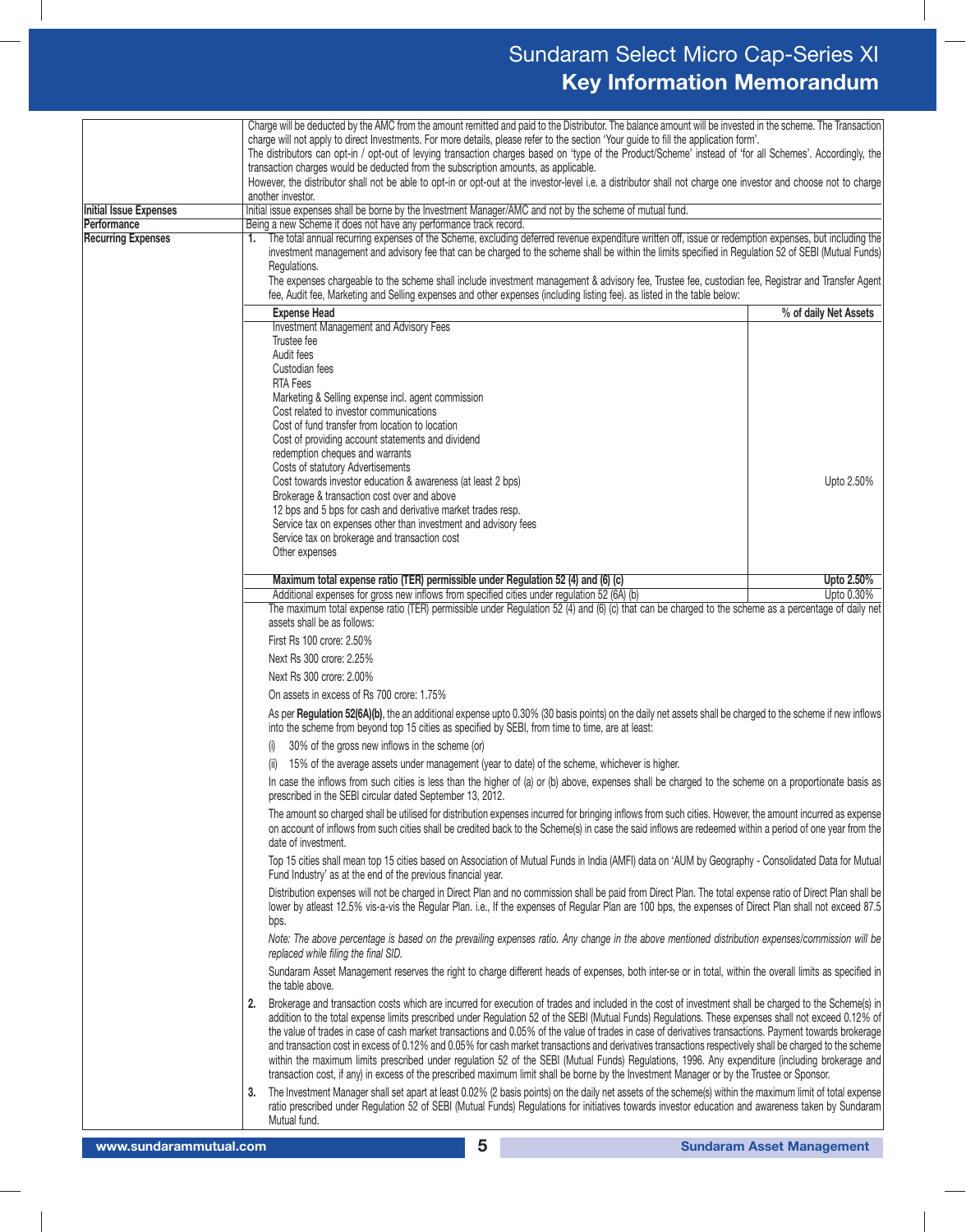|                                                  | 4. Service Tax:                                                                                                                                                                                                                                                                                                                                                                                                                                                                                                                                                                                                                                                                                                                                                                                                                                                                                                                                                                                                                                                                                                                                             |
|--------------------------------------------------|-------------------------------------------------------------------------------------------------------------------------------------------------------------------------------------------------------------------------------------------------------------------------------------------------------------------------------------------------------------------------------------------------------------------------------------------------------------------------------------------------------------------------------------------------------------------------------------------------------------------------------------------------------------------------------------------------------------------------------------------------------------------------------------------------------------------------------------------------------------------------------------------------------------------------------------------------------------------------------------------------------------------------------------------------------------------------------------------------------------------------------------------------------------|
|                                                  | Pursuant to SEBI circular no CIR/IMD/DF/24/2012 dated November 19, 2012, Service Tax on brokerage and transaction cost paid for execution of<br>trade, if any, shall be within the expenses limit prescribed under Regulation 52 of SEBI (Mutual Funds) Regulations.                                                                                                                                                                                                                                                                                                                                                                                                                                                                                                                                                                                                                                                                                                                                                                                                                                                                                        |
|                                                  | Service Tax on investment management and advisory fee shall be charged to the scheme in addition to the maximum limit of total expense ratio as<br>Ĭ.<br>prescribed in Regulation 52 of SEBI (Mutual Funds) Regulations.                                                                                                                                                                                                                                                                                                                                                                                                                                                                                                                                                                                                                                                                                                                                                                                                                                                                                                                                    |
|                                                  | Service Tax for services other than investment management and advisory shall be charged to the scheme within the maximum limit of total expense<br>ratio as prescribed in Regulation 52 of SEBI (Mutual Funds) Regulations.                                                                                                                                                                                                                                                                                                                                                                                                                                                                                                                                                                                                                                                                                                                                                                                                                                                                                                                                 |
|                                                  | Any circular/clarification issued by SEBI in regard to expenses chargeable to the Scheme/Plan(s) will automatically become applicable and will be<br>incorporated in the SID/SAI/KIM accordingly.                                                                                                                                                                                                                                                                                                                                                                                                                                                                                                                                                                                                                                                                                                                                                                                                                                                                                                                                                           |
| <b>Tax Implications</b>                          | This summary of tax implications is based on the current provisions of the applicable tax laws. This information is provided for general purpose only. In view<br>of the individual nature of tax implications, investors are advised to refer the provisions of the Income-Tax Act and/or consult their investment/tax advisor with<br>respect to the specific tax implications arising out of an investment in the scheme.<br>Income of Sundaram Mutual Fund: Exempt from tax<br>$\bullet$<br>Dividend distribution: Tax free<br>$\bullet$<br>$\bullet$<br>Long-term capital gains (units held for more than 12 months qualify): Tax free.<br>Short-term capital gains (units held for less than 12 months qualify): 15%<br>$\bullet$<br>Securities Transaction Tax: Payable at 0.001% on the value of units sold.<br>$\bullet$                                                                                                                                                                                                                                                                                                                           |
|                                                  | Tax deduction at source: Not applicable for persons resident in India; TDS applies on redemption proceeds payable to NRIs/FIIs.<br>$\bullet$<br>Wealth tax/Gift Tax: Not payable<br>In addition to Income tax, surcharge (on income tax) and cess (on total tax) will apply for companies and only cess will apply for others. The surcharge on<br>income tax is payable by companies if their Total income exceeds Rs 1 crore and the rate will be 5% for Indian Companies and 2% for foreign Companies.<br>Cess will be payable at 3% of total tax.                                                                                                                                                                                                                                                                                                                                                                                                                                                                                                                                                                                                       |
| <b>Net Asset Value</b>                           | Investors should also refer to the Statement of Additional Information available at www.sundarammutual.com for more but not exhaustive detail.<br>NAV will be determined and published on every business day (except in special circumstances detailed in the Statement of Additional Information/Scheme<br>Information Document). The Investment Manager will publish the NAV in two daily newspapers having circulation all over India and update on Investment<br>Manager's website (www.sundarammutual.com). The Investment Manager shall also update the NAVs on the website of Association of Mutual Funds in India<br>- AMFI www.amfiindia.com) before 9.00 p.m. every business day. In case of any delay, the reasons for such delay would be explained to AMFI by the next day.<br>If the NAVs are not available before commencement of working hours on the following day due to any reason, the Fund shall issue a press release providing<br>reasons and explaining when the Fund would be able to publish the NAVs. Further transparency will be maintained through monthly disclosure of portfolio in<br>Mutual Fund website and fact sheets. |
| <b>For Investor Grievances</b><br>please contact | <b>Investor Relations Manager</b><br>Ravi S, Head- Customer Services, Sundaram Asset Management Company Limited, Sundaram Towers, 46, Whites Road, Royapettah, Chennai- 600 014. Fax:<br>(044) 28569808 Toll Free 1800 103 7237 (India) +44 4083 1500 (NRI) Email us at: customerservices@sundarammutual.com (NRI):<br>nriservices@sundarammutual.com                                                                                                                                                                                                                                                                                                                                                                                                                                                                                                                                                                                                                                                                                                                                                                                                       |
|                                                  | Registrar<br>Sundaram BNP Paribas Fund Services Limited, CIN: U67120TN2008PLC068388, Registration No. INR000004066, Registrar and Transfer Agents, Unit:<br>Sundaram Mutual Fund, Central Processing Center, 23, Cathedral Garden Road, Nungambakkam, Chennal-600034. Toll Free 1800 103 7237 (India) +91 44<br>4083 1500 (NRI)                                                                                                                                                                                                                                                                                                                                                                                                                                                                                                                                                                                                                                                                                                                                                                                                                             |
| Information to unit holders                      | On acceptance of a valid application for subscription, units will be allotted and a confirmation specifying the number of units allotted by way of email and/or<br>SMS within 5 Business Days from the date of closure of NFO will be sent to the Unit holder's registered e-mail address and/or mobile number.<br>Subject to SEBI Regulations, Statement of Accounts will be sent to those unitholders whose registered email address / mobile number is not available with<br>the Mutual Fund, unless otherwise required. Money would be refunded in respect of applications rejected, within five business days from the closure of the<br>NFO period.                                                                                                                                                                                                                                                                                                                                                                                                                                                                                                   |
|                                                  | additional units shall be allotted to the investors for the fractional value greater than 0.5 units so that the total units are rounded off to a full unit. The<br>а.<br>amount equivalent to conversion of fractional unit to full unit shall be debited to unit premium reserve account.                                                                                                                                                                                                                                                                                                                                                                                                                                                                                                                                                                                                                                                                                                                                                                                                                                                                  |
|                                                  | For the fractional value upto 0.5 units, no additional units would be allotted. The value of those units shall be credited as unit premium reserve for the<br>b.<br>benefit of the investors.                                                                                                                                                                                                                                                                                                                                                                                                                                                                                                                                                                                                                                                                                                                                                                                                                                                                                                                                                               |
|                                                  | The overall cost, if any, arising out of the process shall be absorbed by Sundaram asset Management company Limited<br>C.<br><b>Consolidated Account Statement:</b>                                                                                                                                                                                                                                                                                                                                                                                                                                                                                                                                                                                                                                                                                                                                                                                                                                                                                                                                                                                         |
|                                                  | A consolidated account statement (CAS)^ for each calendar month to the Unit holder(s) in whose folio(s) transaction**(s) has/have taken place during the<br>1)<br>month shall be sent on or before 10th of the succeeding month by mail/e-mail.                                                                                                                                                                                                                                                                                                                                                                                                                                                                                                                                                                                                                                                                                                                                                                                                                                                                                                             |
|                                                  | ^Consolidated Account Statement (CAS) shall contain details relating to all the transactions** carried out by the investor across all schemes of all<br>mutual funds during the month and holding at the end of the month including transaction charges paid to the distributor, if any.                                                                                                                                                                                                                                                                                                                                                                                                                                                                                                                                                                                                                                                                                                                                                                                                                                                                    |
|                                                  | **The word 'transaction' shall include purchase, redemption, switch, dividend payout, dividend reinvestment, systematic investment plan, systematic<br>withdrawal plan, systematic transfer plan and bonus transactions.                                                                                                                                                                                                                                                                                                                                                                                                                                                                                                                                                                                                                                                                                                                                                                                                                                                                                                                                    |
|                                                  | In case of a specific request received from the Unit holders, the AMC/Mutual Fund will provide the account statement to the investors within 5 Business<br>$\mathbf{2}$<br>Days from the receipt of such request.                                                                                                                                                                                                                                                                                                                                                                                                                                                                                                                                                                                                                                                                                                                                                                                                                                                                                                                                           |
|                                                  | In case the mutual fund folio has more than one registered holder, the first named Unit holder shall receive the CAS/account statement.<br>3)<br>For the purpose of sending CAS, common investors across mutual funds shall be identified by their Permanent Account Number (PAN).<br>$\left( 4\right)$                                                                                                                                                                                                                                                                                                                                                                                                                                                                                                                                                                                                                                                                                                                                                                                                                                                     |
|                                                  | The CAS shall not be received by the Unit holders for the folio(s) not updated with PAN details. The Unit holders are therefore requested to ensure that<br>5)<br>the folio(s) are updated with their PAN.                                                                                                                                                                                                                                                                                                                                                                                                                                                                                                                                                                                                                                                                                                                                                                                                                                                                                                                                                  |
|                                                  | Further, the CAS detailing holding across all schemes of all mutual funds at the end of every six months (i.e. September/ March), shall be sent by mail/e-<br>mail on or before 10th day of succeeding month, to all such Unit holders in whose folios no transaction has taken place during that period. The half yearly<br>CAS will be sent by e-mail to the Unit holders whose e-mail address is available, unless a specific request is made to receive in physical. Such<br>Consolidated Account Statement shall reflect the latest closing balance and value of the Units prior to the date of generation of the account statement.                                                                                                                                                                                                                                                                                                                                                                                                                                                                                                                   |
|                                                  | The statement of holding of the beneficiary account holder for units held in DEMAT will be sent by the respective DPs periodically.<br>7                                                                                                                                                                                                                                                                                                                                                                                                                                                                                                                                                                                                                                                                                                                                                                                                                                                                                                                                                                                                                    |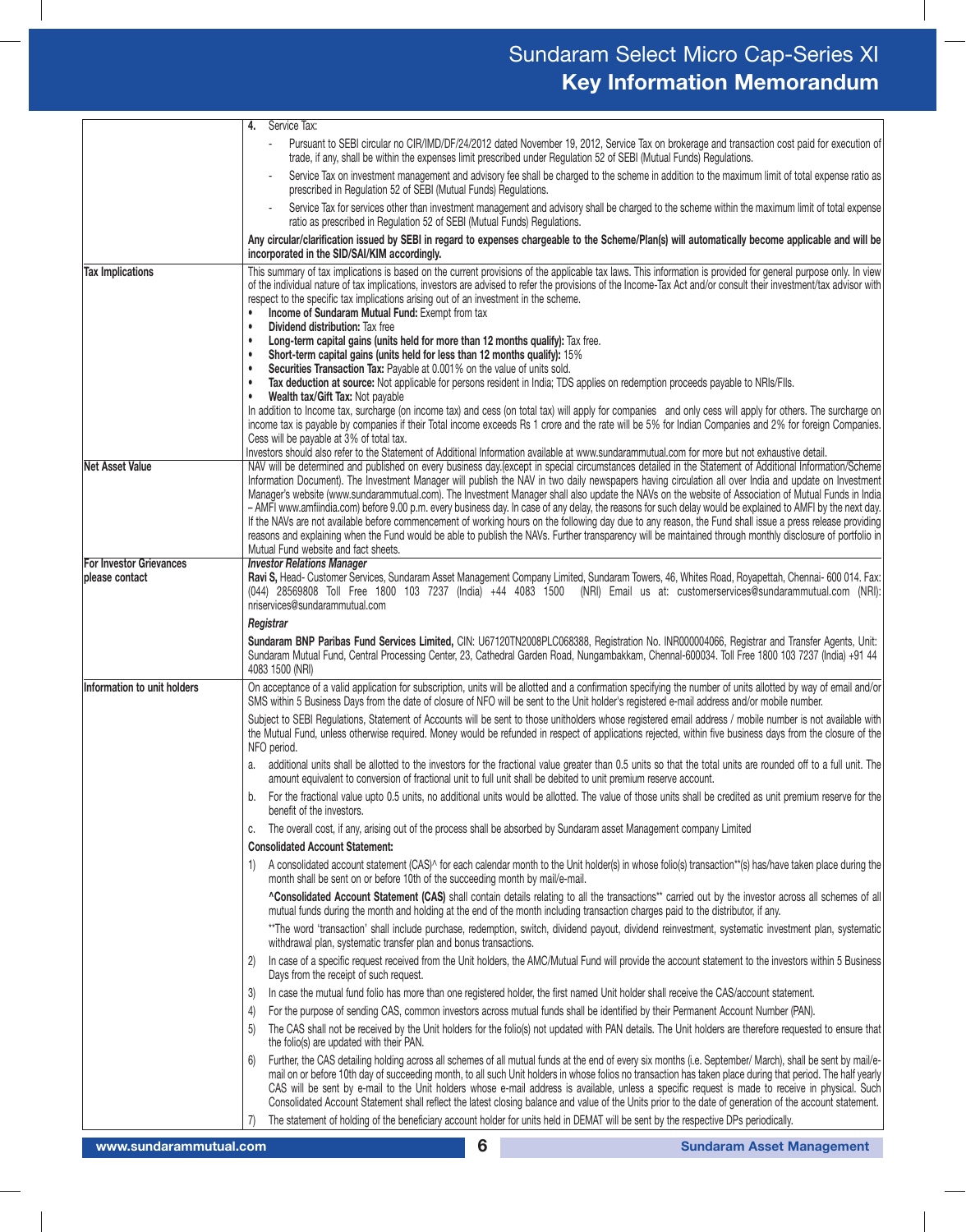|                                     | Pursuant to SEBI circular CIR/MRD/DP/31/2014 dated November 12, 2014, investors having Mutual Fund investments and holding securities in Demat<br>account shall receive a single Consolidated Account Statement (CAS) from the Depository. Consolidation of account statement shall be done on the basis<br>of Permanent Account Number (PAN). In case of multiple holding, it shall be PAN of the first holder and pattern of holding. The CAS shall be generated<br>on a monthly basis. If there is any transaction in any of the Demat accounts of the investor or in any of his mutual fund folios, depositories shall send the<br>CAS within ten days from the month end. In case, there is no transaction in any of the mutual fund folios and demat accounts then CAS with holding<br>details shall be sent to the investor on half yearly basis.                                                                                                                                                                                                                                                                                                                                                                                                                                                                                                                                                                                                                                                                                                                                                                                                                                                                                                                                                                                                                                                                                                                                                                                                                                                                                                                                                                                                                                                                                                                                                                                                                                                                                                                                                                                                                                                                                                                                                                                                                                                                                              |
|-------------------------------------|-------------------------------------------------------------------------------------------------------------------------------------------------------------------------------------------------------------------------------------------------------------------------------------------------------------------------------------------------------------------------------------------------------------------------------------------------------------------------------------------------------------------------------------------------------------------------------------------------------------------------------------------------------------------------------------------------------------------------------------------------------------------------------------------------------------------------------------------------------------------------------------------------------------------------------------------------------------------------------------------------------------------------------------------------------------------------------------------------------------------------------------------------------------------------------------------------------------------------------------------------------------------------------------------------------------------------------------------------------------------------------------------------------------------------------------------------------------------------------------------------------------------------------------------------------------------------------------------------------------------------------------------------------------------------------------------------------------------------------------------------------------------------------------------------------------------------------------------------------------------------------------------------------------------------------------------------------------------------------------------------------------------------------------------------------------------------------------------------------------------------------------------------------------------------------------------------------------------------------------------------------------------------------------------------------------------------------------------------------------------------------------------------------------------------------------------------------------------------------------------------------------------------------------------------------------------------------------------------------------------------------------------------------------------------------------------------------------------------------------------------------------------------------------------------------------------------------------------------------------------------------------------------------------------------------------------------------|
|                                     | Pursuant to SEBI circular SEBI/HO/IMD/DF2/CIR/P/2016/89 dated September 20, 2016, the following points have been incorporated to increase the<br>9)<br>transperancy of information to the investors.                                                                                                                                                                                                                                                                                                                                                                                                                                                                                                                                                                                                                                                                                                                                                                                                                                                                                                                                                                                                                                                                                                                                                                                                                                                                                                                                                                                                                                                                                                                                                                                                                                                                                                                                                                                                                                                                                                                                                                                                                                                                                                                                                                                                                                                                                                                                                                                                                                                                                                                                                                                                                                                                                                                                                  |
|                                     | Each CAS issued to the investors shall also provide the total purchase value / cost of investment in each scheme.<br>A.                                                                                                                                                                                                                                                                                                                                                                                                                                                                                                                                                                                                                                                                                                                                                                                                                                                                                                                                                                                                                                                                                                                                                                                                                                                                                                                                                                                                                                                                                                                                                                                                                                                                                                                                                                                                                                                                                                                                                                                                                                                                                                                                                                                                                                                                                                                                                                                                                                                                                                                                                                                                                                                                                                                                                                                                                               |
|                                     | Further, CAS issued for the half-year (ended September/ March) shall also provide:<br>В.                                                                                                                                                                                                                                                                                                                                                                                                                                                                                                                                                                                                                                                                                                                                                                                                                                                                                                                                                                                                                                                                                                                                                                                                                                                                                                                                                                                                                                                                                                                                                                                                                                                                                                                                                                                                                                                                                                                                                                                                                                                                                                                                                                                                                                                                                                                                                                                                                                                                                                                                                                                                                                                                                                                                                                                                                                                              |
|                                     | The amount of actual commission paid by AMCs/Mutual Funds (MFs) to distributors (in absolute terms) during the half-year period against the<br>concerned investor's total investments in each MF scheme. The term 'commission' here refers to all direct monetary payments and other<br>payments made in the form of gifts / rewards, trips, event sponsorships etc. by AMCs/MFs to distributors. Further, a mention may be made in<br>such CAS indicating that the commission disclosed is gross commission and does not exclude costs incurred by distributors such as service<br>tax (wherever applicable, as per existing rates), operating expenses, etc.                                                                                                                                                                                                                                                                                                                                                                                                                                                                                                                                                                                                                                                                                                                                                                                                                                                                                                                                                                                                                                                                                                                                                                                                                                                                                                                                                                                                                                                                                                                                                                                                                                                                                                                                                                                                                                                                                                                                                                                                                                                                                                                                                                                                                                                                                        |
|                                     | The scheme's average Total Expense Ratio (in percentage terms) for the half-year period for each scheme's applicable plan (regular or direct or<br>(ii)<br>both) where the concerned investor has actually invested in.                                                                                                                                                                                                                                                                                                                                                                                                                                                                                                                                                                                                                                                                                                                                                                                                                                                                                                                                                                                                                                                                                                                                                                                                                                                                                                                                                                                                                                                                                                                                                                                                                                                                                                                                                                                                                                                                                                                                                                                                                                                                                                                                                                                                                                                                                                                                                                                                                                                                                                                                                                                                                                                                                                                               |
|                                     | Such half-yearly CAS shall be issued to all MF investors, excluding those investors who do not have any holdings in MF schemes and where no<br>C.<br>commission against their investment has been paid to distributors, during the concerned half-year period.                                                                                                                                                                                                                                                                                                                                                                                                                                                                                                                                                                                                                                                                                                                                                                                                                                                                                                                                                                                                                                                                                                                                                                                                                                                                                                                                                                                                                                                                                                                                                                                                                                                                                                                                                                                                                                                                                                                                                                                                                                                                                                                                                                                                                                                                                                                                                                                                                                                                                                                                                                                                                                                                                        |
|                                     | Any circular/clarification issued by SEBI in this regard will automatically become applicable and shall be incorporated in the SID/SAI/KIM wherever applicable.<br>The Investment Manager shall publish the portfolio of the scheme as of March 31 and September 30 of every year before the expiry of one month from the<br>close of each half year. The portfolio shall be published in the SEBI-prescribed format in one national English daily newspaper and in a newspaper in the<br>language of the region where the Head Office of the Mutual Fund is situated. The Investment Manager shall disclose the portfolio (along with ISIN) as on the<br>last day of the month for all the schemes in its website www.sundarammutual.com on or before the tenth day of the succeeding month in a user-friendly and<br>downloadable format, preferably a spreadsheet.                                                                                                                                                                                                                                                                                                                                                                                                                                                                                                                                                                                                                                                                                                                                                                                                                                                                                                                                                                                                                                                                                                                                                                                                                                                                                                                                                                                                                                                                                                                                                                                                                                                                                                                                                                                                                                                                                                                                                                                                                                                                                 |
|                                     | Sundaram Mutual fund shall make half yearly disclosures of unaudited financial results on its website www.sundarammutual.com in the prescribed format<br>within one month from the close of each half year, i.e. on 31st March and on 30th September. The half- yearly unaudited financial results shall contain details<br>as specified in Twelfth Schedule and such other details as are necessary for the purpose of providing a true and fair view of the operations of the mutual fund.<br>In addition, Sundaram Mutual Fund shall publish an advertisement disclosing the hosting of such financial results in its website, in atleast one English daily<br>newspaper having nationwide circulation and in a newspaper having wide circulation published in the language of the region where the Head Office of<br>Sundaram mutual fund is situated.                                                                                                                                                                                                                                                                                                                                                                                                                                                                                                                                                                                                                                                                                                                                                                                                                                                                                                                                                                                                                                                                                                                                                                                                                                                                                                                                                                                                                                                                                                                                                                                                                                                                                                                                                                                                                                                                                                                                                                                                                                                                                            |
|                                     | An abridged Scheme-wise annual report shall only be e-mailed to all unit holders whose email address is available with the Mutual Fund within four months<br>from the date of closure of the relevant accounting year; unit holders who have not provided an email address/who have requested for a physical copy shall<br>receive a copy by post. The link of Scheme-wise annual reports or abridged summary thereof will also be prominently displayed at<br>www.sundarammutual.com                                                                                                                                                                                                                                                                                                                                                                                                                                                                                                                                                                                                                                                                                                                                                                                                                                                                                                                                                                                                                                                                                                                                                                                                                                                                                                                                                                                                                                                                                                                                                                                                                                                                                                                                                                                                                                                                                                                                                                                                                                                                                                                                                                                                                                                                                                                                                                                                                                                                 |
| <b>General Risk Factors</b>         | Mutual Fund Investments are subject to market risks. Please read the Scheme Information Document carefully before investing. Copy of the Scheme<br>Information Document, key information memorandum and application form may be obtained from the offices / investor service centres of Sundaram Asset<br>Management, its distributors and online at www.sundarammutual.com. All mutual funds and securities investments are subject to market risks, and<br>there can be no assurance or guarantee that fund's objectives will be achieved. NAV may go up or down, depending on the factors and forces<br>affecting the securities market. Main types are market risk, liquidity risk, credit risk and systemic risks. At times, liquidity of investments may be impaired.<br>There is uncertainty of dividend distribution and risk of capital loss. Past performance of the Sponsor/Asset Management Company/Fund does not indicate<br>the future performance. Investors in the Scheme are not being offered any quaranteed or indicated returns. Sundaram Select Micro Cap-Series XI is only<br>the name of the scheme and it does not in any manner indicate either quality of the scheme, its future prospects or returns.<br>Risk Factors - Equity Markets: Stock Market Volatility, Equity Price Risk, Dependency Risk, Temporary Investment Risk and Non-Diversification Risk and<br>Concentration Risk, to name a few.<br>Risks from Derivative Exposures: Counter Party Risk, Market risk, Illiquidity risk and Basis Risk, to name a few.<br>Risks from Debt Exposures: Credit Risk, Interest Rate Risk, Price Risk, Market Risk, Liquidity Risk, Investment Pattern Risk, Duration Risk and Non-<br>Diversification Risk, to name a few.                                                                                                                                                                                                                                                                                                                                                                                                                                                                                                                                                                                                                                                                                                                                                                                                                                                                                                                                                                                                                                                                                                                                                                                                 |
| <b>Scheme-Specific Risk Factors</b> | . Micro-cap stocks are generally illiquid in terms of trading volumes; investors should assume that illiquidity risks are higher in this Scheme than in a normally<br>diversified fund. . This may result in higher impact costs. Impact costs are those costs that are incurred for acquiring and disposing off stocks. These are<br>different from brokerage and custodian charges. The Scheme does not guarantee that impact cost will be minimized or eliminated. • The Scheme may invest<br>up to 10 per cent of net assets in unlisted equity and equity-related instruments, which could affect the liquidity of the Scheme. . While micro cap companies<br>may offer substantial opportunities for capital appreciation, they also at least commensurate risks. Historically, these companies have been more volatile in<br>price than larger company securities, especially over the short term. Among the reasons for the greater price volatility are the less certain growth prospects<br>of smaller companies, the lower degree of liquidity in the markets for such securities, lack of transparency and the greater sensitivity of smaller companies<br>to changing economic conditions. • In addition, micro-cap companies may lack depth of management, be unable to generate funds necessary for growth<br>or development, or be developing or marketing new products or services for which markets are not yet established and may never become established.<br>They could also suffer from disadvantages such as outdated technology, lack of bargaining power with suppliers, low entry barriers and inadequate<br>management depth. • Transparency/liquidity levels may not be on par with established, large companies. Corporate governance may be an issue with some<br>companies. They may not be resilient enough to withstand shocks of business/economic cycles. . There are also risks specific to closed-end schemes and<br>listed securities. . The Units will not be redeemed prior to maturity and liquidity will be only by selling the units in demat form on the National Stock Exchange.<br>Trading on the Stock Exchanges in which the Units of the Scheme are listed may be closed/ suspended by the Stock Exchange authorities under special<br>circumstances (due to market volatility/circuit filter rules/breakdown of communication/network systems/SEBI Directive, to name a few). . Though the Units<br>will be listed, there can be no assurance that there will be an active secondary market in the Units of the Scheme. • The Scheme may use derivative<br>instruments for the purpose of hedging and portfolio balancing, as permitted under the Regulations. Usage of derivatives will expose the scheme to certain<br>risks inherent to such derivatives. Change in Government policy in general and changes in tax benefits applicable to mutual funds may impact the returns<br>to Investors. |
| <b>Statutory</b>                    | Mutual Fund: Sundaram Mutual Fund is a trust under Indian Trusts Act, 1882 Sponsor (Liability is limited to Rs 1 lakh): Sundaram Finance Ltd. Investment<br>Manager: Sundaram Asset Management Company Ltd. Trustee: Sundaram Trustee Company Ltd.                                                                                                                                                                                                                                                                                                                                                                                                                                                                                                                                                                                                                                                                                                                                                                                                                                                                                                                                                                                                                                                                                                                                                                                                                                                                                                                                                                                                                                                                                                                                                                                                                                                                                                                                                                                                                                                                                                                                                                                                                                                                                                                                                                                                                                                                                                                                                                                                                                                                                                                                                                                                                                                                                                    |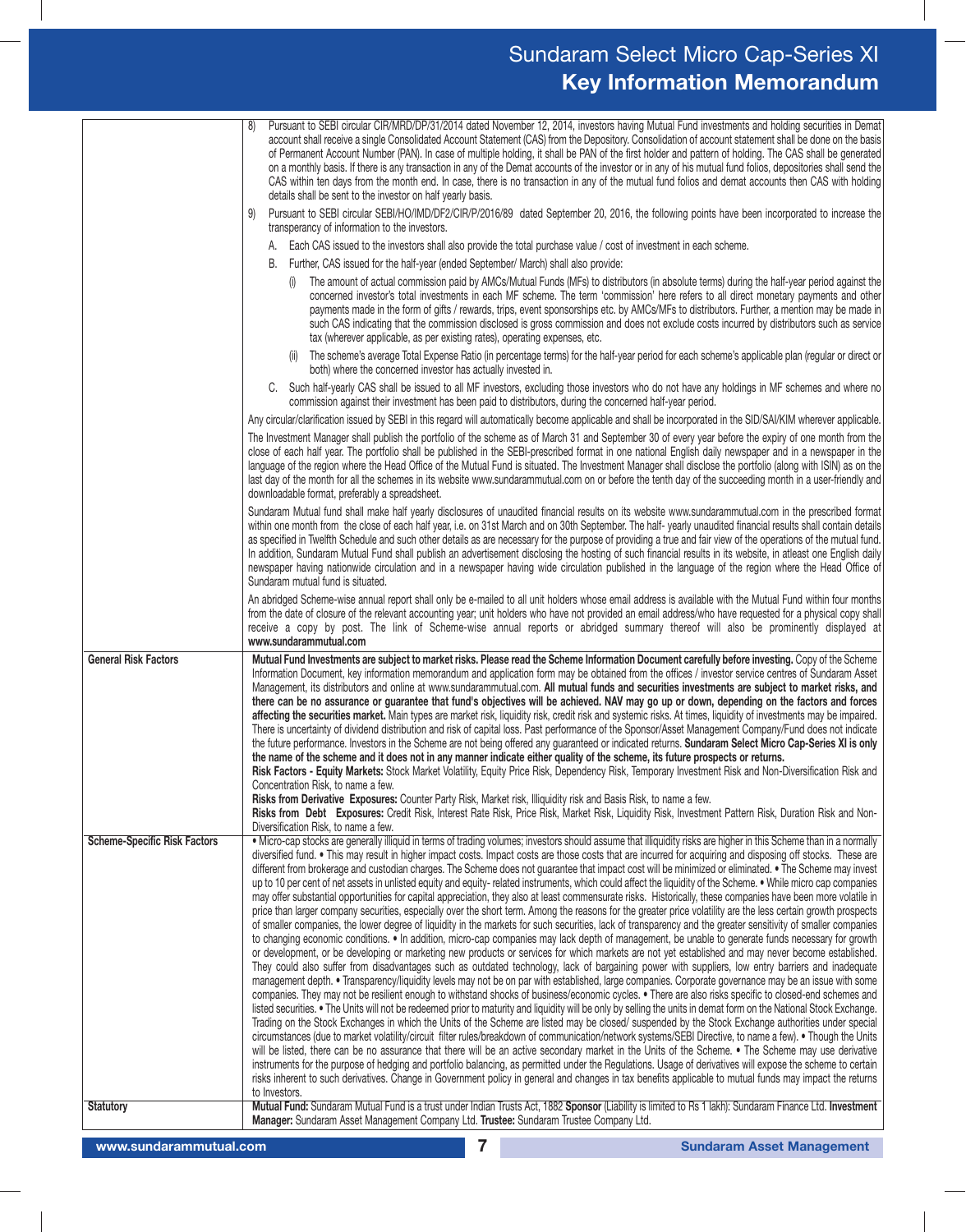#### Neither the SID/KIM/SAI nor the units of the schemes of Sundaram Mutual Fund have been<br>registered in any jurisdiction, outside India. The distribution of the SID/KIM/SAI in certain jurisdictions may be restricted or totally prohibited or subject to registration requirements and accordingly, persons who come into possession of the SID/KIM/SAI in such jurisdictions are required to inform themselves about, and to observe, any such restrictions and / or legal<br>compliance requirements. No person receiving a copy of the SID/KIM/SAI or any application form in such jurisdiction may treat the SID/KIM/SAI or such application form as constituting an invitation to them to subscribe for Units, nor should they in any event use any such application form, unless in the relevant jurisdiction such an invitation could lawfully be made to them and such application form could lawfully be used without compliance of any registration or other legal requirements. The units offered under the schemes of Sundaram

#### **Please complete Know Your Customer requirement**

Please make the Griegue/Demand Drait in lavour of Sundaram Select Micro Gap-Series Al " in which you would wish to<br>invest and write the PAN number or Folio number (for investors who have an account with Sundaram Mutual) on

**Checklist**

omitorin practice in dealing with applications transaction slips: in the Scheme hame on the application form/transaction slip<br>and on the payment instrument are different, the application shall be processed and units will b

Permanent Account Number (PAN) is not required for an individual investor if the purchase amount is upto Rs 50,000 (including SIPs, if any) in any rolling 12-month period or in a financial year per investor per mutual fund.

Investors falling underthis category must produce a copy of any of the following specified photo identification documents:

- Voter Identity Card
- 
- 2. Driving License<br>3. Government / I<br>4. Passnort Government / Defense identification card<br>Passport
- 4. Passport 5. Photo Ration Card
- 
- o. Prioto Debit Garo (Gredit card not included because it may not be backed up by a bank account).<br>7. Employee ID cards issued by companies registered with Registrar of Companies (database available in the following link o
- mode=31) 8. Photo Identification issued by Bank Managers of Scheduled Commercial Banks / Gazetted Officer / Elected Representatives to the Legislative Assembly / Parliament
- 
- 
- 9. ID card issued to employees of scirectional commercial 7 state 7 District Go-operative Bariks.<br>10. Senior Citizen / Freedom Fighter ID card issued by Government.<br>11. Cards issued by Universities / deemed Universities or
- 

#### **If you are a new investor in Sundaram Mutual Funds, please ensure you take care to mention:**

- Permanent Account Number (PAN is mandatory for all investors).
- 
- Mode of operation in case of joint applicants Bank account details of the first applicant
- 
- Bank details for direct credit/ ECS/NEFT/RTGS<br>• Central KYC Form (available in our website)
- If investment is made under Power of Attorney, specimen signature of authorized signatory.
- If the investor is a minor, the following points should be noted for opening folio / account. For detailed instructions, please refer the Statement of Additional Information:
- The minor shall be the first and the sole holder in an account. No joint holders are allowed in such accounts.
- ouargian in the accountrion on behan of the minor should be either a halural guardian (i.e. faither or mother) or a coun<br>appointed legal guardian. Documents supporting the date of birth of the minor and also the relationsh

guardian should be enclosed with the application form.<br>Small investors, who may not be tax payers and may not have PAN/bank accounts, such as farmers, small traders/businessmen/workers can invest in the scheme through the mode of cash payment for fresh purchases/additional purchases

- 
- 
- upto RS30,000/- per investor, per mutual lund, per imailical year suppect to:<br>(i) Compliance with Prevention of Money Laundering Act, 2002 and Rules framed there under;<br>(iii) SEBI Circular(s) on Anti Money Laundering (AML)

Sundaram Mutual Fund / Investment Manager is yet to set up appropriate systems and procedures for the said purpose **Please attach:**

- Attested copy of Permanent Account Number Card
- KYC Acknowledgement.
- Signed 'Account Payee' cheque/draft drawn in the **'Sundaram Select Micro Cap-Series XI'** in which you wish to invest and indicate PAN number on reverse.
- A cancelled cheque or a photocopy of your cheque leaf (a must if you wish to avail the facility of direct credit/ ECS and
- preferable in all cases to ensure your bank account details are captured accurately<br>If investment is made under Power of Attorney, notarised copy of the Power of Attorney
- In case of a Trust/Fund, a resolution of the Trustee(s) authorising the investment must be submitted.

#### If you are an institution, please attach a copy of documents indicated in the table:

**Special Categories** (please attach a copy)

| Document                           | Corporate | Society | Partnership | Trust |
|------------------------------------|-----------|---------|-------------|-------|
| Memorandum & Articles              |           |         |             |       |
| Resolution/Authorisation to Invest |           |         |             |       |
| List of Authorised Signatories     |           |         |             |       |
| & Specimen Signatures              |           |         |             |       |
| Bye-Laws                           |           |         |             |       |
|                                    |           |         |             |       |
| <b>Trust Deed</b>                  |           |         |             |       |
| Partnership Deed                   |           |         |             |       |

#### **Not In Good Order (NIGO)**

All applications that are found to be inaccurate or incomplete upon preliminary scrutiny will be one and subsequently to the counter itself to the<br>Applications that are found to be inaccurate or incomplete upon preliminar the RTA.

### Sundaram Select Micro Cap-Series XI **Your guide to fill the application form**

Mutual Fund have not been and will not be registered under the United States Securities Act<br>of 1933 for offer or sale as part of their distribution and neither Sundaram Mutual Fund nor Sundaram Asset Management Company Limited, the Investment Manager has been and will be registered under the United States Investment Company Act of 1940. It should be noted that Investors will not have the benefit of the substantive provisions of the laws of the United States of America, including the United States Investment Advisers Act of 1940, as amended. Therefore, subject to the ultimate discretion of the Investment manager, the products may not be offered or sold to or for the benefit of a US Person, as such term is defined herein. The Investment Manager may mandatorily redeem any Units that are held by or for the benefit of<br>any US Person. You are also requested to refer to the section "Special Considerations" available in the Scheme Information Document of the respective schemes in this regard.

### **This form is applicable for persons both resident in India and for NRIs.**

1. Existing investor information: if you are an investor in any fund of Sundafam Mutual Fund serviced by Sundafam BNF Pandas Fund<br>Services Limited, please provide the Folio Number. You are not required to fill details requ Section 3 as details required in Section 2 are available in your existing folio. If you wish to change any of the existing details, use

a uansacuon sup available with your account statement.<br>2. New Investor Information: Name and address must be written in full. If the investment is on behalf of a minor (a person who is yet to<br>complete 18 years), the Name o

In case of more than one applicant, applicants are requested to state the Mode of holding as 'Joint' or 'Anyone or Survivor'. In case of more than one applicant, applicants are requested to state the Mode of holding as 'Jo

on solid communication and payments shall be made to fin the name of and favouring the first/sole applicant.<br>All communication and payments shall be made to fin the name of and favouring the first/sole applicant.<br>Applicati certified or attested, must be attached to the Application Form. **Go Green Services: Save the Future**

- Go Green E-update/mobile Services: registration of contact betails: by opting to receive the Account Statement and Abridgeo<br>Scheme Annual Report in a paperless mode by e-mail, you contribute to the environment. The investo Security risks including intervelyible reconcility in the economic intervel. In the process interesting information on the economy, markets and funds. If you wish to receive documents such as The Wise Investor, Indianal Ma
- 
- Was uniqualized until the second of the second of the second of the second in the second in Simple Steps (School and an existing investor, please register for your IPIN (Internet Personal Identification Number) online in 3 Number (PIN) will be deemed to have read, understood and agreed to the terms and conditions for the PIN available at<br>www.sundarammutual.com.
- Was an existing investor and wish to register your email ID & mobile number with us, please call our<br>Toll Free: 1800 103 7237 (India) +91 44 4083 1500 (NRI) between 9.00 & 6.00 pm on any business day.<br> **Employee Unique Ide**
- person leave the employment of the distributor. **Transaction charges:**

- e erris and Conductors relating to Transaction United Supportation of Dout existing and thew investors in the schemes of<br>Sundaram Mutual pursuant to SEBI circular No. Cir/ IMD/ DF/13/ 2011 dated August 22, 2011:<br>1 The Dist
- 2 For an investor other than First Time Mutual Fund Investor, the Transaction Charge allowed will be Rs. 100/- per subscription **of Rs. 10,000/- and above**
- For a First Time Mutual Fund Investor, the Transaction Charge allowed will be Rs. 150/- per subscription of Rs. 10,000/- and
- above<br>3 The Transaction Charge, where applicable based on the above criteria, will be deducted by the Investment Manager from the<br>subscription amount remitted by the Investor and paid to the distributor; and the balance (n
- 
- 
- 
- 4 No Transaction charges shall be levied:<br>a) Where the distributor/agent of the investor has not opted to received any Transaction Charges;<br>b) Where the investor purchases the Units directly from the Mutual Fund;<br>c) Where
- - a) On transactions other than purchases / subscriptions relating to new inflows.<br>Switches / Systematic Transfers / Allotment of Bonus Units / Dividend reinvestment Units / Transfer / Transmission of

e)<br>e) Purchases / subscriptions carried as substripution for the purpose of levying the transaction charge.<br>The distributors can opt-in / opt-out of levying transaction charges based on 'type of the Product/Scheme' instead

and choose not to charge another investor.<br>The transaction charges are in addition to the existing system of commission permissible to the Distributors. On subscription<br>through Distributors, the upfront commission if any w

wherever applicable.<br>Permanent Account Number (PAN): SEBI has mandated that PAN shall be the sole identification number for all participants in the

**Perminent Account Number (PAN):** Stell risk manuateur unit Prays site to the sole tremuncture in turning and the streament and the streament product and applicant), is required to mention their PAN and attach an signed/at

**Instructions for verification of PAN Card:** If an investor provides a copy of PAN card without required attestation, officials at the prancies of Sundaram Asset Management/Registrar and Transfer Agents and designated persons at investor Gentes must verify the<br>PAN card copy with the original. The person verifying the document need to affix his/her signatu as venned with original / venned / attested. Distributors can also venly the PAN card copy with original. The person ventying the document<br>need to affix his/her signature, name and company seal with remarks as verified wit

**Know four Customer (KTC) Requirement:** The Securities and Exchange Board of mola has issued detailed guidelines on Torot/Zudd<br>and mesures for prevention Money Laundering and had notified SEBI (KYC Registration Agency) Reg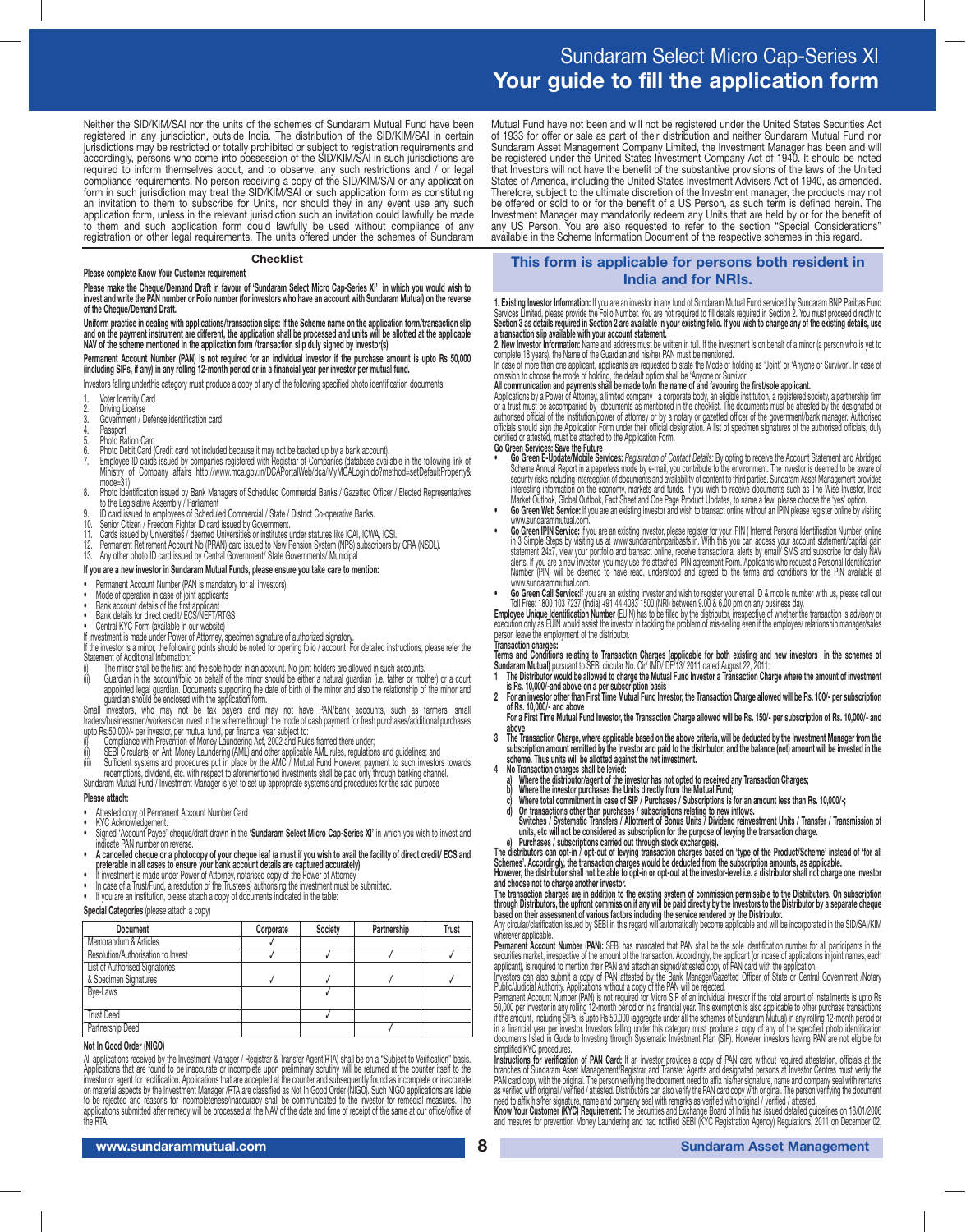- KYC acknowledgement is mandatory for all investors. An application without acknowledgement of KYC compliance will be rejected
- 
- Rew investors are required to submite a copy of income has PAN card, address proof and other requisite documents along with the<br>KYC application form to any of the intermediaries registered with SEBI, including Mutual Funds
- form is available at www.sundarammutual.com<br>• The Mutual Fund shall perform initial KYC of its new investors and send the application form along with the supporting documents to<br>• The KYC Registration Agency (KRA).
- During the KTC process, the Mulual Fund Will also conduct in Person vehication (IPV) in respect of its new investors. Sundarant Asset<br>Management Company Limited and the NISM / AMFI certified distributors who are KYD comp for investors in mutual funds. In case of applications received directly from the investors (i.e. not through the distributors), mutual funds<br>may rely upon the IPV performed by the scheduled commercial banks.
- The KRA shall send a letter to the investor within 10 working days of the receipt of the KYC documents from Mutual Fund, confirming the details thereof.
- Investors who have obtained the acknowledgement after completing the KYC process can invest in Scheme of the Mutual funds by quoting the PAN in the application form.
- Investors are required to complete KYC process only once to enable them to invest in Scheme of all mutual funds.
- 

" Existing investors, who have already complied with the Torelunterments, can continue to invest as bet the current plactice.<br>Pursuant to SEBI circular no. MIRSD/Cir-5/2012 dated April 13, 2012, mutual fund investors who w requirements if they wish to invest in a new mutual fund, where they have not invested / opened a folio earlier, effective from December<br>03, 2012:

Individual investors have to complete the following missing/not available KYC information:

- a) Father's/Spouse Name<br>b) Marital Status
- 

o) miaritai Status,<br>6) In-Person Verification (IPV).<br>To update the missing information, investors have to use the "KYC Details Change Form" for Individuals Only available at<br>To update the missing information, investors hav

2012' which has to be completed. In case of Non Individuals, KYC needs to be done afresh due to significant and major changes in KYC requirements by using "KYC Application form available for Non-Individuals only in the websites stated above.<br>Additional details like Nationality, Gross Annual Income or Net worth as on recent date, Politically Exposed Person, and Non Individuals

providing specific services have to be provided in Additional KTC details form available in the website of the investment manager.<br>Duly filled forms with IPV can be submitted along with a purchase application, to the new m opening a folio. Alternatively, investors may also approach their existing mutual funds at any investor service centre to update their 'missing/not available' KYC information.

S. THO DEVENTS OF AN APPORTMENT WARKED MONDIALITY OF A CONSIDENT AND A CONDIGIONAL SURFACT AND A CONDIGIOUSLY S<br>In accordance with SEBI Circular No. CIRMINSD/13/2013 dated December 26, 2013, the additional details viz. Occ Process of the Fund.

Ponucany Exposed Persons (PEP): PEPS are defined as individuals who are or have been entrusted with prominent public functions in a<br>foreign country, e.g., Heads of States or of Governments, senior politicians, senior Gover executives of state owned corporations, important political party officials, etc. or senior political figures and their immediate family<br>members and close associates.

nieniueis aliu ciose associates.<br>Ultimate Beneficial Owner: Pursuant to SEBI Master Circular No. CIR/ISD/AML/3/2010 dated December 31, 2010 on Anti Money<br>Laundering Standards and to Guidelines on identification of Benefici

The Olumate Behelicial Owner means "valural Person", who, whether acting alone or together, or through one or more jundical person,<br>exercises control through ownership or who ultimately has a controlling ownership interest

ii. More than 15% of the capital or profits of the jundical person, where the jundical person is a partnership, or<br>iii. More than 15% of the property or capital or profits of the juridical person, where the juridical perso or body of individuals.

In case of a Trust, the settler of the trust, the trustees, the protector, the beneficiaries with 15% or more of interest in the trust and a oner natural person exercising unimate enective control over the trust unough a chain of control or ownership is considered as the OBO.<br>The provisions w.r.t. Identification of UBO are not applicable to the investor or the

a stock excitainge, or is a inalgony-owned substanting of such a fisted company.<br>If you are classified as a passive Non-Financial Foreign Entity (NFFE) for FATCA purposes, while completing the "Declaration for Ultimate<br>ben

**4. Details under FATCA/Foreign Tax Laws:** Tax Regulations require us to collect information about each investor's tax residency. If you<br>have any questions about your tax residency, please contact your tax advisor. Foreign known as FATCA) are contained in the US Hire Act 2010.

mala nas joined the multilateral Competent Audionty Agreement (MCAA) on automatic excriange of imancial account imormation on June<br>3, 2015. In terms of the MCAA, all signatory countries are obliged to exchange wide range o from infancial insulutions in their countryjuristiction. Government of india has amended the income-tax ACt, 1961 in August 2013 pursuant<br>to which all the financial institutions including Mutual Funds are required to repor other signatory countries to the Government of India.

Further, the Government of mula has signed an inter-Governmental agreement with OS on July 09, 2015 (with date of entry into force as<br>Aug 31, 2015) to improve international tax compliance and to implement FATCA in India pu holders/tax payers has to be reported by the Indian Entities to Government of India which in turn will relay that information to the US Interval Revenue Service (IRS)

Applicants (including joint holders, quardian, FOR holder) are required to reler and mandatomy ilir FRIGA-GRS Details . Applications<br>without this information / declaration being filled/signed off will be deemed as incomple of communication / guidelines from AMFI/SEBI from time to time.

o. Bank Account Details: Providing bank account details is mandatory according to SEBI regulations. Please complete all the details<br>such as account number, name of the bank, branch, address and city. RTGS/NEFT are unique n pranch, rou can obtain them by contacting your banker. Please attach a cancelled cheque or a photocopy of the cheque to ensure<br>that your account details are captured accurately in your record with the registrar. This is a **redemption/dividend proceeds by electronic means.**

in case of ivinis, if the payment is by Demand Draft, or source of funds is not clear on the cheque leaf, please provide a copy of the FIRC<br>(Foreign Inward Remittance Certificate).

Proceeds of any redemption will be sent only to a bank account that is already registered and validated in the folio at the time of redemption

ransacuon processing.<br>Unit holder(s) may choose to mention any of the existing registered bank accounts with redemption payment request for receiving<br>redemption proceeds. If no registered bank account is mentioned, default requests with supporting accuments will be processed within ten business days or necessary accuments reaching the nead once or the<br>FITA and any financial transaction request received in the interim will be carried based on executed separately for all existing and new customers. For more details please refer to the website **www.sundarammutual.com** or<br>contact the offices of the AMC/RTA.

#### **6. How do you wish to receive:**

**• Redemption Proceeds:** Please refer to the details of the various facilities for receiving redemption proceeds as outlined hereunder: **RTGS & NEFT:** RTGS is Real Time Gross Settlement and applicable for payments/fund transfer in excess of Rs 1 lakh. NEFT is National Electronic Funds Transfer and is applicable for payments/fund transfer of less than Rs 1 lakh. RTGS & NEFT are modes of transferring money through electronic system and are easy and secured mode to receive your redemption proceeds.

**Your guide to fill the application form**

Sundaram Select Micro Cap-Series XI

**Direct Credit:** The redemption proceeds are directly and automatically credited to your designated bank account. It is available now with select banks and sundarant Asset management plans to emance the coverage. At present, bifect credit rachity is available for<br>investors who have an account with Axis Bank, BNP Paribas Bank, Citibank, Deutsche Bank, HDF IDBI Bank, IndusInd Bank, ING Vysya, Kotak Mahindra Bank, Royal Bank of Scotland, SBI, Standard Chartered Bank, YES Bank. An investor who opts for Direct Credit facility is requested to enclose a cancelled cheque or a photocopy of the cheque to ensure that the correct bank account number and MICR code are entered in his/her record. In case the bank account of an investor is covered under Direct Credit facility, then the payment of redemption/dividend proceeds (if any), will happen via direct credit payout only.

**Warrants/Draft:** Warrant/draft will be payable only at cities where Sundaram Mutual Customer Service Centres are located.Sundaram Asset Management will strive to effect the payout by sending a cheque / demand draft. In case of unforeseen circumstances, the<br>Sundaram Asset Management reserves the right to issue a demand draft / payable at par cheque.

Investors expressly agree and authorise the mutual fund to use intermediaries such as post office, local and international couriers and banks, to name a few, to send communication or send cheque / demand draft / warrant. Intermediaries are agents of the investor and not the mutual fund. The mustees / investment manager / mutual rund min not be responsible for any loss ansing out of nationalm<br>encashment of chequeldraft or delay / loss in transit of any cheque / draft / communication.

**7. Fund in which you wish to invest and Plans & Options:** Please indicate clearly the complete name of the fund in which you wish to invest.

Investors wishing to subscribe under Direct Plan of a Scheme will have to indicate "Direct Plan" against the Scheme name in the application form.

The following matrix will be applied for processing the applications in the Regular or Direct Plan: **Broker Code mentioned Plan mentioned Plan under which**

| <b>PRODUCT DUGLISHED IN A</b><br>by the investor | , ши примони<br>by the investor | <u>. IUII VIIUVI 11IIUII</u><br>units will be allotted |
|--------------------------------------------------|---------------------------------|--------------------------------------------------------|
| Not mentioned                                    | Not mentioned                   | Direct Plan                                            |
| Not mentioned                                    | Direct                          | Direct Plan                                            |
| Not mentioned                                    | Regular                         | Direct Plan                                            |
| Mentioned                                        | Direct                          | Direct Plan                                            |
| <b>Direct</b>                                    | Not Mentioned                   | Direct Plan                                            |
| <b>Direct</b>                                    | Regular                         | Direct Plan                                            |
| Mentioned                                        | Regular                         | Regular Plan                                           |
| Mentioned                                        | Not Mentioned                   | Regular Plan                                           |

In cases of wrong/ invalid/ incomplete ARN codes mentioned on the application form, the application shall be processed under Regular

Plan. The Investment Manager shall contact and obtain the correct ARN code within 30 calendar days of the receipt of the application form from the investor/ distributor. In case, the correct code is not received within 30 calendar days, the AMC shall reprocess the transaction under Direct Plan from the date of application without any exit load.

**Payment Details:** The cheque/demand draft must be drawn in favour of **'Sundaram Select Micro Cap-Series XI'** and crossed A/c Payee only, invesiors must write the Permanent Account ivuritier/Polio ivuritiber on the reverse of the cheque / demand crait accompanying the<br>application form. Sundaram Asset Management is pleased to bear DD charges as per rate

Purchases made inrough unru party cheque(s) will not be accepted. In case of payment from a Joint Bank Account, the First holder in the<br>Application must be one of the Joint Account Holders of the Joint Bank Account. Howeve

Gifts to a minor from Parents/Grand Parents up to Rs50,000(for each Purchase /per SIP Installment)

2. Employer's Remittance of Payroll deduction on behalf of Employees

3. Custodian's payment on behalf of an FII /Client

For further details please refer to Statement of Additional Information.

**6. Dematerialization :** investors nave the option to noti the Units in dematerialized form. Currently, this facility is not available in case o<br>units offered under the Daily/Weekly/Forthightly Dividend Option(s) under all Depositones Emmed (NSDE) / Gentral Depository Services Emmed (GDSE). If PAN is not memoried by applicants, the application may be<br>rejected. Investors may attach a copy of the Client Master Form / DP statement showing activ Names, mode of holding, PAN details, etc. of the investor will be verified against the Depository data. The units will be credited to the beneficiary (demat) account only after successful verification with the depository records and realization of payment. In case the demat details mentioned in the application are incomplete/incorrect or do not match with the depository data, the application shall be treated as invalid for processing under demat mode and therefore may be considered for processing in non-demat form i.e. in physical mode if the application is otherwise valid.

**9. Switch of all units on Maturity of the Scheme:** This facility can be availed by the investors to switch all their units from this scheme, upon maturity, into any other scheme(s) of Sundaram Mutual. Investors are requested to note that this facility shall be available only for<br>those who hold the units of the scheme in physical mode.

The investor can also opt for this lacinty at any time before the maturity of the scrieme using a designated form. The switch-out transaction<br>will be processed based on the applicable Net Asset Value on the date of maturit accordance with this option chosen by the investor shall be deemed to be redemption from the scheme at the time of maturity and subsequently be deemed as subscription to the other scheme as may be chosen by the investor.

As a default option, the units shall be redeemed at maturity if the investor does not specifically choose to switch-out to any other scheme by using this facility.

The AMC/Trustee reserves the right to change the features, terms and conditions of this facility in addition to withdrawing this facility at a later date.

**10. Nomination:** Please indicate a nominee who should be entitled to the benefits of your investment in the event of an untoward development. Proportion (%) in which units will be shared by each nominee should aggregate to 100%. The section on Nomination is not applicable in the case of Non- individuals. The following points on nomination procedures may please be noted. For detailed procedure, please refer the Statement of Additional Information (SAI):

- (i) Where a folio has joint holders, all joint holders should sign the request for nomination/ cancellation of nomination, even if the mode of holding is not "joint". Nomination form cannot be signed by Power of attorney (PoA) holders.
- (ii) Nomination shall be compulsory for new folios/accounts especially where the mode of holding is single. Investors who do not wish to nominate must sign confirming their non-intention to nominate. Every new nomination for a folio/account will overwrite the existing nomination.
- (iii) Nomination shall not be allowed in an account/folio held on behalf of a minor. Where the nominee is a minor, various documents like KYC, PAN, Bank details, Indemnity, etc. should be of the guardian of the

nominee.

11. Declaration, Certincation & Signature: Signature can be in English or in any indian language. Thumb impressions must be attested<br>by a Magistrate / Notary Public under his/her official seal. In case of HUF, the signatur must. If the application is in joint name, all applicants must sign the form. Please ensure that the signature is consistent not just in this form out in all transaction request documents you may submit subsequent to your investment. variation in signature can lead to delays of<br>rejection of a transaction request such as redemption, switch, change in address and chang **For general Investor Related Services, please refer Statement of Additional Information (SAI)**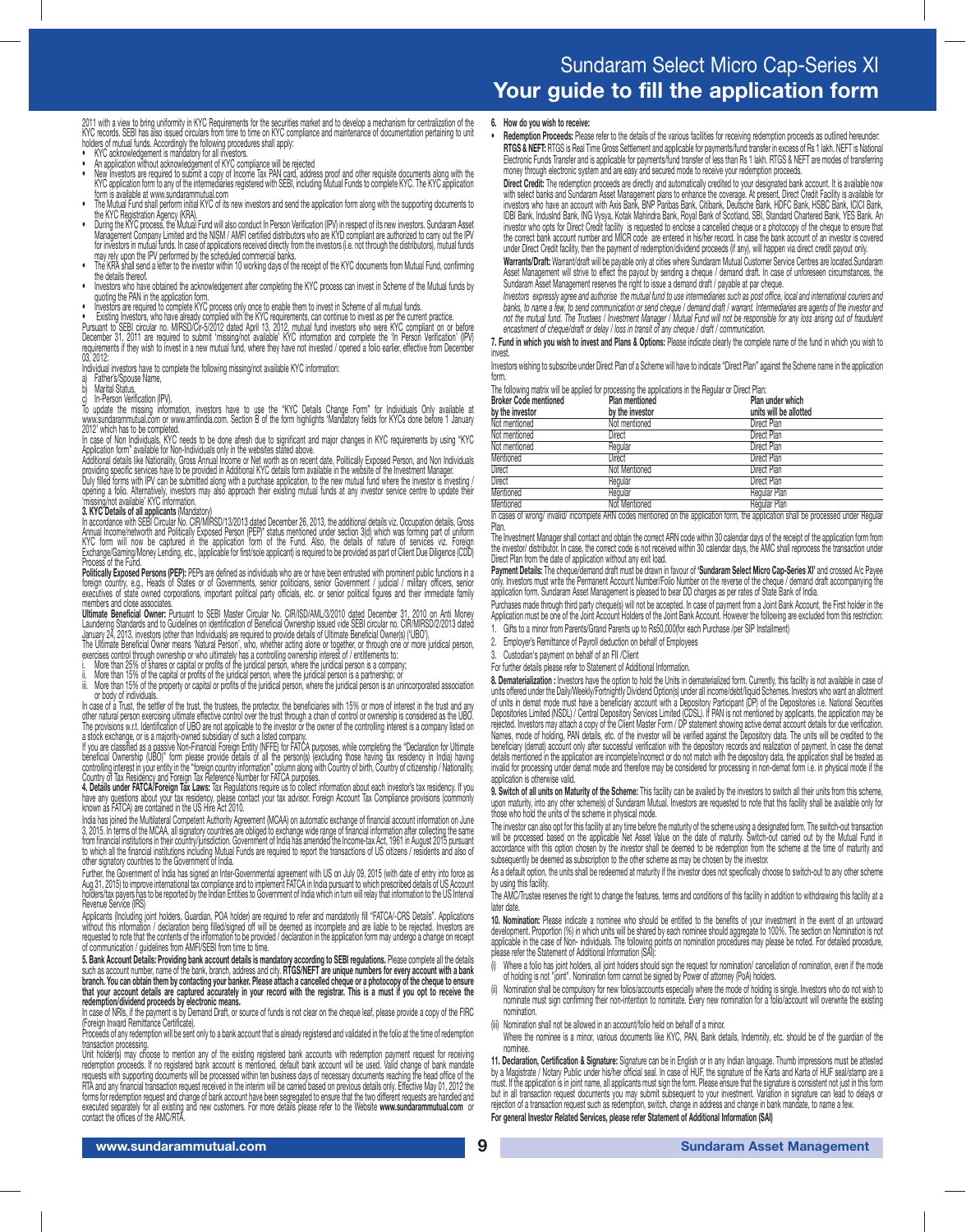

Please read the terms & conditions of PIN on this page before signing the application form. PIN will be sent to all new investors along with account statement

Existing investors: As a one-time exercise, please fill this form and call Toll Free 1800 103 7237 to enable our service team pick up the form

A Personal Identification Number – PIN – is a must for effective and speedy transacting online in a mutual fund's products. Do you have one? If you wish to receive a PIN, you can read the PIN agreement attached to this communication and sign at the designated place. On receipt of the same, a PIN will be sent to you at the postal address noted in our records. The PIN will help an investor use the Invest Online facility at <www.sundarammutual.com> to buy, sell and switch units, to name a few services. The PIN is a vital requirement to do online investment transactions in a safe, secure and convenient way.

#### We also offer the facility of sending Account Statements by email. In case you wish to do so, please furnish your Email ID and sign at the appropriate place in the attached document.

We do encourage you to use a PIN to execute your transactions online and sign up for sending the Account Statements by email as by increasing the share of paperless transactions in the economy you will be making a vital contribution to a cleaner and healthier environment.

#### **Investor Information Agreement Date**

| .              | ___ | ____ |  |  |  |  |               |  |  |  |  |  |      |  | ັ | __ |  |   |
|----------------|-----|------|--|--|--|--|---------------|--|--|--|--|--|------|--|---|----|--|---|
| Name           |     |      |  |  |  |  |               |  |  |  |  |  |      |  |   |    |  |   |
| Folio No       |     |      |  |  |  |  | Mobile Number |  |  |  |  |  | Date |  |   |    |  | ┳ |
| E-Mail Address |     |      |  |  |  |  |               |  |  |  |  |  |      |  |   |    |  |   |

This Agreement between Sundaram Mutual Fund having its office at 46 Whites Road, TL Floor,<br>Chennai - 600014 (hereinafter referred to as "the Fund") and the investor (whose details are<br>available in this agreement form herei to as the Agreement). The date of this agreement is indicated in the panel on Investor Information in this form. WITNESSTH:

**WHEREAS:** The Fund and the Unit holder have entered into a Unit Purchase Agreement, whereby the Unit holder has agreed to purchase units in the Fund;

**AND WHEREAS:** The Fund, through its Registrar and Transfer Agent (hereinafter referred to as "Registrar") offers the facility of a Personal Identification Number (hereinafter referred to as "PIN") for convenience of unit holders

**AND WHEREAS:** The unit holder has indicated to the Fund that he/she/it wishes to avail of the PIN facility offered by the Fund, subject to the terms and conditions stated in the application form<br>and has for this purpose, indicated to Fund the name of his/her/its Bank and Branch Account Number;

**AND WHEREAS:** The Fund is willing to extend the PIN facility to the Unit holder on the terms and conditions as set out herein;

Now THEREFORE, in consideration of the mutual understanding as set forth in this Agreement, the parties hereto have agreed to the following terms and conditions:

The PIN granted to the Unit holder pursuant to this Agreement shall be communicated to the Unit holder by a reliable courier and entirely at the risk of the Unit holder.

The following shall be the mode of operation of the PIN facility

- a If the unit holder is a company, an institution/ trust or body corporate , the authorised signatories may designate any individual as designated person and his personal details<br>should be submitted to the Registrar
- b If the mode of payment is the first holder only, PIN facility will be made available to the first holder
- c If the mode of operation is joint, all the unit holders may designate only one of them to operate this facility. In such case, the personal details of the such a person shall be submitted to the registrar
- d If the Unit holder is a minor, then the Natural Guardian or the Guardian appointed by the Court alone shall be eligible to operate the PIN facility. In such a case the personal details of the Guardian shall be submitted to the Registrar.

The Unit holder may access the following services through the Internet, using the PIN facility: (a) purchase including switch in (b) redemption including switchout (c) Access to NAV Information (d)<br>Access to balance Information (e) Ability to print Account Statements in a client-independent<br>standard format (f) Links to t requests to the Transfer Agent.

The Fund will take best efforts to keep the Fund's web-site updated on a daily basis so as to provide most current information to unit holders. However, the Unit holder agrees that because of communications issues, it is possible that the site may not be current on occasions. The Unit holder also agrees that the look and feel of the Web screen and outputs therefrom may differ based on the nature of the software used by the Unit holder to browse the site. The Fund agrees to take best efforts to protect security of the data placed on the Internet and has for this purpose,<br>required the web service provider engaged by the Registrar to sign a confidentiality agreement with the Registrar specifying confidentiality of the data and to restrict external access to the<br>database on the Internet. The Registrar shall ask the Unit holder for his / her / its name and Folio Number , address or such particulars to ensure the authenticity before accepting instructions<br>on behalf of Fund.

**Agreement for Personal Identification Number – PIN For detailed PIN Agreement, visit: <www.sundarammutual.com>**

The Registrar may, in the interest of the Unit holder, request a fax confirmation on the instructions received and shall not act until the said fax confirmation and additional confirmation is received from the Unit holder. The Unit holder shall be responsible for safekeeping of the PIN and shall not disclose his / her / its PIN to any person and shall take all possible care to prevent discovery of the PIN by any person. The Unit holder shall not use his / her / its PIN after the disclosure of the same to any third party.

In the event of accidental disclosure of the PIN to any third party or if the unit holder forgets his password, the Fund may at the request of the unit holder and at its absolute discretion issue to<br>the Unit holder a new PIN on these terms and conditions or under such terms and conditions, as the Fund may deem fit. The Unit holder shall be fully liable to the Fund for every transaction entered into using the PIN facility, whether with or without the knowledge of the Unit holder. The Unit holder hereby releases the Fund and the Registrar from any liability whatsoever against misuse of the PIN. Further, neither the Fund nor the Registrar shall be liable at all for any misuse if any, of any data placed on the Internet, by third parties "hacking" or unauthorisedly accessing the server. The Unit holder shall at all times indemnify the Fund, its officers, employees, successors and assigns from and against all actions, proceedings, claims and demands whatsoever for or on account of or in relation to any unauthorised use of the PIN and from and against all damages, costs, charges and expenses in respect thereof, unless the same is caused by gross negligence, bad faith or wilful default on the part of the Fund.

The Unit holder acknowledges and agrees that Sundaram Investment Manager/Fund and or its Registrars or the Service Providers does not guarantee or warrant that Unit holder will not<br>experience any downtime or disruptions in its use of the Service. In the event of any such downtime or disruption, the Investment Manager/Fund or its Registrar or its service providers shall use commercially reasonable efforts to reinstate accessibility and operability. Investment Manager/Fund or its Registrar or its service providers may restrict, suspend, or terminate investor's access to and use of the Service at any time, without notice or liability. The Unit holder agrees that its right to use the Service is non-exclusive, revocable, non-transferable, and non sublicense able.

The Unit holder agrees to be bound by any terms of use, disclosures, or disclaimers displayed by the Investment Manager/Fund/ Registrar and its service providers and any that Unit holder may<br>affirmatively click through to accept. The investor's use of the Services shall be subject to the terms and conditions of any applicable agreements between Registrar, Service Providers and the Investment Manager/Fund and/or investor.

**Unit holder shall not:** (A) access or use the Service for any purpose inconsistent with the substance and terms of this Agreement; (B) introduce into the Service any code, virus, or<br>mechanism that would impair the Service or Investment Manager's/Fund system , computers or software; (C) use the Service to gain unauthorized access to any system or database; (D) sublicense or otherwise transfer or make available Investor's access to the Service to any third party that is not an Authorized Person (E) disclose to any third party non-public information relating to the content or operation of the Service, which information is confidential and proprietary to the Investment Manager/Fund ; or (F) remove or obscure any of Investment Managers/Fund or Registrars or any Service Provider's trademarks, service marks, or markings<br>of copyright or patent rights contained in the Service. In the case of any disputes, the matter will<br>be referred to arbitration a Chennai. The Courts in Chennai shall have jurisdiction over all disputes arising out of or in respect of this Agreement.

In Witness Whereof, the parties to this Agreement have caused these presents to be executed as of the day and year first above written.

|                        | <b>Signature</b> |                        | Signed for and on behalf of Fund |
|------------------------|------------------|------------------------|----------------------------------|
|                        |                  |                        |                                  |
|                        |                  |                        |                                  |
|                        |                  |                        |                                  |
|                        |                  |                        |                                  |
|                        |                  |                        |                                  |
| <b>First Applicant</b> | Second applicant | <b>Third Applicant</b> |                                  |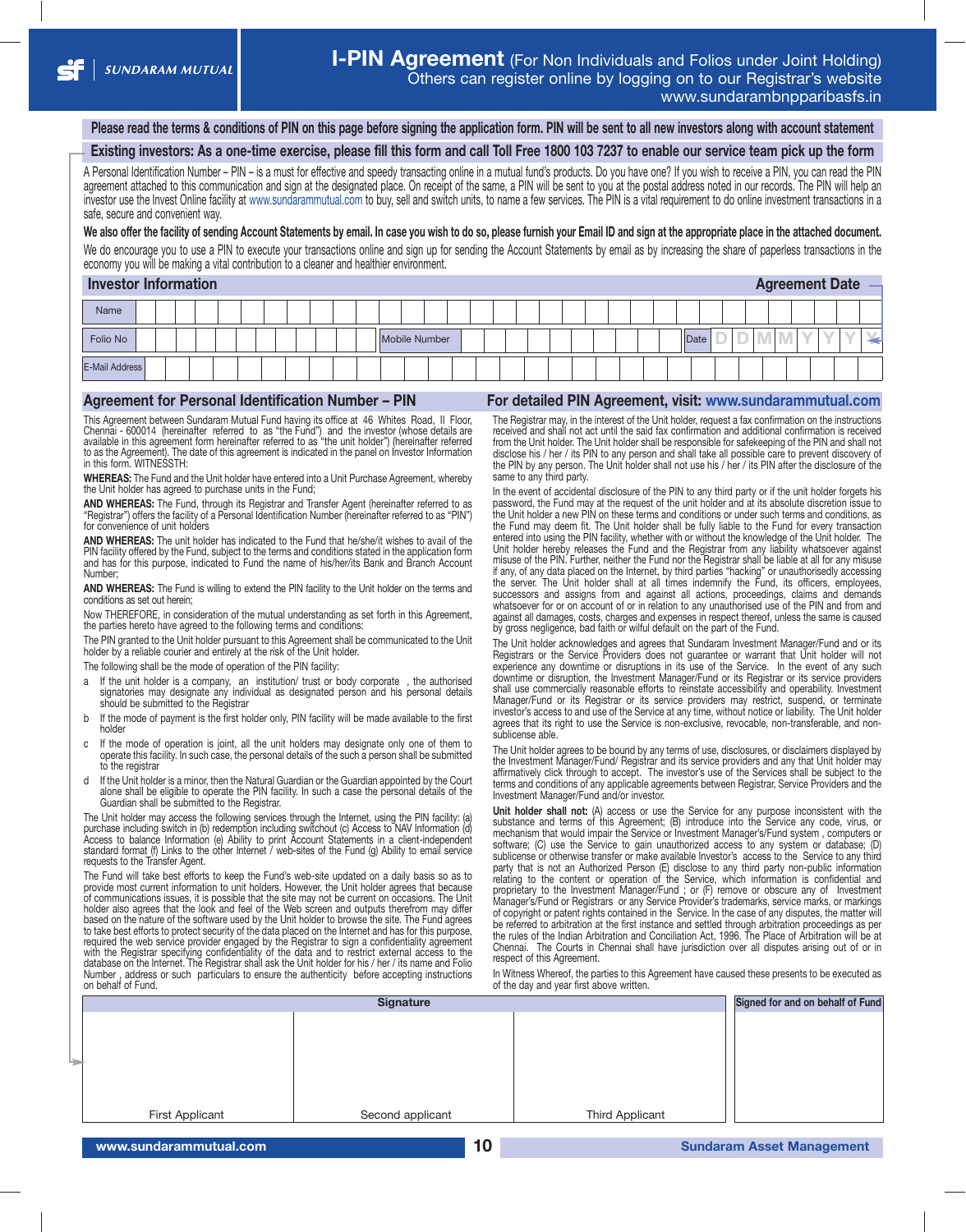| <u>a ma</u> | $\leftarrow$ SUNDARAM MUTUA |  |
|-------------|-----------------------------|--|
|             |                             |  |

 $\lambda$ 

### Sundaram Select Micro Cap-Series XI (Tenure 4 years) **Application Form**

Please refer to product label in the cover page and Your Guide to Fill the Application form ( pages 8-9) before proceeding

| New Fund Offer Period: Opens on: 08/12/2016 Closes on: 22/12/2016<br><b>Channel Partner / Agent Information</b><br><b>ISC's signature</b><br>Distributor's ARN & Name   Sub-broker's ARN (code)   Sub-broker Code (internal)<br>EUIN*<br>(Employee Unique Idendification Number)<br><b>Time Stamping</b><br>Declaration for "Execution only" transaction (only where EUIN box is left blank) □ I/We hereby confirm that the<br>Transaction charges For ₹10,000 and above:<br>EUIN box has been intentionally left blank by me/us as this transaction is executed without any interaction or advice by<br>the employee/relationship manager/sales person of the above distributor/sub broker or notwithstanding the advice of<br>□ Existing Investor-₹ 100 □ New Investor-₹ 150<br>inappropriateness, if any, provided by the employee/relationship manager/sales person of the distributor/sub broker.<br>Upfront commission shall be paid directly<br>by the investor to the AMFI-registered<br>First/Sole Applicant/<br>Second<br>Third<br>distributors based on the investors'<br>Guardian<br>Applicant<br>Applicant<br>assessment of various factors including<br>services rendered by the distributor.<br>Existing Investor Information (Please fill in your Folio No. and then proceed to Section 3)<br>1. |  |
|------------------------------------------------------------------------------------------------------------------------------------------------------------------------------------------------------------------------------------------------------------------------------------------------------------------------------------------------------------------------------------------------------------------------------------------------------------------------------------------------------------------------------------------------------------------------------------------------------------------------------------------------------------------------------------------------------------------------------------------------------------------------------------------------------------------------------------------------------------------------------------------------------------------------------------------------------------------------------------------------------------------------------------------------------------------------------------------------------------------------------------------------------------------------------------------------------------------------------------------------------------------------------------------------------------------|--|
|                                                                                                                                                                                                                                                                                                                                                                                                                                                                                                                                                                                                                                                                                                                                                                                                                                                                                                                                                                                                                                                                                                                                                                                                                                                                                                                  |  |
|                                                                                                                                                                                                                                                                                                                                                                                                                                                                                                                                                                                                                                                                                                                                                                                                                                                                                                                                                                                                                                                                                                                                                                                                                                                                                                                  |  |
|                                                                                                                                                                                                                                                                                                                                                                                                                                                                                                                                                                                                                                                                                                                                                                                                                                                                                                                                                                                                                                                                                                                                                                                                                                                                                                                  |  |
|                                                                                                                                                                                                                                                                                                                                                                                                                                                                                                                                                                                                                                                                                                                                                                                                                                                                                                                                                                                                                                                                                                                                                                                                                                                                                                                  |  |
|                                                                                                                                                                                                                                                                                                                                                                                                                                                                                                                                                                                                                                                                                                                                                                                                                                                                                                                                                                                                                                                                                                                                                                                                                                                                                                                  |  |
| Please note that applicant details and mode of holding will be as per existing Folio Number.<br>Folio No<br>KYC compliant $\Box$ Yes $\Box$ No (if no, please provide KYC proof/additional documents if not submitted earlier)                                                                                                                                                                                                                                                                                                                                                                                                                                                                                                                                                                                                                                                                                                                                                                                                                                                                                                                                                                                                                                                                                   |  |
| 2.<br>New Investor Information (refer instruction 2)                                                                                                                                                                                                                                                                                                                                                                                                                                                                                                                                                                                                                                                                                                                                                                                                                                                                                                                                                                                                                                                                                                                                                                                                                                                             |  |
| Name of First/Sole Applicant Gender □ Male □ Female □ Others                                                                                                                                                                                                                                                                                                                                                                                                                                                                                                                                                                                                                                                                                                                                                                                                                                                                                                                                                                                                                                                                                                                                                                                                                                                     |  |
|                                                                                                                                                                                                                                                                                                                                                                                                                                                                                                                                                                                                                                                                                                                                                                                                                                                                                                                                                                                                                                                                                                                                                                                                                                                                                                                  |  |
| M<br>M<br>Y<br>Υ<br><b>Permanent Account Number (PAN)</b><br>Date of Birth<br>D<br>D                                                                                                                                                                                                                                                                                                                                                                                                                                                                                                                                                                                                                                                                                                                                                                                                                                                                                                                                                                                                                                                                                                                                                                                                                             |  |
| <b>Central KYC Number</b><br>$\Box$ CKYC Proof attached (Mandatory)                                                                                                                                                                                                                                                                                                                                                                                                                                                                                                                                                                                                                                                                                                                                                                                                                                                                                                                                                                                                                                                                                                                                                                                                                                              |  |
| Name of Guardian (in case of First / Sole Applicant is a Minor)/Contact Person-Designation (in case of non-individual Investors) / POA Holder Name                                                                                                                                                                                                                                                                                                                                                                                                                                                                                                                                                                                                                                                                                                                                                                                                                                                                                                                                                                                                                                                                                                                                                               |  |
|                                                                                                                                                                                                                                                                                                                                                                                                                                                                                                                                                                                                                                                                                                                                                                                                                                                                                                                                                                                                                                                                                                                                                                                                                                                                                                                  |  |
| Relationship<br><b>Permanent Account Number (PAN)</b>                                                                                                                                                                                                                                                                                                                                                                                                                                                                                                                                                                                                                                                                                                                                                                                                                                                                                                                                                                                                                                                                                                                                                                                                                                                            |  |
|                                                                                                                                                                                                                                                                                                                                                                                                                                                                                                                                                                                                                                                                                                                                                                                                                                                                                                                                                                                                                                                                                                                                                                                                                                                                                                                  |  |
| <b>Central KYC Number</b><br>$\Box$ CKYC Proof attached (Mandatory)<br>Father's name (mandatory if PAN not provided)                                                                                                                                                                                                                                                                                                                                                                                                                                                                                                                                                                                                                                                                                                                                                                                                                                                                                                                                                                                                                                                                                                                                                                                             |  |
|                                                                                                                                                                                                                                                                                                                                                                                                                                                                                                                                                                                                                                                                                                                                                                                                                                                                                                                                                                                                                                                                                                                                                                                                                                                                                                                  |  |
|                                                                                                                                                                                                                                                                                                                                                                                                                                                                                                                                                                                                                                                                                                                                                                                                                                                                                                                                                                                                                                                                                                                                                                                                                                                                                                                  |  |
| Go Green Services (Save The Future): Please provide Contact Details of First / Sole Applicant                                                                                                                                                                                                                                                                                                                                                                                                                                                                                                                                                                                                                                                                                                                                                                                                                                                                                                                                                                                                                                                                                                                                                                                                                    |  |
| E-Mail                                                                                                                                                                                                                                                                                                                                                                                                                                                                                                                                                                                                                                                                                                                                                                                                                                                                                                                                                                                                                                                                                                                                                                                                                                                                                                           |  |
| <b>STD Code</b><br>Telephone<br>Mobile                                                                                                                                                                                                                                                                                                                                                                                                                                                                                                                                                                                                                                                                                                                                                                                                                                                                                                                                                                                                                                                                                                                                                                                                                                                                           |  |
| Default Communication mode is E-mail only, if you wish to receive following document(s) via physical mode: Please tick (v)<br>□ Account Statement □ Annual Report □ Other Statutory Information                                                                                                                                                                                                                                                                                                                                                                                                                                                                                                                                                                                                                                                                                                                                                                                                                                                                                                                                                                                                                                                                                                                  |  |
| Mode of Holding [Please $(\checkmark)$ ]<br>$\Box$ Joint<br>□ Anyone or Survivor<br>$\Box$ Single                                                                                                                                                                                                                                                                                                                                                                                                                                                                                                                                                                                                                                                                                                                                                                                                                                                                                                                                                                                                                                                                                                                                                                                                                |  |
| <b>Address of First / Sole Applicant</b>                                                                                                                                                                                                                                                                                                                                                                                                                                                                                                                                                                                                                                                                                                                                                                                                                                                                                                                                                                                                                                                                                                                                                                                                                                                                         |  |
|                                                                                                                                                                                                                                                                                                                                                                                                                                                                                                                                                                                                                                                                                                                                                                                                                                                                                                                                                                                                                                                                                                                                                                                                                                                                                                                  |  |
|                                                                                                                                                                                                                                                                                                                                                                                                                                                                                                                                                                                                                                                                                                                                                                                                                                                                                                                                                                                                                                                                                                                                                                                                                                                                                                                  |  |
|                                                                                                                                                                                                                                                                                                                                                                                                                                                                                                                                                                                                                                                                                                                                                                                                                                                                                                                                                                                                                                                                                                                                                                                                                                                                                                                  |  |
| PIN CODE<br><b>CITY/ DISTRICT</b><br><b>STATE</b><br><b>TOWN</b>                                                                                                                                                                                                                                                                                                                                                                                                                                                                                                                                                                                                                                                                                                                                                                                                                                                                                                                                                                                                                                                                                                                                                                                                                                                 |  |
| Overseas Address (in case of NRIs/FIIs) (Mandatory)                                                                                                                                                                                                                                                                                                                                                                                                                                                                                                                                                                                                                                                                                                                                                                                                                                                                                                                                                                                                                                                                                                                                                                                                                                                              |  |
|                                                                                                                                                                                                                                                                                                                                                                                                                                                                                                                                                                                                                                                                                                                                                                                                                                                                                                                                                                                                                                                                                                                                                                                                                                                                                                                  |  |
|                                                                                                                                                                                                                                                                                                                                                                                                                                                                                                                                                                                                                                                                                                                                                                                                                                                                                                                                                                                                                                                                                                                                                                                                                                                                                                                  |  |
|                                                                                                                                                                                                                                                                                                                                                                                                                                                                                                                                                                                                                                                                                                                                                                                                                                                                                                                                                                                                                                                                                                                                                                                                                                                                                                                  |  |
| <b>Name of Second Applicant</b>                                                                                                                                                                                                                                                                                                                                                                                                                                                                                                                                                                                                                                                                                                                                                                                                                                                                                                                                                                                                                                                                                                                                                                                                                                                                                  |  |
|                                                                                                                                                                                                                                                                                                                                                                                                                                                                                                                                                                                                                                                                                                                                                                                                                                                                                                                                                                                                                                                                                                                                                                                                                                                                                                                  |  |
| Date of Birth<br>$\mathbb{M}$<br><b>Permanent Account Number (PAN)</b><br>M<br>Υ<br>Υ<br>Υ<br>D<br>D                                                                                                                                                                                                                                                                                                                                                                                                                                                                                                                                                                                                                                                                                                                                                                                                                                                                                                                                                                                                                                                                                                                                                                                                             |  |
| <b>Central KYC Number</b><br>□ CKYC Proof attached (Mandatory)                                                                                                                                                                                                                                                                                                                                                                                                                                                                                                                                                                                                                                                                                                                                                                                                                                                                                                                                                                                                                                                                                                                                                                                                                                                   |  |
| <b>Name of Third Applicant</b>                                                                                                                                                                                                                                                                                                                                                                                                                                                                                                                                                                                                                                                                                                                                                                                                                                                                                                                                                                                                                                                                                                                                                                                                                                                                                   |  |
| $\mathbb{M}$<br>M<br>Y<br>Y<br>Date of Birth<br>D<br>Y<br>Y<br>D                                                                                                                                                                                                                                                                                                                                                                                                                                                                                                                                                                                                                                                                                                                                                                                                                                                                                                                                                                                                                                                                                                                                                                                                                                                 |  |
| <b>Permanent Account Number (PAN)</b>                                                                                                                                                                                                                                                                                                                                                                                                                                                                                                                                                                                                                                                                                                                                                                                                                                                                                                                                                                                                                                                                                                                                                                                                                                                                            |  |
| <b>Central KYC Number</b><br>$\Box$ CKYC Proof attached (Mandatory)                                                                                                                                                                                                                                                                                                                                                                                                                                                                                                                                                                                                                                                                                                                                                                                                                                                                                                                                                                                                                                                                                                                                                                                                                                              |  |
| To be submitted along with the transaction slip: 1. Your FATCA Details (Foreign Account Tax Compliance Act) & KYC Additional Details (if not already submitted), and 2. Ultimate Beneficial Owner(s) (UBO) information(for non<br>individuals only). Please quote the Central KYC (CKYC) number in the boxes provided above or submit your filled-in CKYC Form, incase of new investor, irrespective of the investment amount. The forms are available on our we                                                                                                                                                                                                                                                                                                                                                                                                                                                                                                                                                                                                                                                                                                                                                                                                                                                 |  |
| 11<br>www.sundarammutual.com<br><b>Sundaram Asset Management</b>                                                                                                                                                                                                                                                                                                                                                                                                                                                                                                                                                                                                                                                                                                                                                                                                                                                                                                                                                                                                                                                                                                                                                                                                                                                 |  |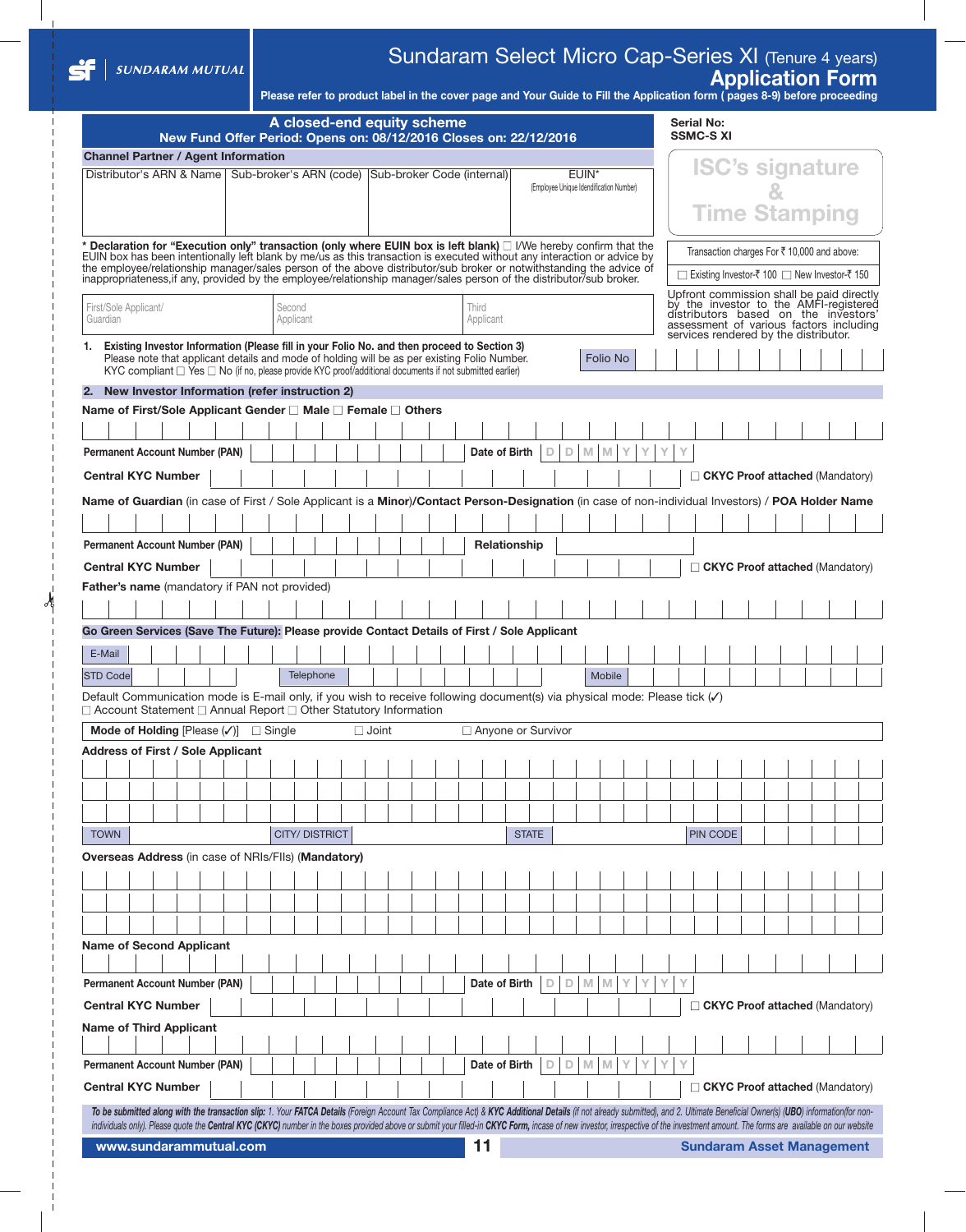| <b>3. KYC details (Mandatory) (refer instruction 3)</b> $\Box$ Individual |                                                       |                                                                            |                                                              |                                       | $\Box$ Non-Individual (Please attach mandatory Ultimate Beneficial Ownership (UBO) declaration form     |  |  |  |
|---------------------------------------------------------------------------|-------------------------------------------------------|----------------------------------------------------------------------------|--------------------------------------------------------------|---------------------------------------|---------------------------------------------------------------------------------------------------------|--|--|--|
| Status of First/Sole Applicant [Please (/)]                               | Occupation Details [Please (V)]                       |                                                                            | Gross Annual Income (in $\bar{z}$ ) [Please ( $\check{y}$ )] |                                       | <b>PEP Status</b>                                                                                       |  |  |  |
| □ Listed Company                                                          | (To be filled only if the applicant is an individual) |                                                                            | <b>First Applicant</b>                                       |                                       | <b>First Applicant</b>                                                                                  |  |  |  |
| □ Unlisted Company                                                        |                                                       | <b>First Applicant</b><br>□ Private Sector Service □ Public Sector Service | □ Below 1 Lac                                                | $\Box$ 1-5 Lacs                       | For Individuals [Please (V)] Politically Exposed<br>Person (PEP) Status (Also applicable for authorised |  |  |  |
| $\Box$ Individual                                                         | □ Government Service                                  | $\Box$ Business                                                            | $\square$ 5-10 Lacs                                          | $\Box$ 10-25 Lacs                     | signatories/Promoters/Karta/Trustee/Whole time Directors)                                               |  |  |  |
| $\Box$ Minor through guardian                                             | $\Box$ Professional                                   | $\Box$ Agriculturist                                                       | $\Box$ > 25 Lacs - 1 Crore                                   | $\Box$ > 1 Crore (or)                 | $\Box$ I am PEP                                                                                         |  |  |  |
| $\Box$ HUF                                                                | $\Box$ Retired                                        | $\Box$ Housewife                                                           | Net-worth (Mandatory for non-individuals) ₹                  |                                       | $\Box$ Not Applicable<br>$\Box$ I am related to PEP                                                     |  |  |  |
| $\Box$ Partnership                                                        | $\Box$ Student                                        | □ Forex Dealer                                                             |                                                              |                                       | For Non-Individuals providing any of the below                                                          |  |  |  |
| □ Society/Club                                                            |                                                       | Second Applicant                                                           |                                                              | IDIDIMIMIYIYIYIYI (Not older than one | mentioned services [Please (V)]<br>□ Foreign Exchange/Money Changer Services                            |  |  |  |
| $\Box$ Company                                                            |                                                       | □ Private Sector Service □ Public Sector Service                           |                                                              |                                       | □ Gaming/Gambling/Lottery/Casino Services                                                               |  |  |  |
| $\Box$ Body Corporate                                                     | □ Government Service                                  | $\Box$ Business                                                            | Second Applicant                                             |                                       | □ Money Lending/Pawning                                                                                 |  |  |  |
| $\Box$ Trust                                                              | $\Box$ Professional                                   | $\Box$ Agriculturist                                                       | □ Below 1 Lac                                                | $\Box$ 1-5 Lacs                       | $\Box$ None of the above                                                                                |  |  |  |
| □ Mutual Fund                                                             | $\Box$ Retired                                        | $\Box$ Housewife                                                           | $\Box$ 5-10 Lacs                                             | $\Box$ 10-25 Lacs                     | Second Applicant                                                                                        |  |  |  |
| $\Box$ FPI                                                                | $\Box$ Student                                        | □ Forex Dealer                                                             | $\Box$ > 25 Lacs - 1 Crore                                   |                                       | (To be filled only if the applicant is an individual)<br>$\Box$ I am PEP                                |  |  |  |
| $\Box$ NRI-Repatriable                                                    |                                                       | <b>Third Applicant</b>                                                     |                                                              |                                       | $\Box$ I am related to PEP                                                                              |  |  |  |
| □ NRI-Non-Repatriable                                                     |                                                       | □ Private Sector Service □ Public Sector Service                           | <b>Third Applicant</b>                                       |                                       | $\Box$ Not Applicable                                                                                   |  |  |  |
| $\Box$ FII/Sub account of FII                                             | □ Government Service                                  | $\Box$ Business                                                            | □ Below 1 Lac                                                | $\Box$ 1-5 Lacs                       | <b>Third Applicant</b>                                                                                  |  |  |  |
| $\Box$ Fund of Funds in India                                             | $\Box$ Professional                                   | $\Box$ Agriculturist                                                       | $\Box$ 5-10 Lacs                                             | $\square$ 10-25 Lacs                  | (To be filled only if the applicant is an individual)                                                   |  |  |  |
| $\Box$ QFI                                                                | $\Box$ Retired                                        | $\Box$ Housewife                                                           | $\Box$ > 25 Lacs - 1 Crore                                   |                                       | $\Box$ I am PEP                                                                                         |  |  |  |
|                                                                           | □ Student                                             | □ Forex Dealer                                                             |                                                              |                                       | $\Box$ I am related to PEP                                                                              |  |  |  |
|                                                                           |                                                       |                                                                            |                                                              |                                       | $\Box$ Not Applicable                                                                                   |  |  |  |

4. FATCA-CRS DETAILS For Individuals & HUF (Mandatory) Non Individual investors should mandatorily fill separate FATCA-CRS Annexure

**The below information is required for all applicant(s) / guardian / PoA holder**

| Category                                                                                                                          | <b>First Applicant/Guardian</b>                                                                | <b>Second Applicant</b>                                                                        | <b>Third Applicant</b>                                                                         |
|-----------------------------------------------------------------------------------------------------------------------------------|------------------------------------------------------------------------------------------------|------------------------------------------------------------------------------------------------|------------------------------------------------------------------------------------------------|
| 1. Are you a Tax Resident of<br>Country other than India?                                                                         | Yes $\Box$ No<br>$\Box$                                                                        | $\Box$ Yes $\Box$ No                                                                           | Yes $\Box$ No                                                                                  |
| 2. Is your Country of Birth/<br>citizenship other than India?                                                                     | $\Box$ Yes $\Box$ No                                                                           | $\Box$ Yes $\Box$ No                                                                           | $\Box$ Yes $\Box$ No                                                                           |
| 3. Is your Residence address /<br>Mailing address / Telephone<br>No. other than in India?                                         | No<br>Yes                                                                                      | No<br>Yes<br>$\perp$                                                                           | ∩ No<br>Yes                                                                                    |
| 4. Is the PoA holder / person to<br>whom signatory authority is<br>given, covered under any of<br>the categories 1, 2 or 3 above? | Yes<br>$\Box$ No                                                                               | $\Box$ No<br>Yes                                                                               | $\Box$ No<br>Yes                                                                               |
|                                                                                                                                   | If you have answered YES to any of above, please provide the below details                     |                                                                                                |                                                                                                |
| Country of Tax Residence                                                                                                          |                                                                                                |                                                                                                |                                                                                                |
| Nationality                                                                                                                       |                                                                                                |                                                                                                |                                                                                                |
| Tax Identification Number <sup>\$</sup><br>or Reason for not providing TIN                                                        |                                                                                                |                                                                                                |                                                                                                |
| Identification Type (TIN or<br>Other, please specify)                                                                             |                                                                                                |                                                                                                |                                                                                                |
| Residence address for tax<br>purposes (include City, State,<br>Country & Pin code)                                                |                                                                                                |                                                                                                |                                                                                                |
| Address Type                                                                                                                      | □ Residential or Business<br>$\Box$ Residential<br>$\Box$ Business<br>$\Box$ Registered Office | □ Residential or Business<br>$\Box$ Residential<br>$\Box$ Business<br>$\Box$ Registered Office | □ Residential or Business<br>$\Box$ Residential<br>$\Box$ Business<br>$\Box$ Registered Office |
| City of birth                                                                                                                     |                                                                                                |                                                                                                |                                                                                                |
| Country of birth                                                                                                                  |                                                                                                |                                                                                                |                                                                                                |

\$ In case any of applicant being resident/ tax payer in more than one country, provide tax identification number for each such country separately.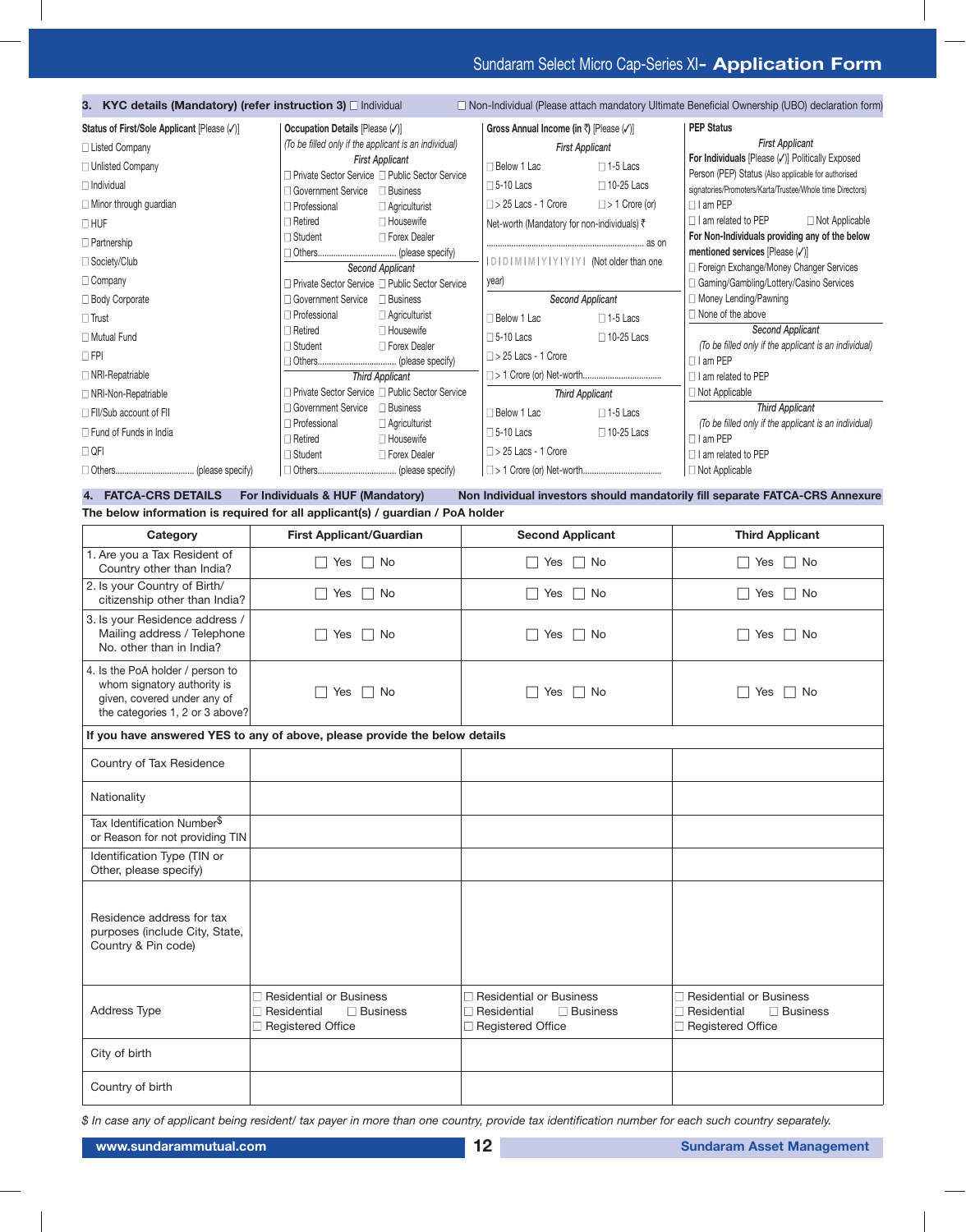| 5. Bank Account Details of First/Sole Applicant (as per SEBI Regulations it is mandatory) (refer instruction 5)                                                                                                                                                                                                                                                                                                                                                                                                                                                                                                                        |                                 |      |                             |                       |                                    |                                                                                                                                                                                                                                                                                                 |                   |                            |  |                                                         |  |                      |  | <b>Gardin Colour Milord Cap Corles All Prippincation i</b>                                                   |             |  |
|----------------------------------------------------------------------------------------------------------------------------------------------------------------------------------------------------------------------------------------------------------------------------------------------------------------------------------------------------------------------------------------------------------------------------------------------------------------------------------------------------------------------------------------------------------------------------------------------------------------------------------------|---------------------------------|------|-----------------------------|-----------------------|------------------------------------|-------------------------------------------------------------------------------------------------------------------------------------------------------------------------------------------------------------------------------------------------------------------------------------------------|-------------------|----------------------------|--|---------------------------------------------------------|--|----------------------|--|--------------------------------------------------------------------------------------------------------------|-------------|--|
|                                                                                                                                                                                                                                                                                                                                                                                                                                                                                                                                                                                                                                        |                                 |      |                             |                       |                                    |                                                                                                                                                                                                                                                                                                 |                   |                            |  |                                                         |  |                      |  |                                                                                                              |             |  |
| Account No                                                                                                                                                                                                                                                                                                                                                                                                                                                                                                                                                                                                                             |                                 |      |                             |                       |                                    |                                                                                                                                                                                                                                                                                                 |                   |                            |  |                                                         |  |                      |  |                                                                                                              |             |  |
| Name of the Bank                                                                                                                                                                                                                                                                                                                                                                                                                                                                                                                                                                                                                       |                                 |      |                             |                       |                                    |                                                                                                                                                                                                                                                                                                 |                   | <b>Branch</b>              |  |                                                         |  |                      |  |                                                                                                              |             |  |
| <b>Branch Address</b>                                                                                                                                                                                                                                                                                                                                                                                                                                                                                                                                                                                                                  |                                 |      |                             |                       |                                    |                                                                                                                                                                                                                                                                                                 |                   |                            |  | Bank City (redemption will be payable at this location) |  |                      |  |                                                                                                              |             |  |
| Cheque MICR No                                                                                                                                                                                                                                                                                                                                                                                                                                                                                                                                                                                                                         |                                 |      |                             |                       |                                    |                                                                                                                                                                                                                                                                                                 |                   |                            |  |                                                         |  |                      |  |                                                                                                              |             |  |
| RTGS / NEFT / IFSC Code                                                                                                                                                                                                                                                                                                                                                                                                                                                                                                                                                                                                                |                                 |      |                             |                       |                                    |                                                                                                                                                                                                                                                                                                 |                   |                            |  |                                                         |  |                      |  | *If the payment is by DD or source of fund is not clear on the Cheque leaf, please provide a copy of FIRC.   |             |  |
| 6. Mode of payment of redemption/dividend proceeds via Direct credit/NEFT/Other Mode (refer instruction 6).                                                                                                                                                                                                                                                                                                                                                                                                                                                                                                                            |                                 |      |                             |                       |                                    |                                                                                                                                                                                                                                                                                                 |                   |                            |  |                                                         |  |                      |  |                                                                                                              |             |  |
| Direct Credit is now available with: Axis Bank, BNP Paribas Bank, Citibank, Deutsche Bank, HDFC Bank, HSBC Bank, ICICI Bank, IDBI Bank, IndusInd Bank,<br>ING Vysya, Kotak Mahindra Bank, Royal Bank of Scotland, SBI, Standard Chartered Bank, YES Bank. If your bank falls in this list your Redemption/ Dividend                                                                                                                                                                                                                                                                                                                    |                                 |      |                             |                       |                                    |                                                                                                                                                                                                                                                                                                 |                   |                            |  |                                                         |  |                      |  |                                                                                                              |             |  |
| proceeds will be directly credited to your account. Alternatively, you will receive the payment through NEFT mode based on the bank details available.                                                                                                                                                                                                                                                                                                                                                                                                                                                                                 |                                 |      |                             |                       |                                    |                                                                                                                                                                                                                                                                                                 |                   |                            |  |                                                         |  |                      |  |                                                                                                              |             |  |
| Otherwise, payment will be made by way of a cheque/demand draft/warrant.                                                                                                                                                                                                                                                                                                                                                                                                                                                                                                                                                               |                                 |      |                             |                       |                                    |                                                                                                                                                                                                                                                                                                 |                   |                            |  |                                                         |  |                      |  |                                                                                                              |             |  |
| Payment Details: Please issue a separate cheque/Demand Draft favouring 'Sundaram Select Micro Cap-Series XI' (refer instruction 7)<br>7.                                                                                                                                                                                                                                                                                                                                                                                                                                                                                               |                                 |      |                             |                       |                                    |                                                                                                                                                                                                                                                                                                 |                   |                            |  |                                                         |  |                      |  |                                                                                                              |             |  |
| <b>Scheme Name</b>                                                                                                                                                                                                                                                                                                                                                                                                                                                                                                                                                                                                                     |                                 | Plan |                             | Option*               |                                    | Amount Invested                                                                                                                                                                                                                                                                                 | (less DD charges) |                            |  | Net Amount<br>Paid                                      |  | Cheque/DD Number     |  | <b>Payment Details</b>                                                                                       | Bank/Branch |  |
| Sundaram Select Micro<br>Cap-Series XI                                                                                                                                                                                                                                                                                                                                                                                                                                                                                                                                                                                                 | $\Box$ Regular<br>$\Box$ Direct |      |                             | $\Box$ Growth         | $\Box$ Dividend - Payout           |                                                                                                                                                                                                                                                                                                 |                   |                            |  |                                                         |  |                      |  |                                                                                                              |             |  |
| *If you do not indicate an option, for default option refer "Plans and Options" section in page 3 of the KIM.                                                                                                                                                                                                                                                                                                                                                                                                                                                                                                                          |                                 |      |                             |                       |                                    |                                                                                                                                                                                                                                                                                                 |                   |                            |  |                                                         |  |                      |  |                                                                                                              |             |  |
| In case of third party payment (refer instruction 7): Please download (from www.sundarammutual.com) and attach the third party declaration form                                                                                                                                                                                                                                                                                                                                                                                                                                                                                        |                                 |      |                             |                       |                                    |                                                                                                                                                                                                                                                                                                 |                   |                            |  |                                                         |  |                      |  |                                                                                                              |             |  |
| 8. DEMAT Account Details (refer instruction 8)                                                                                                                                                                                                                                                                                                                                                                                                                                                                                                                                                                                         |                                 |      |                             |                       |                                    |                                                                                                                                                                                                                                                                                                 |                   |                            |  |                                                         |  |                      |  |                                                                                                              |             |  |
| □ National Securities Depository Ltd.<br>□ Central Depository Services (India) Ltd.   DP ID Number                                                                                                                                                                                                                                                                                                                                                                                                                                                                                                                                     |                                 |      | Depository Participant Name |                       |                                    |                                                                                                                                                                                                                                                                                                 |                   | Beneficiary Account Number |  |                                                         |  |                      |  |                                                                                                              |             |  |
| Investor willing to invest in Demat option, may provide a copy of the DP Statement enabling us to match the Demat details as stated in the application form.                                                                                                                                                                                                                                                                                                                                                                                                                                                                           |                                 |      |                             |                       |                                    |                                                                                                                                                                                                                                                                                                 |                   |                            |  |                                                         |  |                      |  |                                                                                                              |             |  |
| 9. Switch Out On Maturity Facility (refer instruction 9) (please refer SID & KIM of respective target scheme for product labelling)                                                                                                                                                                                                                                                                                                                                                                                                                                                                                                    |                                 |      |                             |                       |                                    |                                                                                                                                                                                                                                                                                                 |                   |                            |  |                                                         |  |                      |  | Signature of investor(s)                                                                                     |             |  |
| At the time of application, the investor who holds units in physical mode has the option whereby all units under the scheme shall be switched on maturity into any of the Schemes of<br>Sundaram Mutual Fund as chosen by the investor. Switch-out carried out by the Mutual Fund in accordance with this option chosen by the investor shall be deemed as redemption from the<br>maturing scheme and subscription to the other scheme chosen by the investor.<br>I/We wish to switch out all units on maturity of the Scheme to the Target Scheme mentioned below.<br>Scheme:<br><b>Sundaram Select Micro</b><br><b>Cap Series XI</b> |                                 |      | Plan:                       | <b>Target Scheme:</b> | $\Box$ Regular $\Box$ Direct       | <b>Option:</b> □ Dividend Payout □ Dividend Re-Investment □ Dividend Sweep □ Growth                                                                                                                                                                                                             |                   |                            |  |                                                         |  |                      |  | 1st / Sole Applicant / Guardian                                                                              |             |  |
| Plan:<br>$\Box$ Regular $\Box$ Direct<br><b>Option:</b> $\Box$ Growth $\Box$ Dividend<br>Payout<br>(As a default option the units shall be fully redeemed on the date of maturity and redemption proceeds shall be despatched to the address/credited to the bank account of the unit holder within 10 business days from the dat<br>We have read and understood the terms and conditions applicable to the switch on maturity facility and amare fully aware of the risk associated with such event. IWe have read and understood the Scheme Information Document                                                                     |                                 | TO   |                             |                       |                                    | □ Bonus □<br>Any / each correction carried out in selecting the target scheme has to be counter-signed by the<br>investor(s) to make it a valid selection. (If an investor fails to specify the option, he will be<br>allotted units under the default option/sub-option of the Target scheme.) |                   |                            |  |                                                         |  |                      |  | 2nd Applicant                                                                                                |             |  |
| received nor been induced by any rebate or gifts, directly or indirectly, in opting the swtch on maturity facility.                                                                                                                                                                                                                                                                                                                                                                                                                                                                                                                    |                                 |      |                             |                       |                                    |                                                                                                                                                                                                                                                                                                 |                   |                            |  |                                                         |  |                      |  | 3rd Applicant                                                                                                |             |  |
| 10. Nominee (available only for individuals) (refer instruction 10)                                                                                                                                                                                                                                                                                                                                                                                                                                                                                                                                                                    |                                 |      |                             |                       |                                    | $\Box$ I wish to nominate the following person(s)                                                                                                                                                                                                                                               |                   |                            |  |                                                         |  |                      |  |                                                                                                              |             |  |
| <b>1st Nominee</b>                                                                                                                                                                                                                                                                                                                                                                                                                                                                                                                                                                                                                     |                                 |      |                             | 2nd Nominee           |                                    |                                                                                                                                                                                                                                                                                                 |                   |                            |  | 3rd Nominee                                             |  |                      |  |                                                                                                              |             |  |
| Proportion $(%)^*$ in which units will be shared by first Proportion $(%)^*$ in which units will be shared by second<br>nominee%<br>If nominee is a minor:<br>Date of birth:Relationship:                                                                                                                                                                                                                                                                                                                                                                                                                                              |                                 |      |                             |                       | nominee%<br>If nominee is a minor: | Date of birth:Relationship:                                                                                                                                                                                                                                                                     |                   |                            |  | nominee%<br>If nominee is a minor:                      |  |                      |  | Proportion (%) <sup>*</sup> in which units will be shared by third<br>Date of birth:Relationship:            |             |  |
| * Proportion (%) in which units will be shared by each nominee should aggregate to 100%                                                                                                                                                                                                                                                                                                                                                                                                                                                                                                                                                |                                 |      |                             |                       |                                    |                                                                                                                                                                                                                                                                                                 |                   |                            |  |                                                         |  |                      |  |                                                                                                              |             |  |
| $\Box$ I do not wish to choose a nominee. Signature of investor(s)                                                                                                                                                                                                                                                                                                                                                                                                                                                                                                                                                                     |                                 |      |                             |                       |                                    | 1st / Sole Applicant / Guardian                                                                                                                                                                                                                                                                 |                   |                            |  | 2nd Applicant                                           |  |                      |  | 3rd Applicant                                                                                                |             |  |
|                                                                                                                                                                                                                                                                                                                                                                                                                                                                                                                                                                                                                                        |                                 |      |                             |                       |                                    |                                                                                                                                                                                                                                                                                                 |                   |                            |  |                                                         |  |                      |  |                                                                                                              |             |  |
| <b>Acknowledgement</b><br>Sundaram Asset Management Company Limited, II Floor, 46 Whites Road, Chennai - 600 014. Toll Free 1800 103 7237 (India) +91 44 4083 1500 (NRI)                                                                                                                                                                                                                                                                                                                                                                                                                                                               |                                 |      |                             |                       |                                    | Sundaram Select Micro Cap-Series XI (Tenure 4 years)                                                                                                                                                                                                                                            |                   |                            |  |                                                         |  | Serial No: SSMC-S XI |  |                                                                                                              |             |  |
|                                                                                                                                                                                                                                                                                                                                                                                                                                                                                                                                                                                                                                        |                                 |      |                             |                       |                                    |                                                                                                                                                                                                                                                                                                 |                   |                            |  |                                                         |  |                      |  |                                                                                                              |             |  |
| Communication in connection with the application should be addressed to the Registrar Sundaram BNP Paribas Fund<br>Services Limited, Registrar and Transfer Agents, Unit: Sundaram Mutual Fund, 23, Cathedral Garden Road,<br>Nungambakkam, Chennai 600 034. Toll Free 1800 103 7237 (India) +91 44 40831500 (NRI).                                                                                                                                                                                                                                                                                                                    |                                 |      |                             |                       |                                    |                                                                                                                                                                                                                                                                                                 |                   |                            |  |                                                         |  |                      |  | ISC's Signature & Stamp<br>Please Note: All Purchases are subject to realisation of cheques / demand drafts. |             |  |
| www.sundarammutual.com                                                                                                                                                                                                                                                                                                                                                                                                                                                                                                                                                                                                                 |                                 |      |                             |                       |                                    | 13                                                                                                                                                                                                                                                                                              |                   |                            |  |                                                         |  |                      |  | <b>Sundaram Asset Management</b>                                                                             |             |  |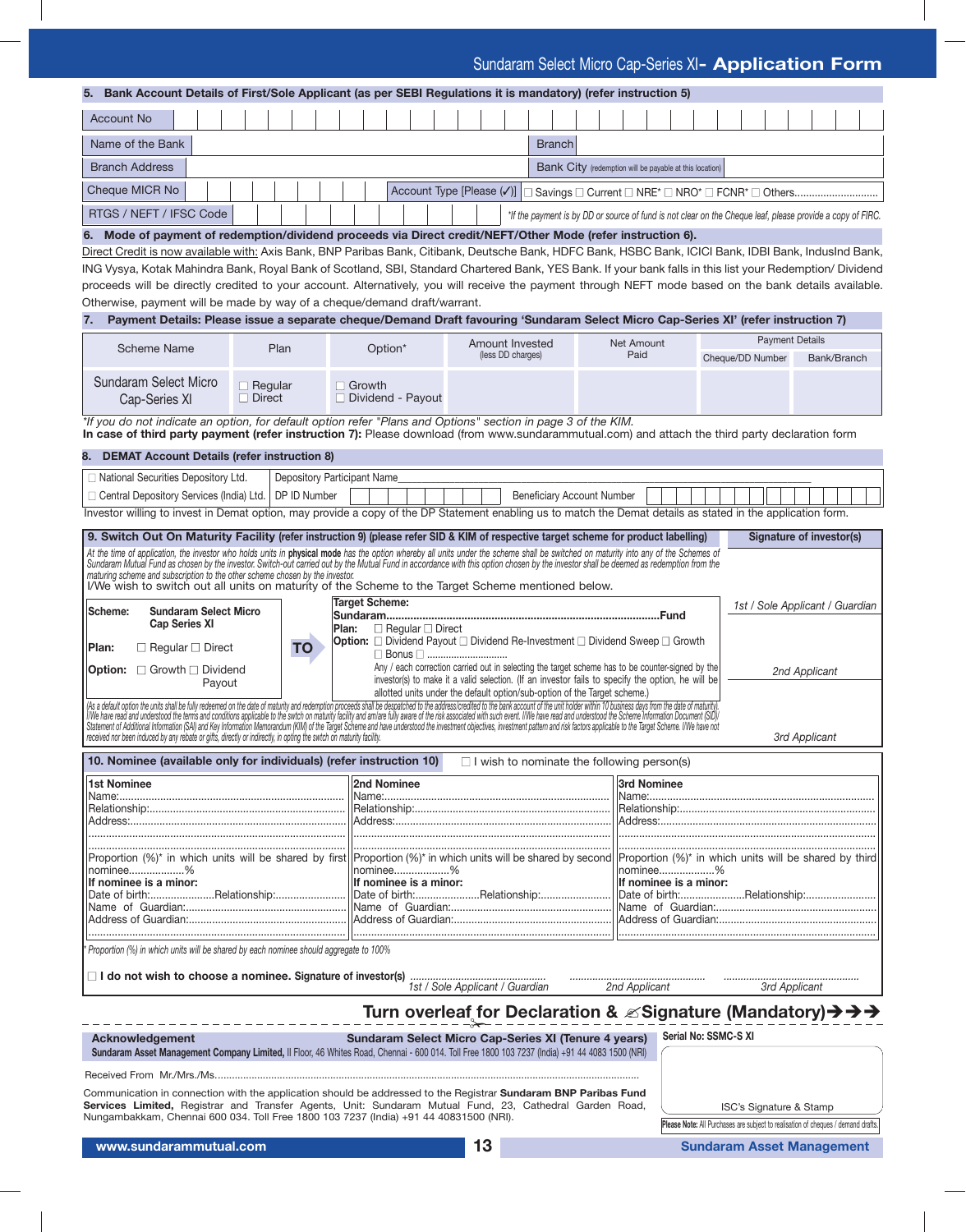#### **11. Declaration, Certification & Signature (refer instruction 11)**

**Declaration:** I/We • having read and understood the contents of the Statement of Additional Information/Scheme Information Document/addenda issued to the SID and KIM till date • hereby apply for units under the scheme(s) as indicated in the application form • agree to abide by the terms, conditions, rules and regulations of the scheme(s) • agree to the terms and conditions for Auto Debit • have not received nor been induced by any rebate or gifts, directly or indirectly in making this investment • do not have any existing Micro SIPs/investments which together with the current application will result in the total investments exceeding ₹ 50,000 in a financial year or a rolling period of twelve months (applicable for PAN exempt category of investors). The ARN holder has disclosed to me/us all the commissions (in the form of trail commission or any other mode), payable to him for the different competing Schemes of various Mutual Funds from amongst which the Scheme is being recommended to me/us.

**Applicable to NRIs only:** Please (**✓**) **■** I/We confirm that I am/We are Non-Resident of Indian Nationality/Origin and I/We hereby confirm that the funds for subscription have been remitted from abroad through normal banking channels or from funds in my/our Non-Resident External/Ordinary Account/FCNR Account on a **■** Repatriation Basis **■** Non-Repatriation Basis. I/We further declare that I/We am/are not a citizen of Canada.

I/We hereby declare that all the particulars given herein are true, correct and complete to the best of my/our knowledge and belief. I/ We further agree not to hold Sundaram Asset Management, its sponsor, their employees, authorised agents, service providers, representatives of the distributors liable for any consequences/losses/costs/damages in case of any of the above particulars being false, incorrect or incomplete or in case of my/our not intimating/delay in intimating any changes to the above particulars. I/We hereby authorise Sundaram Asset Management to disclose, share, remit in any form, mode or manner, all/any of the information provided by me/ us, including all changes, updates to such information as and when provided by me/us, to any Indian or foreign governmental or statutory or judicial authorities/agencies, the tax/revenue authorities, other investigation agencies and SEBI registered intermediaries without any obligation of advising me/us of the same. I/We hereby agree to provide any additional information/documentation that may be required in connection with this application.

**Certification:** I/We have understood the information requirements of this Form (read along with the FATCA-CRS Instructions), stated in pages 1-20 and hereby certify that the information provided by me/us on this Form is true, correct, and complete. I/We also confirm that I/We have read and understood the FATCA-CRS Terms and Conditions and hereby accept the same.

I/We agree to indemnify Sundaram Asset Management Company Limited in respect of any false, misleading, inaccurate and incomplete information regarding my/our "U.S. person" status for U.S. federal income tax purposes. or in respect of any other information as may be required under applicable tax laws.

| Name of First / Sole Applicant / Guardian      | <b>Name of Second Applicant</b>                      | <b>Name of Third Applicant</b>                      |
|------------------------------------------------|------------------------------------------------------|-----------------------------------------------------|
|                                                |                                                      |                                                     |
| Signature of First / Sole Applicant / Guardian | <b><i><b>E</b></i> Signature of Second Applicant</b> | <b><i><b>E</b></i> Signature of Third Applicant</b> |

#### Date: ................../................../................................... Place:...............................................

### **FATCA-CRS Instructions**

**Details under FATCA-CRS/Foreign Tax Laws:** The Central Board of Direct Taxes has notified Rules 114F to 114H, as part of the Income Tax Rules 1962, which Rules require Indian financial institutions such as the Bank to seek additional personal, tax and beneficial owner information and certain certifications and documentation from all our account holders. In certain circumstances (including if we do not receive a valid self-certification from you) we may be obliged to share information on your account with relevant tax authorities/appointed agencies. If you have any questions about your tax residency, please contact your tax advisor. Should there be any change in any information provided by you, please ensure you advise us promptly, i.e., within 30 days. Towards compliance, we may also be required to provide information to any institutions such as withholding agents for the purpose of ensuring appropriate withholding from the account or any proceeds in relation thereto. As may be required by domestic or overseas regulators/ tax authorities, we may also be constrained to withhold and pay out any sums from your account or close or suspend your account(s).

If you are a US citizen or resident or greencard holder, please include United States in the Country of Tax Residence field along with your US Tax *Identification Number.* Foreign Account Tax Compliance provisions (commonly known as FATCA) are contained in the US Hire Act 2010.

\$ It is mandatory to supply a TIN or functional equivalent if the country in which you are tax resident issues such identifiers. If no TIN is yet available or has not yet been issued, please provide an explanation with supporting doucments and attach this to the form.

|                                             |                                             |                                     | <b>Particulars</b>                              |                                   |
|---------------------------------------------|---------------------------------------------|-------------------------------------|-------------------------------------------------|-----------------------------------|
| Scheme Name / Plan /<br>Option / Sub-option | Cheque/DD/Payment<br>Instrument Number/Date | Drawn on<br>(Name of Bank & Branch) | Amount in figures $(\bar{x})$ & Amount in words | 12/2016-<br>Switch on Maturity To |
|                                             |                                             |                                     |                                                 | 2016<br>Sundaram                  |
|                                             | www.sundarammutual.com                      |                                     | 14                                              | <b>Sundaram Asset Management</b>  |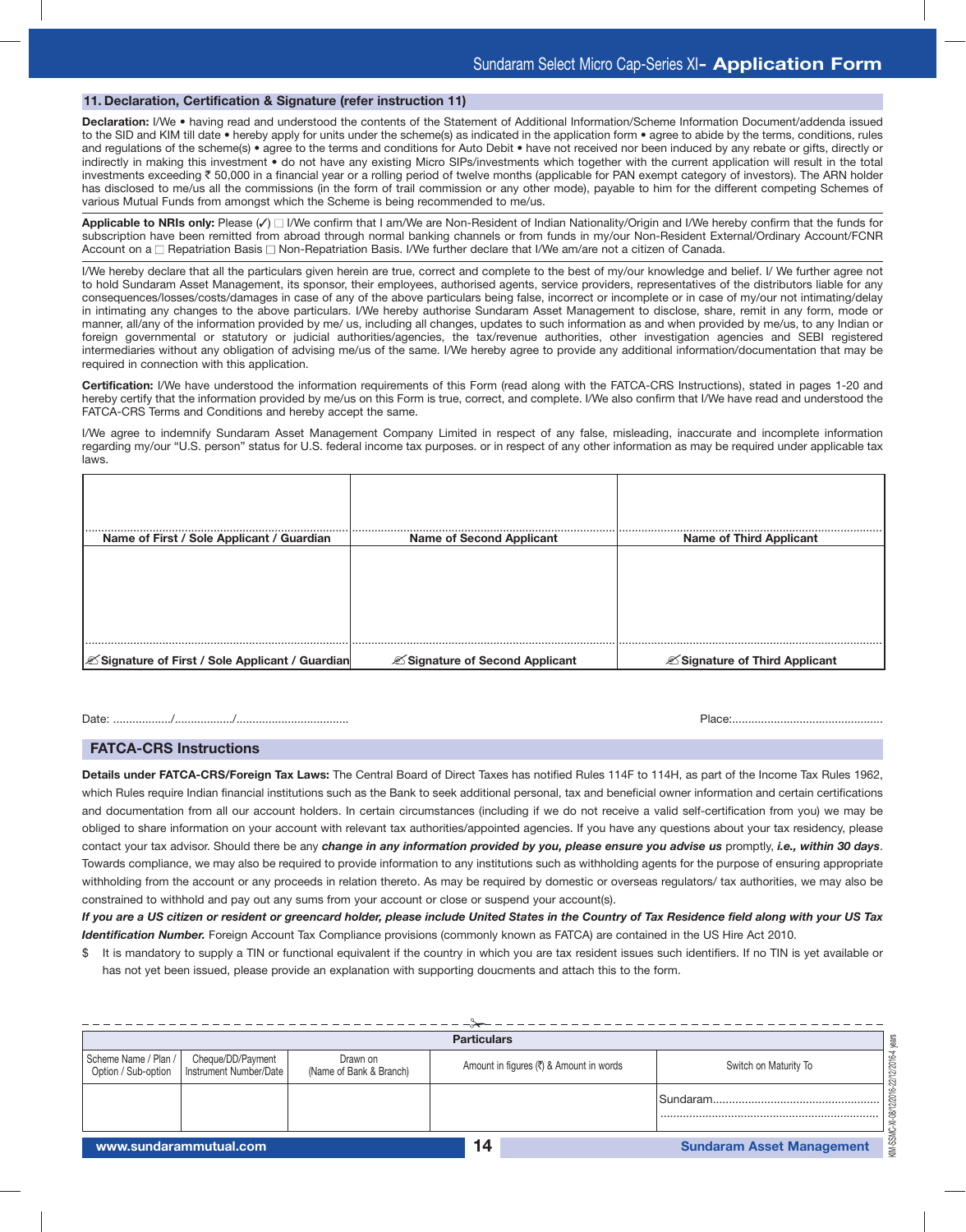| $ SUNDARAM MUTUAL $ FATCA-CRS Annexure for Entities including UBO |
|-------------------------------------------------------------------|
|-------------------------------------------------------------------|

## **Details of Ultimate Beneficial Owner (UBO) including additional FATCA & CRS information**

*(please include other references for completeness sake)*

| Type of address given at KRA $\Box$ Residential or Business $\Box$ Residential $\Box$ Business $\Box$ Registered Office |  |                                                                                                                                          |
|-------------------------------------------------------------------------------------------------------------------------|--|------------------------------------------------------------------------------------------------------------------------------------------|
|                                                                                                                         |  | "Address of tax reidence would be taken as available in KRS database. In case of any change, please approach KRA and notify the changes" |
|                                                                                                                         |  |                                                                                                                                          |
|                                                                                                                         |  |                                                                                                                                          |
|                                                                                                                         |  |                                                                                                                                          |
|                                                                                                                         |  |                                                                                                                                          |
|                                                                                                                         |  | Entity Constitution Type: A Partnership Firm B HUF C Private Limited Company D Public Limited Company E Society F AOP/BOI G Trust        |
|                                                                                                                         |  |                                                                                                                                          |
|                                                                                                                         |  |                                                                                                                                          |

Please tick the applicable tax resident declaration:

Šf

Is "Entity" a tax resident of any country other than India  $\Box$  Yes  $\Box$  No

(if yes, please provide country/ies in which the entity is a resident for tax purposes and the associated Tax ID Number below)

| Country | Tax Identification Number% | Identification Type (TIN or Other%, please specify) |
|---------|----------------------------|-----------------------------------------------------|
|         |                            |                                                     |
|         |                            |                                                     |
|         |                            |                                                     |

*%In case Tax Identification Number is not available, kindly provide its functional equivalent \$*

In case TIN or its functional equivalent is not available, please provide Company Identification Number or Global Entity Identification Number or GIIN etc.

In case the Entity's Country of Incorporation / Tax residence is U.S. but Entity is not a Specified U.S. Person, mention Entity's exemption code here: .........................................................

#### FATCA & CRS declaration (Please consult your professional tax advisor for further guidance on FATCA & CRS classification)

|   |                                                                                                                                                                     |                                           | Part A (to be filled by Financial Institutions or Direct Reporting NFEs)                                                                                                                                                                                                                                                                    |
|---|---------------------------------------------------------------------------------------------------------------------------------------------------------------------|-------------------------------------------|---------------------------------------------------------------------------------------------------------------------------------------------------------------------------------------------------------------------------------------------------------------------------------------------------------------------------------------------|
|   | We are a<br>Financial institution <sup>1</sup> or<br>Direct reporting NFE <sup>2</sup><br>(please tick as appropriate)                                              | name below:<br>Name of sponsoring entity: | GIIN not available (please tick as applicable):<br>Note: If you do not have a GIIN but you are<br>sponsored by another entity, please provide your $\Box$ Applied for<br>sponsor's GIIN above and indicate your sponsor's<br>If the entity is a Financial Institutions:<br>Not required to apply for<br>Not obtained - Non-participating FI |
|   |                                                                                                                                                                     |                                           | Part B (please fill any one as appropriate 'to be filled by NFEs other than Direct Reporting NFEs')                                                                                                                                                                                                                                         |
|   | Is the Entity a publicly traded company <sup>4</sup> (that<br>is, a company whose shares are regularly<br>traded on an established securities market)               |                                           | Yes<br>(If yes, please specify any one stock exchange on which the stock is regularly traded)                                                                                                                                                                                                                                               |
|   | Is the Entity a related entity of a publicly<br>traded company <sup>5</sup> (a company whose shares<br>are regularly traded on an established<br>securities market) |                                           | (If yes, please specify name of the listed company and one stock exchange on which the stock is regularly traded)<br>Yes<br>Nature of relation: $\Box$ Subsidiary of the listed company or $\Box$ Controlled by a listed company                                                                                                            |
| 3 | Is the Entity an active NFE6                                                                                                                                        |                                           | $\Box$ Yes<br>(If yes, please, fill UBO decleration in the next section)<br>(Mention code - refer 2c of Part D)                                                                                                                                                                                                                             |
| 4 | Is the Entity a passive NFE7                                                                                                                                        |                                           | $\Box$ Yes<br>(If yes, please, fill UBO decleration in the next section)                                                                                                                                                                                                                                                                    |
|   | <sup>1</sup> Refer 1 of Part D<br><sup>2</sup> Refer 3(vii) of Part D                                                                                               |                                           | <sup>3</sup> Refer 1A, of Part D<br><sup>6</sup> Refer 2c of Part D<br><sup>4</sup> Refer 2a of Part D<br><sup>5</sup> Refer 2b of Part D<br><sup>7</sup> Refer 3(ii) of Part D                                                                                                                                                             |

**www.sundarammutual.com 15 Sundaram Asset Management**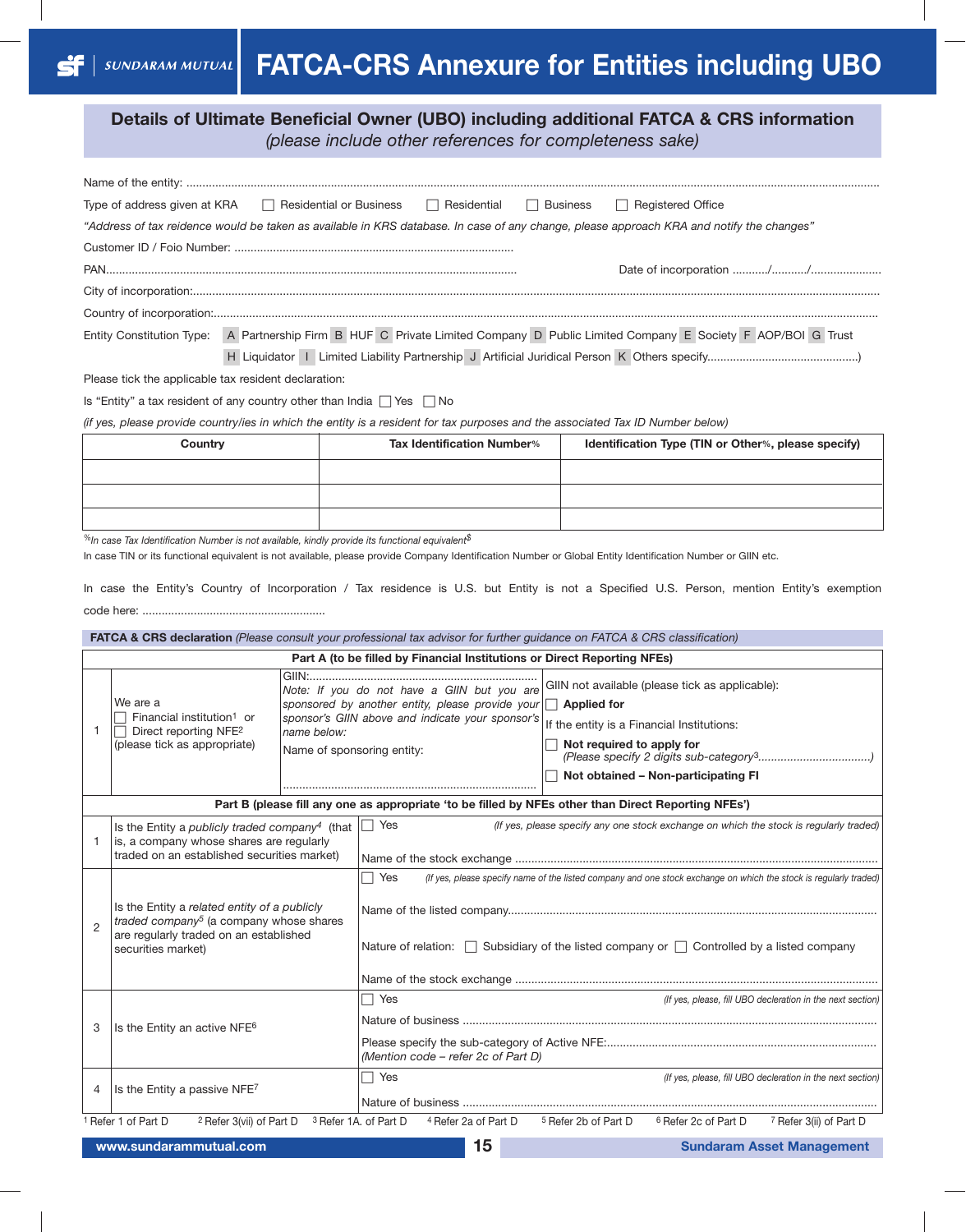# **FATCA-CRS Annexure for Entities including UBO**

| <b>UBO Declaration</b>                                                                                                                                                                                                                                                                                                                                                                                                                                                                                                                                                                                                                                                                                                                                                                                                                                                                                                                                                                                                                                                                                                                                                                                                                                                                                                                                                                                                                                                                                                                                                                                                                                                                                  |                                                                                                                                     |               |                                  |                                                                                                 |                      |                                                                                     |  |  |  |
|---------------------------------------------------------------------------------------------------------------------------------------------------------------------------------------------------------------------------------------------------------------------------------------------------------------------------------------------------------------------------------------------------------------------------------------------------------------------------------------------------------------------------------------------------------------------------------------------------------------------------------------------------------------------------------------------------------------------------------------------------------------------------------------------------------------------------------------------------------------------------------------------------------------------------------------------------------------------------------------------------------------------------------------------------------------------------------------------------------------------------------------------------------------------------------------------------------------------------------------------------------------------------------------------------------------------------------------------------------------------------------------------------------------------------------------------------------------------------------------------------------------------------------------------------------------------------------------------------------------------------------------------------------------------------------------------------------|-------------------------------------------------------------------------------------------------------------------------------------|---------------|----------------------------------|-------------------------------------------------------------------------------------------------|----------------------|-------------------------------------------------------------------------------------|--|--|--|
| Category (Please tick applicable category): □ Unlisted Company                                                                                                                                                                                                                                                                                                                                                                                                                                                                                                                                                                                                                                                                                                                                                                                                                                                                                                                                                                                                                                                                                                                                                                                                                                                                                                                                                                                                                                                                                                                                                                                                                                          |                                                                                                                                     |               | Partnership Firm                 |                                                                                                 |                      | □ Limited Liability Partnership Company                                             |  |  |  |
| $\Box$ Unincorporated association / body of individuals                                                                                                                                                                                                                                                                                                                                                                                                                                                                                                                                                                                                                                                                                                                                                                                                                                                                                                                                                                                                                                                                                                                                                                                                                                                                                                                                                                                                                                                                                                                                                                                                                                                 | $\Box$ Public Charitable Trust                                                                                                      |               | $\perp$                          | Religious Trust                                                                                 | $\Box$ Private Trust |                                                                                     |  |  |  |
|                                                                                                                                                                                                                                                                                                                                                                                                                                                                                                                                                                                                                                                                                                                                                                                                                                                                                                                                                                                                                                                                                                                                                                                                                                                                                                                                                                                                                                                                                                                                                                                                                                                                                                         |                                                                                                                                     |               |                                  |                                                                                                 |                      |                                                                                     |  |  |  |
| Please list below the details of controlling person(s), confirming ALL Countries of Tax residency / permanent residency / citizenship and ALL Tax<br>Identification Numbers for EACH controlling person(s).                                                                                                                                                                                                                                                                                                                                                                                                                                                                                                                                                                                                                                                                                                                                                                                                                                                                                                                                                                                                                                                                                                                                                                                                                                                                                                                                                                                                                                                                                             |                                                                                                                                     |               |                                  |                                                                                                 |                      |                                                                                     |  |  |  |
| Owner-documented FFI's <sup>8</sup> should provide FFI Owner Reporting Statement and Auditor's Letter with required details as mentioned in Forms W8 BEN E                                                                                                                                                                                                                                                                                                                                                                                                                                                                                                                                                                                                                                                                                                                                                                                                                                                                                                                                                                                                                                                                                                                                                                                                                                                                                                                                                                                                                                                                                                                                              |                                                                                                                                     |               |                                  |                                                                                                 |                      |                                                                                     |  |  |  |
| Name - Beneficial Owner / Controlling person<br>Country - Tax Residency*<br>Tax ID No. - Or functional equivalent for each country*                                                                                                                                                                                                                                                                                                                                                                                                                                                                                                                                                                                                                                                                                                                                                                                                                                                                                                                                                                                                                                                                                                                                                                                                                                                                                                                                                                                                                                                                                                                                                                     | Tax ID Type - TIN or Other, please specify<br>Beneficial Interest - in percentage<br>Type Code <sup>9</sup> - of controlling person |               |                                  |                                                                                                 |                      | Address - Include State Country, PIN / ZIP Code & Contact Details<br>Address Type - |  |  |  |
| 1. Name                                                                                                                                                                                                                                                                                                                                                                                                                                                                                                                                                                                                                                                                                                                                                                                                                                                                                                                                                                                                                                                                                                                                                                                                                                                                                                                                                                                                                                                                                                                                                                                                                                                                                                 |                                                                                                                                     |               |                                  |                                                                                                 |                      |                                                                                     |  |  |  |
| Country                                                                                                                                                                                                                                                                                                                                                                                                                                                                                                                                                                                                                                                                                                                                                                                                                                                                                                                                                                                                                                                                                                                                                                                                                                                                                                                                                                                                                                                                                                                                                                                                                                                                                                 |                                                                                                                                     |               |                                  |                                                                                                 |                      |                                                                                     |  |  |  |
|                                                                                                                                                                                                                                                                                                                                                                                                                                                                                                                                                                                                                                                                                                                                                                                                                                                                                                                                                                                                                                                                                                                                                                                                                                                                                                                                                                                                                                                                                                                                                                                                                                                                                                         | <b>Address Type</b><br>$\Box$ Residence $\Box$ Business $\Box$ Registered Office                                                    |               |                                  | ZIP                                                                                             |                      | State:Country:                                                                      |  |  |  |
| 2. Name                                                                                                                                                                                                                                                                                                                                                                                                                                                                                                                                                                                                                                                                                                                                                                                                                                                                                                                                                                                                                                                                                                                                                                                                                                                                                                                                                                                                                                                                                                                                                                                                                                                                                                 |                                                                                                                                     |               |                                  |                                                                                                 |                      |                                                                                     |  |  |  |
| Country                                                                                                                                                                                                                                                                                                                                                                                                                                                                                                                                                                                                                                                                                                                                                                                                                                                                                                                                                                                                                                                                                                                                                                                                                                                                                                                                                                                                                                                                                                                                                                                                                                                                                                 |                                                                                                                                     |               |                                  |                                                                                                 |                      |                                                                                     |  |  |  |
|                                                                                                                                                                                                                                                                                                                                                                                                                                                                                                                                                                                                                                                                                                                                                                                                                                                                                                                                                                                                                                                                                                                                                                                                                                                                                                                                                                                                                                                                                                                                                                                                                                                                                                         | <b>Address Type</b>                                                                                                                 |               |                                  | ZIP                                                                                             |                      | State:Country:                                                                      |  |  |  |
|                                                                                                                                                                                                                                                                                                                                                                                                                                                                                                                                                                                                                                                                                                                                                                                                                                                                                                                                                                                                                                                                                                                                                                                                                                                                                                                                                                                                                                                                                                                                                                                                                                                                                                         | □ Residence □ Business □ Registered Office                                                                                          |               |                                  |                                                                                                 |                      |                                                                                     |  |  |  |
| 3. Name                                                                                                                                                                                                                                                                                                                                                                                                                                                                                                                                                                                                                                                                                                                                                                                                                                                                                                                                                                                                                                                                                                                                                                                                                                                                                                                                                                                                                                                                                                                                                                                                                                                                                                 |                                                                                                                                     |               |                                  |                                                                                                 |                      |                                                                                     |  |  |  |
| Country                                                                                                                                                                                                                                                                                                                                                                                                                                                                                                                                                                                                                                                                                                                                                                                                                                                                                                                                                                                                                                                                                                                                                                                                                                                                                                                                                                                                                                                                                                                                                                                                                                                                                                 |                                                                                                                                     |               |                                  |                                                                                                 |                      |                                                                                     |  |  |  |
|                                                                                                                                                                                                                                                                                                                                                                                                                                                                                                                                                                                                                                                                                                                                                                                                                                                                                                                                                                                                                                                                                                                                                                                                                                                                                                                                                                                                                                                                                                                                                                                                                                                                                                         | <b>Address Type</b><br>□ Residence □ Business □ Registered Office                                                                   |               |                                  | ZIP                                                                                             |                      | State:Country:                                                                      |  |  |  |
| # If Passive NFE, please provide below additional details.                                                                                                                                                                                                                                                                                                                                                                                                                                                                                                                                                                                                                                                                                                                                                                                                                                                                                                                                                                                                                                                                                                                                                                                                                                                                                                                                                                                                                                                                                                                                                                                                                                              |                                                                                                                                     |               |                                  |                                                                                                 |                      | (Please attach additional sheets if necessary)                                      |  |  |  |
| PAN / Any other Identification number<br>PAN, Aadhar, Election ID, Govt ID, Driving Licence, NREGA Job Card, Others)<br>City of Birth - Country of Birth                                                                                                                                                                                                                                                                                                                                                                                                                                                                                                                                                                                                                                                                                                                                                                                                                                                                                                                                                                                                                                                                                                                                                                                                                                                                                                                                                                                                                                                                                                                                                |                                                                                                                                     | Nationality   |                                  | Occupation Type - Service, Business Others<br>Father's Name - Mandatory if PAN is not available |                      | DOB - Date of Birth<br>Gender - Male, Female, Other                                 |  |  |  |
| 1. PAN                                                                                                                                                                                                                                                                                                                                                                                                                                                                                                                                                                                                                                                                                                                                                                                                                                                                                                                                                                                                                                                                                                                                                                                                                                                                                                                                                                                                                                                                                                                                                                                                                                                                                                  |                                                                                                                                     |               |                                  |                                                                                                 |                      |                                                                                     |  |  |  |
| City of Birth                                                                                                                                                                                                                                                                                                                                                                                                                                                                                                                                                                                                                                                                                                                                                                                                                                                                                                                                                                                                                                                                                                                                                                                                                                                                                                                                                                                                                                                                                                                                                                                                                                                                                           |                                                                                                                                     | Nationality   |                                  |                                                                                                 | <b>DOB</b>           | D D / M M / Y Y Y Y                                                                 |  |  |  |
|                                                                                                                                                                                                                                                                                                                                                                                                                                                                                                                                                                                                                                                                                                                                                                                                                                                                                                                                                                                                                                                                                                                                                                                                                                                                                                                                                                                                                                                                                                                                                                                                                                                                                                         |                                                                                                                                     | Father's Name |                                  |                                                                                                 | Gender               | Male $\Box$ Female $\Box$<br>Others $\Box$                                          |  |  |  |
| 2. PAN                                                                                                                                                                                                                                                                                                                                                                                                                                                                                                                                                                                                                                                                                                                                                                                                                                                                                                                                                                                                                                                                                                                                                                                                                                                                                                                                                                                                                                                                                                                                                                                                                                                                                                  |                                                                                                                                     |               |                                  |                                                                                                 | <b>DOB</b>           |                                                                                     |  |  |  |
| City of Birth                                                                                                                                                                                                                                                                                                                                                                                                                                                                                                                                                                                                                                                                                                                                                                                                                                                                                                                                                                                                                                                                                                                                                                                                                                                                                                                                                                                                                                                                                                                                                                                                                                                                                           |                                                                                                                                     | Nationality   |                                  |                                                                                                 | Gender               | D D / M M / Y Y Y Y<br>Male $\Box$ Female $\Box$                                    |  |  |  |
|                                                                                                                                                                                                                                                                                                                                                                                                                                                                                                                                                                                                                                                                                                                                                                                                                                                                                                                                                                                                                                                                                                                                                                                                                                                                                                                                                                                                                                                                                                                                                                                                                                                                                                         |                                                                                                                                     | Father's Name |                                  |                                                                                                 |                      | Others $\Box$                                                                       |  |  |  |
| 3. PAN                                                                                                                                                                                                                                                                                                                                                                                                                                                                                                                                                                                                                                                                                                                                                                                                                                                                                                                                                                                                                                                                                                                                                                                                                                                                                                                                                                                                                                                                                                                                                                                                                                                                                                  |                                                                                                                                     |               |                                  |                                                                                                 | <b>DOB</b>           | D D / M M / Y Y Y                                                                   |  |  |  |
| City of Birth                                                                                                                                                                                                                                                                                                                                                                                                                                                                                                                                                                                                                                                                                                                                                                                                                                                                                                                                                                                                                                                                                                                                                                                                                                                                                                                                                                                                                                                                                                                                                                                                                                                                                           |                                                                                                                                     | Nationality   |                                  |                                                                                                 |                      | Gender<br>Male $\Box$ Female $\Box$                                                 |  |  |  |
|                                                                                                                                                                                                                                                                                                                                                                                                                                                                                                                                                                                                                                                                                                                                                                                                                                                                                                                                                                                                                                                                                                                                                                                                                                                                                                                                                                                                                                                                                                                                                                                                                                                                                                         |                                                                                                                                     |               |                                  |                                                                                                 |                      | Others                                                                              |  |  |  |
| # Additional details to be filled by controlling persons with Tax residency / permanent residency / citizenship / Green Card in any country other than India:<br>To include US, where controlling persons is a US citizen or green card holder<br>$%$ Incase Tax identification is not available, kindly provide functional equivalent                                                                                                                                                                                                                                                                                                                                                                                                                                                                                                                                                                                                                                                                                                                                                                                                                                                                                                                                                                                                                                                                                                                                                                                                                                                                                                                                                                  |                                                                                                                                     |               |                                  |                                                                                                 |                      |                                                                                     |  |  |  |
| <sup>8</sup> Refer 3(vi) of Part D<br><sup>9</sup> Refer 3(iv) (A) of Part D                                                                                                                                                                                                                                                                                                                                                                                                                                                                                                                                                                                                                                                                                                                                                                                                                                                                                                                                                                                                                                                                                                                                                                                                                                                                                                                                                                                                                                                                                                                                                                                                                            |                                                                                                                                     |               |                                  |                                                                                                 |                      |                                                                                     |  |  |  |
|                                                                                                                                                                                                                                                                                                                                                                                                                                                                                                                                                                                                                                                                                                                                                                                                                                                                                                                                                                                                                                                                                                                                                                                                                                                                                                                                                                                                                                                                                                                                                                                                                                                                                                         |                                                                                                                                     |               | FATCA - CRS Terms and Conditions |                                                                                                 |                      |                                                                                     |  |  |  |
| The Central Board of Direct Taxes has notified Rules 114F to 114H as part of the Income-tax Rules, 1962, which Rules require Indian financial institutions such as the Bank to<br>seek additional personal tax and beneficial owner information and certain certifications and documentations from all our account holders. In relevant cases, information will<br>have to be reported to tax authorities/appointed agencies. Towards compliance, we may also be required to provide information to any institutions such as withholding agents<br>for the purpose of ensuring appropriate withholding from the account or any proceeds in relation thereto.<br>Should there be any change in any information provided by you, please ensure you advise us promptly i.e. within 30 days.<br>Please note that you may receive more than one request for information if you have multiple relationships with Sundaram Asset Management Company/Sundaram Mutual Fund<br>or its group entities. Therefore, it is important that you respond to our request even if you believe you have already supplied any previously requested information.<br>If you have any questions about your tax residency, please contact your tax advisor. If any controlling person of the entity is a US citizen or resident or green card holder, please<br>include United States in the country of Tax Residence field along with the US Tax Identification Number.<br>%It is mandatory to supply a TIN or functional equivalent if the country in which you are tax resident issues such identifiers. If no TIN is yet available or has not yet been issued,<br>please provide an explanation and attach this to the form. |                                                                                                                                     |               |                                  |                                                                                                 |                      |                                                                                     |  |  |  |
| Certification: I/We have understood the information requirements of this Form (read along with the FATCA & CRS instructions) and hereby confirm that the information<br>provided by me/us on this Form is true, correct, and complete. I/We also confirm that I/We have read and understood the FATCA & CRS Terms and Conditions below and<br>hereby accept the same.                                                                                                                                                                                                                                                                                                                                                                                                                                                                                                                                                                                                                                                                                                                                                                                                                                                                                                                                                                                                                                                                                                                                                                                                                                                                                                                                   |                                                                                                                                     |               |                                  |                                                                                                 |                      |                                                                                     |  |  |  |
| Name                                                                                                                                                                                                                                                                                                                                                                                                                                                                                                                                                                                                                                                                                                                                                                                                                                                                                                                                                                                                                                                                                                                                                                                                                                                                                                                                                                                                                                                                                                                                                                                                                                                                                                    |                                                                                                                                     |               |                                  |                                                                                                 |                      |                                                                                     |  |  |  |
| Designation                                                                                                                                                                                                                                                                                                                                                                                                                                                                                                                                                                                                                                                                                                                                                                                                                                                                                                                                                                                                                                                                                                                                                                                                                                                                                                                                                                                                                                                                                                                                                                                                                                                                                             |                                                                                                                                     |               |                                  |                                                                                                 |                      |                                                                                     |  |  |  |
|                                                                                                                                                                                                                                                                                                                                                                                                                                                                                                                                                                                                                                                                                                                                                                                                                                                                                                                                                                                                                                                                                                                                                                                                                                                                                                                                                                                                                                                                                                                                                                                                                                                                                                         |                                                                                                                                     |               |                                  |                                                                                                 | Place                |                                                                                     |  |  |  |
|                                                                                                                                                                                                                                                                                                                                                                                                                                                                                                                                                                                                                                                                                                                                                                                                                                                                                                                                                                                                                                                                                                                                                                                                                                                                                                                                                                                                                                                                                                                                                                                                                                                                                                         |                                                                                                                                     |               |                                  |                                                                                                 | Date                 |                                                                                     |  |  |  |
| Signature                                                                                                                                                                                                                                                                                                                                                                                                                                                                                                                                                                                                                                                                                                                                                                                                                                                                                                                                                                                                                                                                                                                                                                                                                                                                                                                                                                                                                                                                                                                                                                                                                                                                                               | Signature                                                                                                                           |               |                                  | Signature                                                                                       |                      |                                                                                     |  |  |  |
| www.sundarammutual.com                                                                                                                                                                                                                                                                                                                                                                                                                                                                                                                                                                                                                                                                                                                                                                                                                                                                                                                                                                                                                                                                                                                                                                                                                                                                                                                                                                                                                                                                                                                                                                                                                                                                                  |                                                                                                                                     | 16            |                                  |                                                                                                 |                      | <b>Sundaram Asset Management</b>                                                    |  |  |  |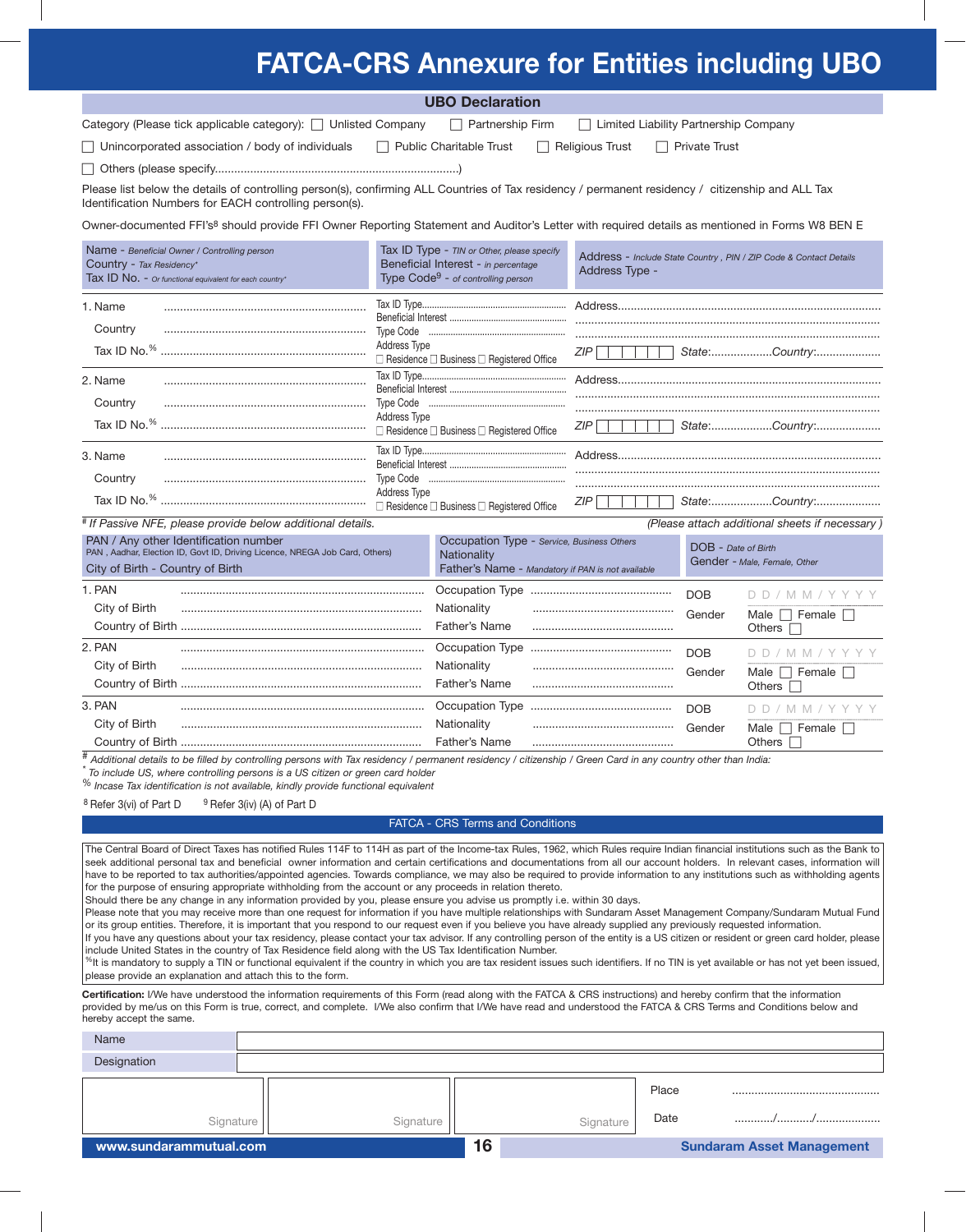### **Part D: FATCA-CRS Instructions & Definitions**

- **1. Financial Institution (FI)** The term FI means any financial institution that is a Depository Institution, Custodial Institution, Investment Entity or Specified Insurance company, as defined.
	- **Depository institution** is an entity that accepts deposits in the ordinary course of banking or similar business.
	- **Custodial institution** is an entity that holds as a substantial portion of its business, holds financial assets for the account of others and where it's income attributale to holding financial assets and related financial services equals or exceeds 20 percent of the entity's gross income during the shorter of-
		- (i) The three financial years preceding the year in which determination is made; or
		- (ii) The period during which the entity has been in existence, whichever is less.
	- **Investment entity is any entity:**
		- That primarily conducts a business or operates for or on behalf of a customer for any of the following activities or operations for or on behalf of a customer
			- (i) Trading in money market instruments (cheques, bills, certificates of deposit, derivatives, etc.); foreign exchange; exchange, interest rate and index instrumens; transferable securities; or commodity futures trading; or
			- (ii) Individual and collective portfolio management; or
			- (iii) Investing, administering or managing funds,money or financial asset or money on behalf of other persons ;

#### **or**

• The gross income of which is primarily attributable to investing, reinvesting, or trading in financial assets, if the entity is managed by another entity that is a depository institution, a custodial institution, a specified insurance company, or an investment entity described above.

An entity is treated as primarily conducting as a business one or more of the 3 activities described above, or an entity's gross income is primarily attributable to investing, reinvesting, or trading in financial assets of the entity's gross income attributable to the relevant activities equals or exceeds 50 percent of the entity's gross income during the shorter of:

- (i) the three-year period ending on 31 March of the year preceding the year in which the determination is made; or
- (ii) the period during which the entity has been in existence.

• **FIs not required to apply for GIIN:**

The term "Investment Entity" does not include an entity that is an active non-financial entity as per codes 03, 04, 05 and 06 - refer point 2c.)

• **Specified Insurance Company:** Entity that is an insurance company (or the holding company of an insurance company) that issues, or is obligated to make payments with respect to, a Cash Value Insurance Contract or an Annuity Contract.

|      | A. Reasons why FI not required to apply GIIN                                                                                                                                                               |
|------|------------------------------------------------------------------------------------------------------------------------------------------------------------------------------------------------------------|
| Code | Sub-category                                                                                                                                                                                               |
| 01   | Governmental Entity, International Organization or Central Bank                                                                                                                                            |
| 02   | Treaty Qualified Retirement Fund; a Broad Participation Retirement Fund; a Narrow Participation Retirement Fund; or a Pension<br>Fund of a Governmental Entity, International Organization or Central Bank |
| 03   | Non-public fund of the armed forces, an employees' state insurance fund, a gratuity fund or a provident fund                                                                                               |
| 04   | Entity is an Indian FI solely because it is an investment entity                                                                                                                                           |
| 05   | Qualified credit card issuer                                                                                                                                                                               |
| 06   | Investment Advisors, Investment Managers & Executing Brokers                                                                                                                                               |
| 07   | Exempt collective investment vehicle                                                                                                                                                                       |
| 08   | Trustee of an Indian Trust                                                                                                                                                                                 |
| 09   | FI with a local client base                                                                                                                                                                                |
| 10   | Non-registering local banks                                                                                                                                                                                |
| 11   | FFI with only Low-Value Accounts                                                                                                                                                                           |
| 12   | Sponsored investment entity and controlled foreign corporation                                                                                                                                             |
| 13   | Sponsored, Closely Held Investment Vehicle                                                                                                                                                                 |
| 14   | <b>Owner Documented FFI</b>                                                                                                                                                                                |

### **2. Non-financial entity (NFE) – Foreign entity that is not a financial institution**

Types of NFEs that are regarded as excluded NFE are:

*a. Publicly traded company (listed company)*

A company is publicly traded if its stock are regularly traded on one or more established *securities markets*

(*Established securities market means* an exchange that is officially recognized and supervised by a governmental authority in which the securities market is located and that has a meaningful annual value of shares traded on the exchange)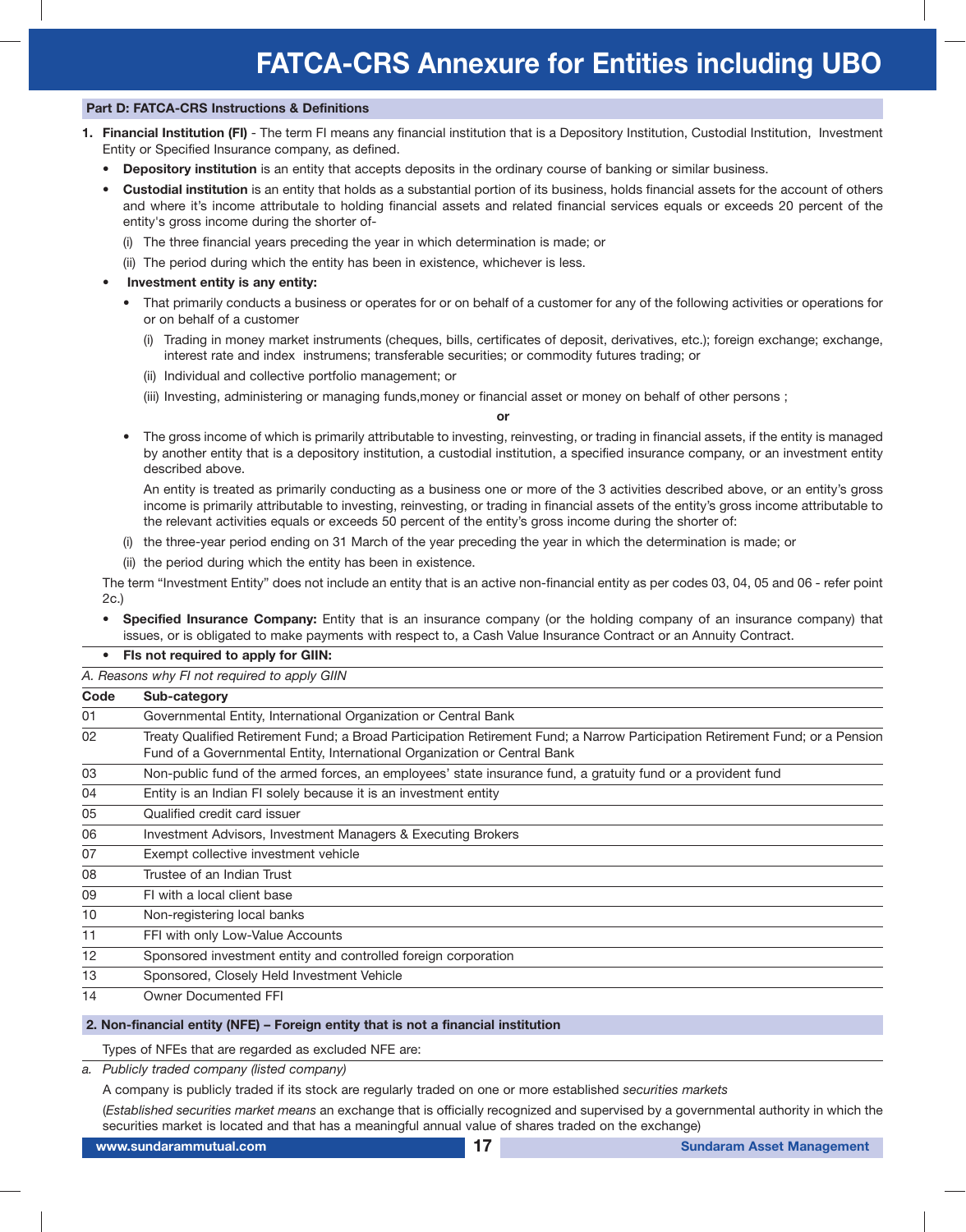## **FATCA-CRS Annexure for Entities including UBO**

### *b. Related entity of a publicly traded company*

The NFE is a related entity of an entity of which is regularly traded on an established securities market;

|      | c. Active NFE: (is any one of the following):                                                                                                                                                                                                                                                                                                                                                                                                                                                                                                                                                                                           |
|------|-----------------------------------------------------------------------------------------------------------------------------------------------------------------------------------------------------------------------------------------------------------------------------------------------------------------------------------------------------------------------------------------------------------------------------------------------------------------------------------------------------------------------------------------------------------------------------------------------------------------------------------------|
| Code | Sub-category                                                                                                                                                                                                                                                                                                                                                                                                                                                                                                                                                                                                                            |
| 01   | Less than 50 percent of the NFE's gross income for the preceding financial year is passive income and less than 50 percent of<br>the assets held by the NFE during the preceding financial year are assets that produce or are held for the production of passive<br>income;                                                                                                                                                                                                                                                                                                                                                            |
| 02   | The NFE is a Governmental Entity, an International Organization, a Central Bank, or an entity wholly owned by one or more of<br>the foregoing;                                                                                                                                                                                                                                                                                                                                                                                                                                                                                          |
| 03   | Substantially all of the activities of the NFE consist of holding (in whole or in part) the outstanding stock of, or providing financing<br>and services to, one or more subsidiaries that engage in trades or businesses other than the business of a Financial Institution,<br>except that an entity shall not qualify for this status if the entity functions as an investment fund, such as a private equity fund,<br>venture capital fund, leveraged buyout fund, or any investment vehicle whose purpose is to acquire or fund companies and then<br>hold interests in those companies as capital assets for investment purposes; |
| 04   | The NFE is not yet operating a business and has no prior operating history, but is investing capital into assets with the intent to<br>operate a business other than that of a Financial Institution, provided that the NFE shall not qualify for this exception after the<br>date that is 24 months after the date of the initial organization of the NFE;                                                                                                                                                                                                                                                                             |
| 05   | The NFE was not a Financial Institution in the past five years, and is in the process of liquidating its assets or is reorganizing<br>with the intent to continue or recommence operations in a business other than that of a Financial Institution;                                                                                                                                                                                                                                                                                                                                                                                    |
| 06   | The NFE primarily engages in financing and hedging transactions with, or for, Related Entities that are not Financial Institutions,<br>and does not provide financing or hedging services to any Entity that is not a Related Entity, provided that the group of any such<br>Related Entities is primarily engaged in a business other than that of a Financial Institution;                                                                                                                                                                                                                                                            |
| 07   | Any NFE that fulfills all of the following requirements:                                                                                                                                                                                                                                                                                                                                                                                                                                                                                                                                                                                |
|      | It is established and operated in India exclusively for religious, charitable, scientific, artistic, cultural, athletic, or educational<br>$\bullet$<br>purposes; or it is established and operated in India and it is a professional organization, business league, chamber of<br>commerce, labor organization, agricultural or horticultural organization, civic league or an organization operated exclusively<br>for the promotion of social welfare;                                                                                                                                                                               |
|      | It is exempt from income tax in India;<br>$\bullet$                                                                                                                                                                                                                                                                                                                                                                                                                                                                                                                                                                                     |
|      | It has no shareholders or members who have a proprietary or beneficial interest in its income or assets;<br>$\bullet$                                                                                                                                                                                                                                                                                                                                                                                                                                                                                                                   |
|      | The applicable laws of the NFE's country or territory of residence or the NFE's formation documents do not permit any<br>income or assets of the NFE to be distributed to, or applied for the benefit of, a private person or non-charitable Entity other<br>than pursuant to the conduct of the NFE's charitable activities, or as payment of reasonable compensation for services<br>rendered, or as payment representing the fair market value of property which the NFE has purchased; and                                                                                                                                          |
|      | The applicable laws of the NFE's country or territory of residence or the NFE's formation documents require that, upon the NFE's<br>liquidation or dissolution, all of its assets be distributed to a governmental entity or other non-profit organization, or escheat to<br>the government of the NFE's country or territory of residence or any political subdivision thereof.                                                                                                                                                                                                                                                        |
|      | Explanation - For the purpose of this sub-clause, the following shall be treated as fulfilling the criteria provided in the said sub-<br>clause, namely:-                                                                                                                                                                                                                                                                                                                                                                                                                                                                               |
|      | (I) an Investor Protection Fund referred to in clause (23EA);                                                                                                                                                                                                                                                                                                                                                                                                                                                                                                                                                                           |

(II) a Credit Guarantee Fund Trust for Small Industries referred to in clause 23EB; and

(III) an Investor Protection Fund referred to in clause (23EC), of section 10 of the Act;

#### **3. Other definitions**

*(i) Related entity*

An entity is a 'related entity' of another entity if either entity controls the other entity, or the two entities are under common control For this purpose, control includes direct or indirect ownership of more than 50% of the votes and value in an entity.

### *(ii) Passive NFE*

The term passive NFE means

(i) any non-financial entity which is not an active non-financial entity including a publicly traded corporation or related entity of a publicly traded company;

**or**

(ii) an investment entity defined in clause (b) of these instructions

(iii) a withholding foreign partnership or withholding foreign trust;

(Note: Foreign persons having controlling interest in a passive NFE are liable to be reported for tax information compliance purposes)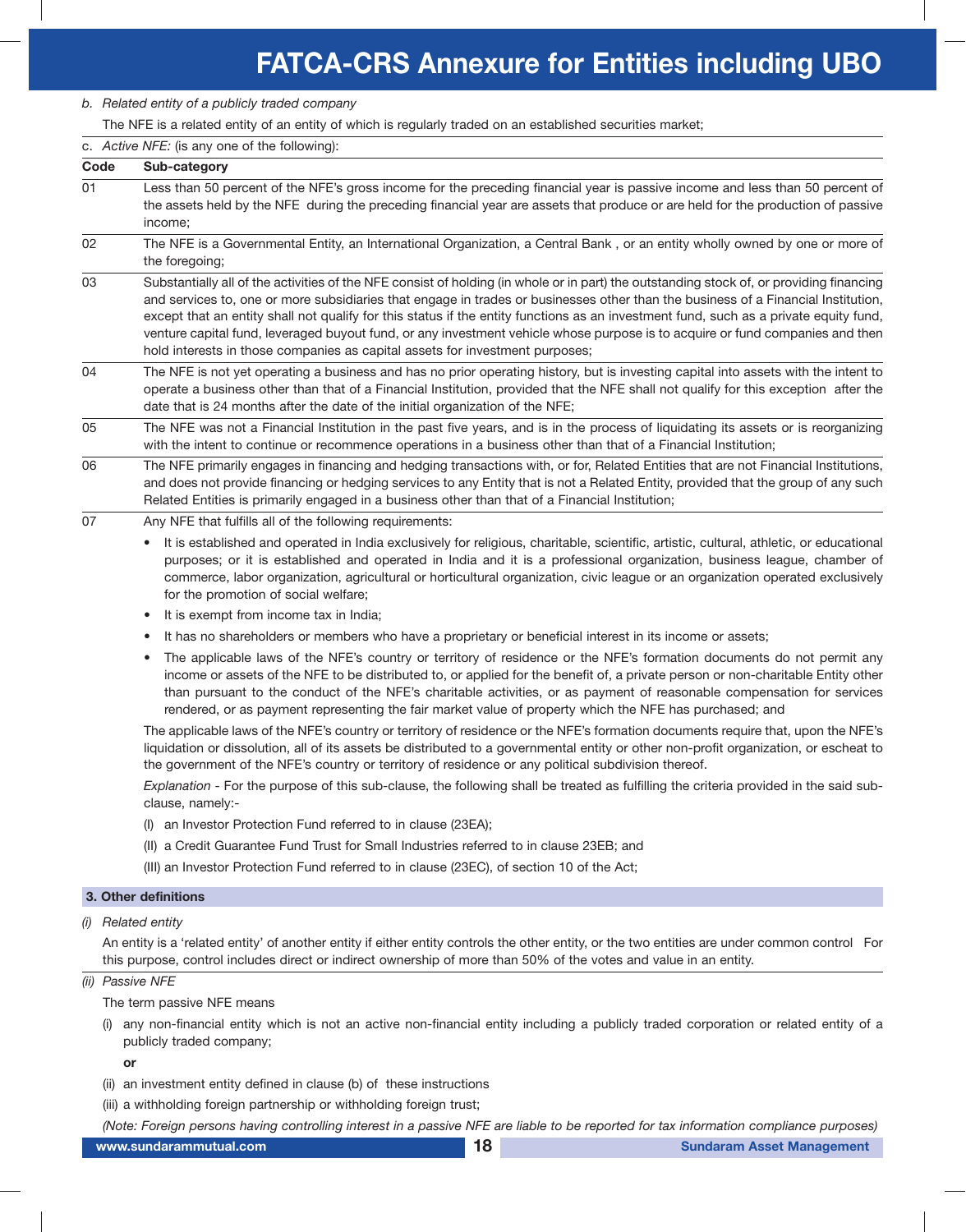#### *(iii) Passive income*

- The term passive income includes income by way of :
- (1) Dividends,
- (2) Interest
- (3) Income equivalent to interest,
- (4) Rents and royalties, other than rents and royalties derived in the active conduct of a trade or business conducted, at least in part, by employees of the NFE
- (5) Annuities
- (6) The excess of gains over losses from the sale or exchange of financial assets that gives rise to passive income
- (7) The excess of gains over losses from transactions (including futures, forwards, options and similar transactions) in any financial assets,
- (8) The excess of foreign currency gains over foreign currency losses
- (9) Net income from swaps
- (10) Amounts received under cash value insurance contracts

But passive income will not include, in case of a non-financial entity that regularly acts as a dealer in financial assets, any income from any transaction entered into in the ordinary course of such dealer's business as such a dealer.

*(iv) Controlling persons*

Controlling persons are natural persons who exercise control over an entity and includes a beneficial owner under sub-rule (3) of rule 9 of the Prevention of Money-Laundering (Maintenance of Records) Rules, 2005. In the case of a trust, the controlling person means the settlor, the trustees, the protector (if any), the beneficiaries or class of beneficiaries, and any other natural person exercising ultimate effective control over the trust. In the case of a legal arrangement other than a trust, controlling person means persons in equivalent or similar positions.

Pursuant to guidelines on identification of Beneficial Ownership issued vide SEBI circular no. CIR/MIRSD/2/2013 dated January 24, 2013, persons (other than Individuals) are required to provide details of Beneficial Owner(s) ('BO'). Accordingly, the Beneficial Owner means 'Natural Person', who, whether acting alone or together, or through one or more juridical person, exercises control through ownership or who ultimately has a controlling ownership interest of / entitlements to:

- i. More than 25% of shares or capital or profits of the juridical person, where the juridical person is a company;
- ii. More than 15% of the capital or profits of the juridical person, where the juridical person is a partnership; or
- iii. More than 15% of the property or capital or profits of the juridical person, where the juridical person is an unincorporated association or body of individuals.

Where the investor/applicant is a trust, the financial institution shall identify the beneficial owners of the investor/applicant and take reasonable measures to verify the identity of such persons, through the identity of the settler of the trust, the trustee, the protector, the beneficiaries with 15% or more interest in the trust and any other natural person exercising ultimate effective control over the trust through a chain of control or ownership.

Where no natural person is identified the identity of the relevant natural person who holds the position of senior managing official.

|                  | (A) Controlling Person Type:                         |    |  |                                  |  |  |  |  |  |  |
|------------------|------------------------------------------------------|----|--|----------------------------------|--|--|--|--|--|--|
|                  | <b>Code Sub-category</b>                             |    |  |                                  |  |  |  |  |  |  |
| C01              | CP of legal person-ownership                         |    |  |                                  |  |  |  |  |  |  |
| CO <sub>2</sub>  | CP of legal person-other means                       |    |  |                                  |  |  |  |  |  |  |
| CO <sub>3</sub>  | CP of legal person-senior managing official          |    |  |                                  |  |  |  |  |  |  |
| C04              | CP of legal arrangement-trust-settlor                |    |  |                                  |  |  |  |  |  |  |
| C <sub>05</sub>  | CP of legal arrangement--trust-trustee               |    |  |                                  |  |  |  |  |  |  |
| C <sub>06</sub>  | CP of legal arrangement--trust-protector             |    |  |                                  |  |  |  |  |  |  |
| C <sub>0</sub> 7 | CP of legal arrangement--trust-beneficiary           |    |  |                                  |  |  |  |  |  |  |
| CO8              | CP of legal arrangement--trust-other                 |    |  |                                  |  |  |  |  |  |  |
| CO9              | CP of legal arrangement-Other-settlor equivalent     |    |  |                                  |  |  |  |  |  |  |
| C <sub>10</sub>  | CP of legal arrangement-Other-trustee equivalent     |    |  |                                  |  |  |  |  |  |  |
| C <sub>11</sub>  | CP of legal arrangement-Other-protector equivalent   |    |  |                                  |  |  |  |  |  |  |
| C <sub>12</sub>  | CP of legal arrangement-Other-beneficiary equivalent |    |  |                                  |  |  |  |  |  |  |
| C <sub>13</sub>  | CP of legal arrangement-Other-other equivalent       |    |  |                                  |  |  |  |  |  |  |
| C <sub>14</sub>  | Unknown                                              |    |  |                                  |  |  |  |  |  |  |
|                  | www.sundarammutual.com                               | 19 |  | <b>Sundaram Asset Management</b> |  |  |  |  |  |  |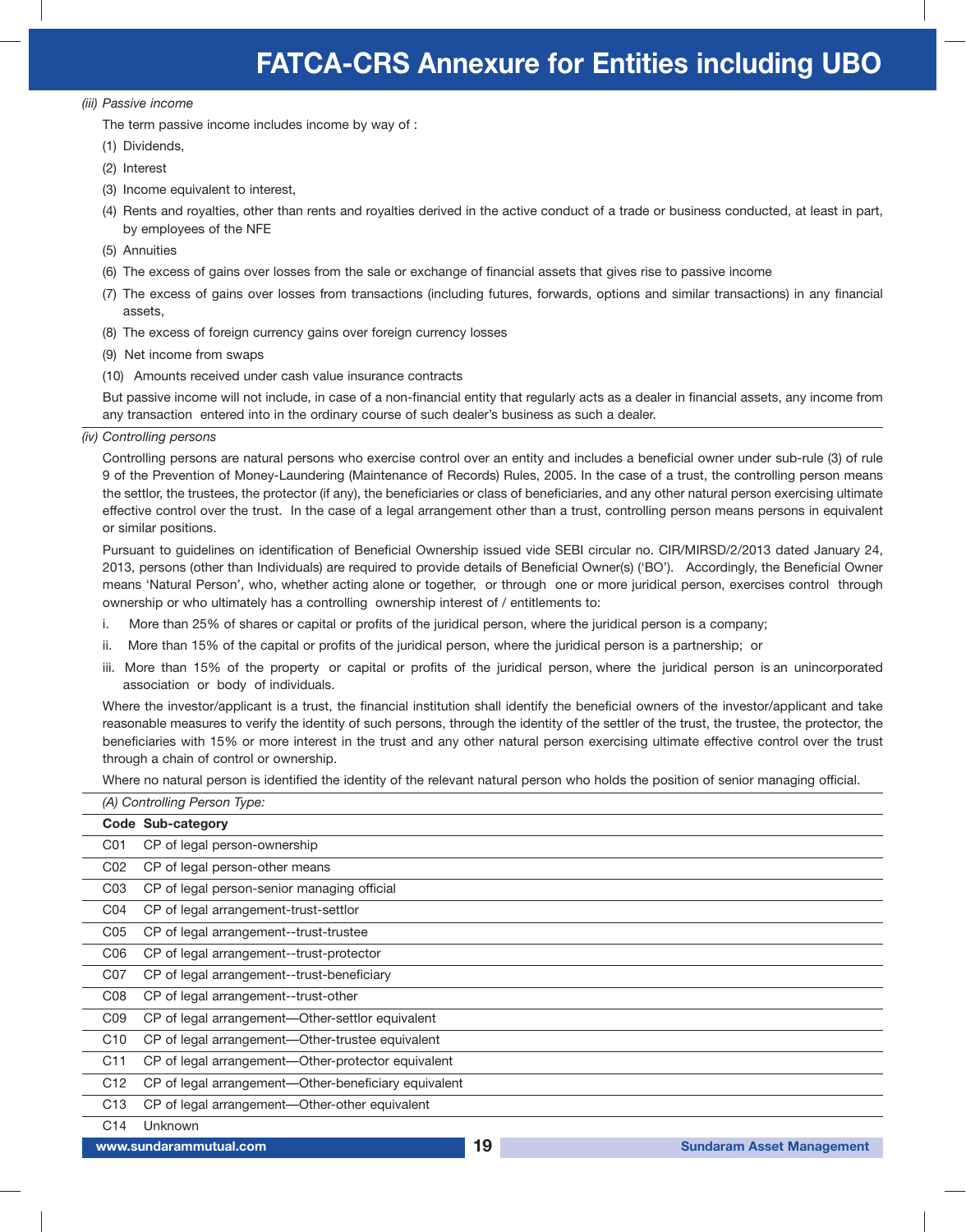## **FATCA-CRS Annexure for Entities including UBO**

#### *(v) Specified U.S. person* – A U.S person other than the following:

- (i) a corporation the stock of which is regularly traded on one or more established securities markets;
- (ii) any corporation that is a member of the same expanded affiliated group, as defined in section 1471(e)(2) of the U.S. Internal Revenue Code, as a corporation described in clause (i);
- (iii) the United States or any wholly owned agency or instrumentality thereof;
- (iv) any State of the United States, any U.S. Territory, any political subdivision of any of the foregoing, or any wholly owned agency or instrumentality of any one or more of the foregoing;
- (v) any organization exempt from taxation under section 501(a) of the U.S. Internal Revenue Code or an individual retirement plan as defined in section 7701(a)(37) of the U.S. Internal Revenue Code;
- (vi) any bank as defined in section 581 of the U.S. Internal Revenue Code;
- (vii) any real estate investment trust as defined in section 856 of the U.S. Internal Revenue Code;
- (viii) any regulated investment company as defined in section 851 of the U.S. Internal Revenue Code or any entity registered with the U.S. Securities and Exchange Commission under the Investment Company Act of 1940 (15 U.S.C. 80a-64);
- (ix) any common trust fund as defined in section 584(a) of the U.S. Internal Revenue Code;
- (x) any trust that is exempt from tax under section 664(c) of the U.S. Internal Revenue Code or that is described in section 4947(a)(1) of the U.S. Internal Revenue Code;
- (xi) a dealer in securities, commodities, or derivative financial instruments (including notional principal contracts, futures, forwards, and options) that is registered as such under the laws of the United States or any State;
- (xii) a broker as defined in section 6045(c) of the U.S. Internal Revenue Code; or
- (xiii) any tax-exempt trust under a plan that is described in section 403(b) or section 457(g) of the U.S. Internal Revenue Code.

#### *(vi) Owner documented FFI*

An FFI meets the following requirements:

- (A) The FFI is an FFI solely because it is an investment entity;
- (B) The FFI is not owned by or related to any FFI that is a depository institution, custodial institution, or specified insurance company;
- (C) The FFI does not maintain a financial account for any nonparticipating FFI;
- (D) The FFI provides the designated withholding agent with all of the documentation and agrees to notify the withholding agent if there is a change in circumstances; and
- (E)The designated withholding agent agrees to report to the IRS (or, in the case of a reporting Model 1 FFI, to the relevant foreign government or agency thereof) all of the information described in or (as appropriate) with respect to any specified U.S. persons and (2). Notwithstanding the previous sentence, the designated withholding agent is not required to report information with respect to an indirect owner of the FFI that holds its interest through a participating FFI, a deemed-compliant FFI (other than an ownerdocumented FFI), an entity that is a U.S. person, an exempt beneficial owner, or an excepted NFE.

### *(vii)Direct reporting NFE*

A direct reporting NFE means a NFE that elects to report information about its direct or indirect substantial U.S. owners to the IRS

*(viii) Exemption code for U.S. persons*

|    | <b>Code Sub-Category</b>                                                                                                                                                                                                        |  |  |  |  |  |  |  |  |
|----|---------------------------------------------------------------------------------------------------------------------------------------------------------------------------------------------------------------------------------|--|--|--|--|--|--|--|--|
| A  | An organization exempt from tax under section 501 (a) or any individual retirement plan as defined in section 7701(a)(37)                                                                                                       |  |  |  |  |  |  |  |  |
| B  | The United States or any of its agencies or instrumentalities                                                                                                                                                                   |  |  |  |  |  |  |  |  |
| C  | A state, the District of Columbia, a possession of the United States, or any of their political subdivisions or instrumentalities                                                                                               |  |  |  |  |  |  |  |  |
| D  | A corporation the stock of which is regularly traded on one or more established securities markets, as described in Reg. section<br>$1.1472 - 1(c)(1)(i)$                                                                       |  |  |  |  |  |  |  |  |
| E. | A corporation that is a member of the same expanded affiliated group as a corporation described in Reg.section 1.1472-1(c)(1)(i)                                                                                                |  |  |  |  |  |  |  |  |
| F  | A dealer in securities, commodities, or derivative financial instruments (including notional principal contracts, futures, forwards<br>and options) that is registered as such under the laws of the United States or any state |  |  |  |  |  |  |  |  |
| G  | A real estate investment trust                                                                                                                                                                                                  |  |  |  |  |  |  |  |  |
| H  | Aregulated investment company a sdefined in section 851 or an entity registered at all times during the tax year under the<br>Investment Company Act of 1940                                                                    |  |  |  |  |  |  |  |  |
|    | A common trust fund as defined in section 584(a)                                                                                                                                                                                |  |  |  |  |  |  |  |  |
| J  | A bank as defined in section 581                                                                                                                                                                                                |  |  |  |  |  |  |  |  |
| K  | A broker                                                                                                                                                                                                                        |  |  |  |  |  |  |  |  |
| L. | A trust exempt from tax under section 664 or described in section 4947(a)(1)                                                                                                                                                    |  |  |  |  |  |  |  |  |
| M  | A tax exempt trust under a section 403(b) plan or section 457(g) plan                                                                                                                                                           |  |  |  |  |  |  |  |  |
|    | 20<br>www.sundarammutual.com<br><b>Sundaram Asset Management</b>                                                                                                                                                                |  |  |  |  |  |  |  |  |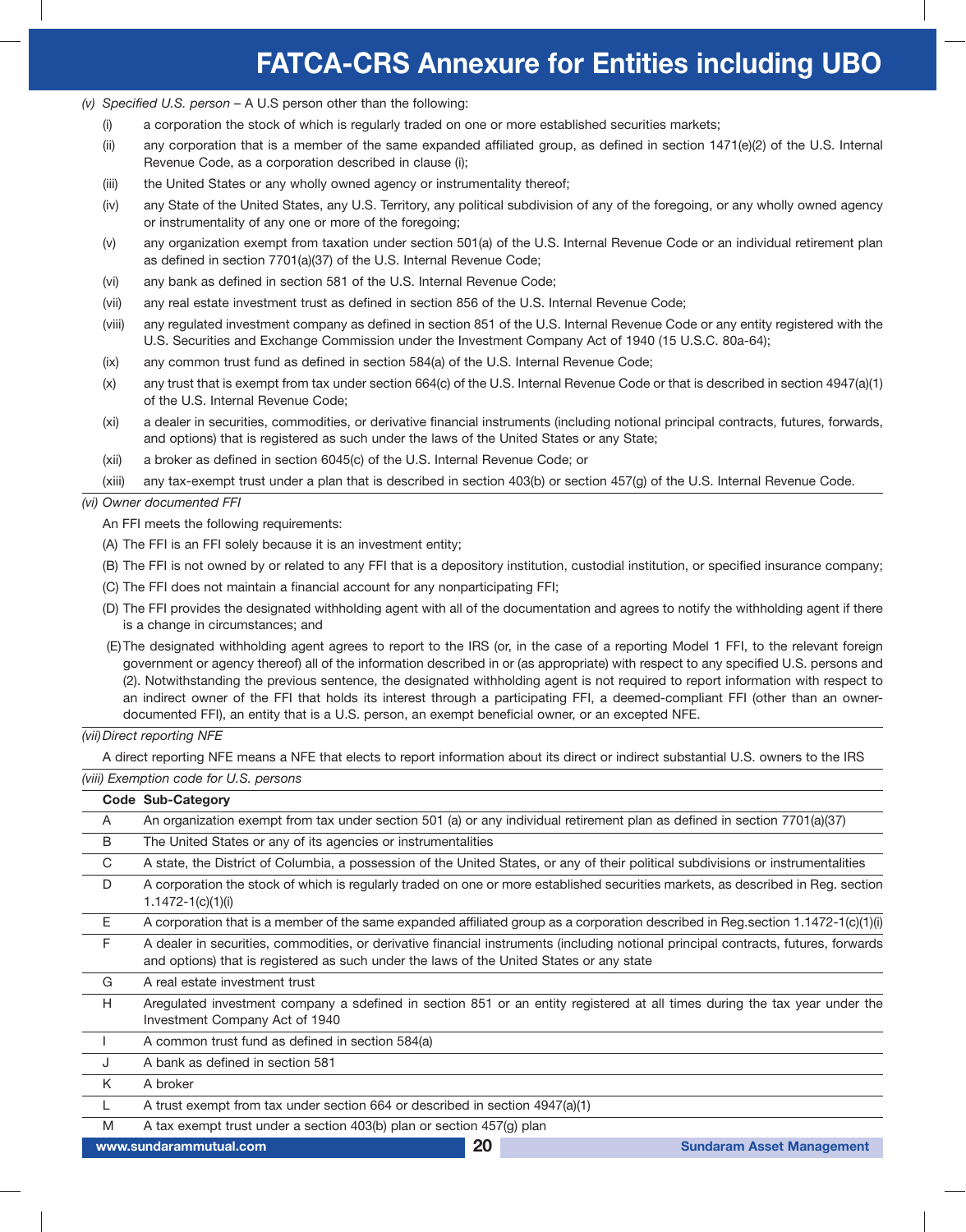

### Sundaram Select Micro Cap-Series XI **Application Form**

**Memorandum and Instructions before completing this Form.**

**A closed-end equity scheme**

| Investors must read the Scheme Information Document / Key Information<br>A closed-end equity scheme<br>Memorandum and Instructions before completing this Form.<br>New Fund Offer Period Opens on: 08/12/2016 Closes on: 22/12/2016                                                                                                                                                                                                                                                                                                                                                                                                                                                                                                                                                                                                                                                                                                                                                                                                                                                                                                                                                                                                                                                                                                                                                                                                                                                                                                                                                                                                                                                                                                                                                                                                                                                                                                                                                                               |                                                                                                                                               |                                                                                     |  |                                                   |  |  |  |  |  |                |  |  |                                             |  |  |             |   |   |   |   |  |  |  |  |
|-------------------------------------------------------------------------------------------------------------------------------------------------------------------------------------------------------------------------------------------------------------------------------------------------------------------------------------------------------------------------------------------------------------------------------------------------------------------------------------------------------------------------------------------------------------------------------------------------------------------------------------------------------------------------------------------------------------------------------------------------------------------------------------------------------------------------------------------------------------------------------------------------------------------------------------------------------------------------------------------------------------------------------------------------------------------------------------------------------------------------------------------------------------------------------------------------------------------------------------------------------------------------------------------------------------------------------------------------------------------------------------------------------------------------------------------------------------------------------------------------------------------------------------------------------------------------------------------------------------------------------------------------------------------------------------------------------------------------------------------------------------------------------------------------------------------------------------------------------------------------------------------------------------------------------------------------------------------------------------------------------------------|-----------------------------------------------------------------------------------------------------------------------------------------------|-------------------------------------------------------------------------------------|--|---------------------------------------------------|--|--|--|--|--|----------------|--|--|---------------------------------------------|--|--|-------------|---|---|---|---|--|--|--|--|
| APPLICATION SUPPORTED BY BLOCKED AMOUNT (ASBA) FORM                                                                                                                                                                                                                                                                                                                                                                                                                                                                                                                                                                                                                                                                                                                                                                                                                                                                                                                                                                                                                                                                                                                                                                                                                                                                                                                                                                                                                                                                                                                                                                                                                                                                                                                                                                                                                                                                                                                                                               |                                                                                                                                               |                                                                                     |  |                                                   |  |  |  |  |  |                |  |  |                                             |  |  |             |   |   |   |   |  |  |  |  |
| (can be used for both demat and non-demat account holders)                                                                                                                                                                                                                                                                                                                                                                                                                                                                                                                                                                                                                                                                                                                                                                                                                                                                                                                                                                                                                                                                                                                                                                                                                                                                                                                                                                                                                                                                                                                                                                                                                                                                                                                                                                                                                                                                                                                                                        |                                                                                                                                               |                                                                                     |  |                                                   |  |  |  |  |  |                |  |  |                                             |  |  |             |   |   |   |   |  |  |  |  |
|                                                                                                                                                                                                                                                                                                                                                                                                                                                                                                                                                                                                                                                                                                                                                                                                                                                                                                                                                                                                                                                                                                                                                                                                                                                                                                                                                                                                                                                                                                                                                                                                                                                                                                                                                                                                                                                                                                                                                                                                                   |                                                                                                                                               |                                                                                     |  |                                                   |  |  |  |  |  |                |  |  |                                             |  |  | <b>Date</b> | D | D | M | M |  |  |  |  |
|                                                                                                                                                                                                                                                                                                                                                                                                                                                                                                                                                                                                                                                                                                                                                                                                                                                                                                                                                                                                                                                                                                                                                                                                                                                                                                                                                                                                                                                                                                                                                                                                                                                                                                                                                                                                                                                                                                                                                                                                                   |                                                                                                                                               |                                                                                     |  |                                                   |  |  |  |  |  |                |  |  | <b>ASBA Application No.</b>                 |  |  |             |   |   |   |   |  |  |  |  |
|                                                                                                                                                                                                                                                                                                                                                                                                                                                                                                                                                                                                                                                                                                                                                                                                                                                                                                                                                                                                                                                                                                                                                                                                                                                                                                                                                                                                                                                                                                                                                                                                                                                                                                                                                                                                                                                                                                                                                                                                                   |                                                                                                                                               |                                                                                     |  |                                                   |  |  |  |  |  |                |  |  | NFO Application No. [mandatory]             |  |  |             |   |   |   |   |  |  |  |  |
| <b>Broker/Agent Information</b><br>For office use only                                                                                                                                                                                                                                                                                                                                                                                                                                                                                                                                                                                                                                                                                                                                                                                                                                                                                                                                                                                                                                                                                                                                                                                                                                                                                                                                                                                                                                                                                                                                                                                                                                                                                                                                                                                                                                                                                                                                                            |                                                                                                                                               |                                                                                     |  |                                                   |  |  |  |  |  |                |  |  |                                             |  |  |             |   |   |   |   |  |  |  |  |
|                                                                                                                                                                                                                                                                                                                                                                                                                                                                                                                                                                                                                                                                                                                                                                                                                                                                                                                                                                                                                                                                                                                                                                                                                                                                                                                                                                                                                                                                                                                                                                                                                                                                                                                                                                                                                                                                                                                                                                                                                   | Name and AMFI Regn No. Sub Broker Name & Code<br><b>SCSB IFSC Code</b><br>Syndicate Member Code<br><b>SCSB</b>                                |                                                                                     |  |                                                   |  |  |  |  |  |                |  |  | SL No.                                      |  |  |             |   |   |   |   |  |  |  |  |
| ARN:                                                                                                                                                                                                                                                                                                                                                                                                                                                                                                                                                                                                                                                                                                                                                                                                                                                                                                                                                                                                                                                                                                                                                                                                                                                                                                                                                                                                                                                                                                                                                                                                                                                                                                                                                                                                                                                                                                                                                                                                              |                                                                                                                                               |                                                                                     |  | [Name & Code]<br>[11 digit code]<br>[Name & Code] |  |  |  |  |  |                |  |  |                                             |  |  |             |   |   |   |   |  |  |  |  |
| Name of first applicant                                                                                                                                                                                                                                                                                                                                                                                                                                                                                                                                                                                                                                                                                                                                                                                                                                                                                                                                                                                                                                                                                                                                                                                                                                                                                                                                                                                                                                                                                                                                                                                                                                                                                                                                                                                                                                                                                                                                                                                           |                                                                                                                                               |                                                                                     |  |                                                   |  |  |  |  |  |                |  |  |                                             |  |  |             |   |   |   |   |  |  |  |  |
| For Demat Account holders, please fill in name as is appearing in Demat account<br>(Mr/Ms./Mrs./M/s.)                                                                                                                                                                                                                                                                                                                                                                                                                                                                                                                                                                                                                                                                                                                                                                                                                                                                                                                                                                                                                                                                                                                                                                                                                                                                                                                                                                                                                                                                                                                                                                                                                                                                                                                                                                                                                                                                                                             |                                                                                                                                               |                                                                                     |  |                                                   |  |  |  |  |  |                |  |  |                                             |  |  |             |   |   |   |   |  |  |  |  |
| Existing Folio No.                                                                                                                                                                                                                                                                                                                                                                                                                                                                                                                                                                                                                                                                                                                                                                                                                                                                                                                                                                                                                                                                                                                                                                                                                                                                                                                                                                                                                                                                                                                                                                                                                                                                                                                                                                                                                                                                                                                                                                                                |                                                                                                                                               |                                                                                     |  |                                                   |  |  |  |  |  |                |  |  |                                             |  |  |             |   |   |   |   |  |  |  |  |
| (If you have an existing folio number of any Scheme with Sundaram Mutual Fund, please mention the number here)                                                                                                                                                                                                                                                                                                                                                                                                                                                                                                                                                                                                                                                                                                                                                                                                                                                                                                                                                                                                                                                                                                                                                                                                                                                                                                                                                                                                                                                                                                                                                                                                                                                                                                                                                                                                                                                                                                    |                                                                                                                                               |                                                                                     |  |                                                   |  |  |  |  |  |                |  |  |                                             |  |  |             |   |   |   |   |  |  |  |  |
| Depository Account Details: [Mandatory if the investment is in demat mode]                                                                                                                                                                                                                                                                                                                                                                                                                                                                                                                                                                                                                                                                                                                                                                                                                                                                                                                                                                                                                                                                                                                                                                                                                                                                                                                                                                                                                                                                                                                                                                                                                                                                                                                                                                                                                                                                                                                                        |                                                                                                                                               |                                                                                     |  |                                                   |  |  |  |  |  |                |  |  |                                             |  |  |             |   |   |   |   |  |  |  |  |
| Depository Name [Please tick] National Securities Depository Ltd<br><b>Depository Participant Name</b>                                                                                                                                                                                                                                                                                                                                                                                                                                                                                                                                                                                                                                                                                                                                                                                                                                                                                                                                                                                                                                                                                                                                                                                                                                                                                                                                                                                                                                                                                                                                                                                                                                                                                                                                                                                                                                                                                                            |                                                                                                                                               |                                                                                     |  |                                                   |  |  |  |  |  |                |  |  | Central Depository Services [India] Limited |  |  |             |   |   |   |   |  |  |  |  |
| DP-ID                                                                                                                                                                                                                                                                                                                                                                                                                                                                                                                                                                                                                                                                                                                                                                                                                                                                                                                                                                                                                                                                                                                                                                                                                                                                                                                                                                                                                                                                                                                                                                                                                                                                                                                                                                                                                                                                                                                                                                                                             |                                                                                                                                               |                                                                                     |  |                                                   |  |  |  |  |  |                |  |  |                                             |  |  |             |   |   |   |   |  |  |  |  |
| <b>Beneficiary Account Number</b>                                                                                                                                                                                                                                                                                                                                                                                                                                                                                                                                                                                                                                                                                                                                                                                                                                                                                                                                                                                                                                                                                                                                                                                                                                                                                                                                                                                                                                                                                                                                                                                                                                                                                                                                                                                                                                                                                                                                                                                 |                                                                                                                                               |                                                                                     |  |                                                   |  |  |  |  |  |                |  |  |                                             |  |  |             |   |   |   |   |  |  |  |  |
| PAN of 1st applicant [Permanent Account Number]                                                                                                                                                                                                                                                                                                                                                                                                                                                                                                                                                                                                                                                                                                                                                                                                                                                                                                                                                                                                                                                                                                                                                                                                                                                                                                                                                                                                                                                                                                                                                                                                                                                                                                                                                                                                                                                                                                                                                                   |                                                                                                                                               |                                                                                     |  |                                                   |  |  |  |  |  |                |  |  |                                             |  |  |             |   |   |   |   |  |  |  |  |
| <b>Investment Details</b>                                                                                                                                                                                                                                                                                                                                                                                                                                                                                                                                                                                                                                                                                                                                                                                                                                                                                                                                                                                                                                                                                                                                                                                                                                                                                                                                                                                                                                                                                                                                                                                                                                                                                                                                                                                                                                                                                                                                                                                         |                                                                                                                                               |                                                                                     |  |                                                   |  |  |  |  |  |                |  |  |                                             |  |  |             |   |   |   |   |  |  |  |  |
|                                                                                                                                                                                                                                                                                                                                                                                                                                                                                                                                                                                                                                                                                                                                                                                                                                                                                                                                                                                                                                                                                                                                                                                                                                                                                                                                                                                                                                                                                                                                                                                                                                                                                                                                                                                                                                                                                                                                                                                                                   | <b>Plans:</b> $\Box$ Regular $\Box$ Direct <b>Options:</b> $\Box$ Growth $\Box$ Dividend Payout<br><b>Sundaram Select Micro Cap-Series XI</b> |                                                                                     |  |                                                   |  |  |  |  |  |                |  |  |                                             |  |  |             |   |   |   |   |  |  |  |  |
|                                                                                                                                                                                                                                                                                                                                                                                                                                                                                                                                                                                                                                                                                                                                                                                                                                                                                                                                                                                                                                                                                                                                                                                                                                                                                                                                                                                                                                                                                                                                                                                                                                                                                                                                                                                                                                                                                                                                                                                                                   |                                                                                                                                               |                                                                                     |  |                                                   |  |  |  |  |  |                |  |  |                                             |  |  |             |   |   |   |   |  |  |  |  |
| Details Of Bank Account For Blocking Of Funds [Bank Account should be in the name of First Applicant only]                                                                                                                                                                                                                                                                                                                                                                                                                                                                                                                                                                                                                                                                                                                                                                                                                                                                                                                                                                                                                                                                                                                                                                                                                                                                                                                                                                                                                                                                                                                                                                                                                                                                                                                                                                                                                                                                                                        |                                                                                                                                               |                                                                                     |  |                                                   |  |  |  |  |  |                |  |  |                                             |  |  |             |   |   |   |   |  |  |  |  |
| <b>Bank Account Number</b>                                                                                                                                                                                                                                                                                                                                                                                                                                                                                                                                                                                                                                                                                                                                                                                                                                                                                                                                                                                                                                                                                                                                                                                                                                                                                                                                                                                                                                                                                                                                                                                                                                                                                                                                                                                                                                                                                                                                                                                        |                                                                                                                                               |                                                                                     |  |                                                   |  |  |  |  |  |                |  |  |                                             |  |  |             |   |   |   |   |  |  |  |  |
| <b>Bank Name</b><br>Branch Name where account is held                                                                                                                                                                                                                                                                                                                                                                                                                                                                                                                                                                                                                                                                                                                                                                                                                                                                                                                                                                                                                                                                                                                                                                                                                                                                                                                                                                                                                                                                                                                                                                                                                                                                                                                                                                                                                                                                                                                                                             |                                                                                                                                               |                                                                                     |  |                                                   |  |  |  |  |  |                |  |  |                                             |  |  |             |   |   |   |   |  |  |  |  |
| Total Amount to be blocked [Rs. In figures]                                                                                                                                                                                                                                                                                                                                                                                                                                                                                                                                                                                                                                                                                                                                                                                                                                                                                                                                                                                                                                                                                                                                                                                                                                                                                                                                                                                                                                                                                                                                                                                                                                                                                                                                                                                                                                                                                                                                                                       |                                                                                                                                               |                                                                                     |  |                                                   |  |  |  |  |  | [Rs. In words] |  |  |                                             |  |  |             |   |   |   |   |  |  |  |  |
|                                                                                                                                                                                                                                                                                                                                                                                                                                                                                                                                                                                                                                                                                                                                                                                                                                                                                                                                                                                                                                                                                                                                                                                                                                                                                                                                                                                                                                                                                                                                                                                                                                                                                                                                                                                                                                                                                                                                                                                                                   |                                                                                                                                               |                                                                                     |  |                                                   |  |  |  |  |  |                |  |  |                                             |  |  |             |   |   |   |   |  |  |  |  |
| UNDERTAKING BY ASBA INVESTOR<br>1) I/We hereby undertake that I/We am/are an ASBA Investor as per the applicable provisions of the SEBI (Issue of Capital and Disclosure Requirements), Regulations 2009 ('SEBI Regulations') as amended from<br>time to time. 2) In accordance with ASBA process provided in the SEBI Regulations and as disclosed in this application, I/We authorize (a) the SCSB to do all necessary acts including blocking of application money<br>towards the Subscription of Units of the Scheme, to the extent mentioned above in the "SCSB / ASBA Account details" or unblocking of funds in the bank account maintained with the SCSB specified in this<br>application form, transfer of funds to the Bank account of the Scheme/Sundaram Mutual Fund on receipt of instructions from the Registrar and Transfer Agent after the allotment of the Units entitling me/us to<br>receive Units on such transfer of funds, etc. (b) Registrar and Transfer Agent to issue instructions to the SCSB to remove the block on the funds in the bank account specified in the application, upon allotment of<br>Units and to transfer the requisite money to the Scheme's account / Bank account of Sundaram Mutual Fund. 3) In case the amount available in the bank account specified in the application is insufficient for<br>blocking the amount equivalent to the application money towards the Subscription of Units, the SCSB shall reject the application 4) If the DP ID, Beneficiary Account No. or PAN furnished by me/us in the application<br>is incorrect or incomplete or not matching with the depository records, the application shall be rejected and the Sundaram Mutual Fund or Sundaram Asset Management Company Limited or Sundaram Trustee<br>Company Limited or SCS<br>Applicant, NFO Application Number, ASBA Application Number, Depository Account details [if it has been provided], Amount applied for and the account number from where NFO amount was blocked. |                                                                                                                                               |                                                                                     |  |                                                   |  |  |  |  |  |                |  |  |                                             |  |  |             |   |   |   |   |  |  |  |  |
| <b>Signature</b>                                                                                                                                                                                                                                                                                                                                                                                                                                                                                                                                                                                                                                                                                                                                                                                                                                                                                                                                                                                                                                                                                                                                                                                                                                                                                                                                                                                                                                                                                                                                                                                                                                                                                                                                                                                                                                                                                                                                                                                                  |                                                                                                                                               |                                                                                     |  |                                                   |  |  |  |  |  |                |  |  |                                             |  |  |             |   |   |   |   |  |  |  |  |
| Signature of Bank Account Holders                                                                                                                                                                                                                                                                                                                                                                                                                                                                                                                                                                                                                                                                                                                                                                                                                                                                                                                                                                                                                                                                                                                                                                                                                                                                                                                                                                                                                                                                                                                                                                                                                                                                                                                                                                                                                                                                                                                                                                                 |                                                                                                                                               |                                                                                     |  |                                                   |  |  |  |  |  |                |  |  |                                             |  |  |             |   |   |   |   |  |  |  |  |
|                                                                                                                                                                                                                                                                                                                                                                                                                                                                                                                                                                                                                                                                                                                                                                                                                                                                                                                                                                                                                                                                                                                                                                                                                                                                                                                                                                                                                                                                                                                                                                                                                                                                                                                                                                                                                                                                                                                                                                                                                   |                                                                                                                                               |                                                                                     |  |                                                   |  |  |  |  |  |                |  |  |                                             |  |  |             |   |   |   |   |  |  |  |  |
|                                                                                                                                                                                                                                                                                                                                                                                                                                                                                                                                                                                                                                                                                                                                                                                                                                                                                                                                                                                                                                                                                                                                                                                                                                                                                                                                                                                                                                                                                                                                                                                                                                                                                                                                                                                                                                                                                                                                                                                                                   |                                                                                                                                               | Acknowledgement Slip To The Investor (To be filled up and retained by the investor) |  |                                                   |  |  |  |  |  |                |  |  |                                             |  |  |             |   |   |   |   |  |  |  |  |
| Sundaram Asset Management,<br>• <sub>6</sub>                                                                                                                                                                                                                                                                                                                                                                                                                                                                                                                                                                                                                                                                                                                                                                                                                                                                                                                                                                                                                                                                                                                                                                                                                                                                                                                                                                                                                                                                                                                                                                                                                                                                                                                                                                                                                                                                                                                                                                      |                                                                                                                                               |                                                                                     |  |                                                   |  |  |  |  |  |                |  |  |                                             |  |  |             |   |   |   |   |  |  |  |  |

| Sundaram Asset Management,                                                                          |                                |                                                                                                 | <b>SUNDARAM MUTUAL</b>       |  |  |  |  |  |  |  |
|-----------------------------------------------------------------------------------------------------|--------------------------------|-------------------------------------------------------------------------------------------------|------------------------------|--|--|--|--|--|--|--|
| Il Floor, 46 Whites Road, Chennai - 600 014. Toll Free 1800 103 7237 (India) +91 44 4083 1500 (NRI) |                                |                                                                                                 |                              |  |  |  |  |  |  |  |
| <b>Application Number:</b>                                                                          |                                | <b>ASBA Application Number:</b>                                                                 |                              |  |  |  |  |  |  |  |
| <b>Sundaram Select Micro Cap-Series XI</b>                                                          |                                | <b>Plans:</b> $\Box$ Regular $\Box$ Direct <b>Options:</b> $\Box$ Growth $\Box$ Dividend Payout |                              |  |  |  |  |  |  |  |
| Date<br><b>IVI</b>                                                                                  | <b>ASBA Application Number</b> |                                                                                                 |                              |  |  |  |  |  |  |  |
| Received from Mr./Ms./Mrs./M/s.                                                                     | <b>SCSB Account details</b>    | Total Amount to be Blocked                                                                      | <b>SCSB Stamp, Signature</b> |  |  |  |  |  |  |  |
|                                                                                                     | $A/C$ No.                      | Rs. In figures                                                                                  | Date & time of receipt       |  |  |  |  |  |  |  |
| Address                                                                                             | Bank Name                      | Rs. In words                                                                                    |                              |  |  |  |  |  |  |  |
|                                                                                                     |                                |                                                                                                 |                              |  |  |  |  |  |  |  |
|                                                                                                     | <b>Branch Name</b>             |                                                                                                 |                              |  |  |  |  |  |  |  |
|                                                                                                     |                                |                                                                                                 |                              |  |  |  |  |  |  |  |
|                                                                                                     |                                |                                                                                                 |                              |  |  |  |  |  |  |  |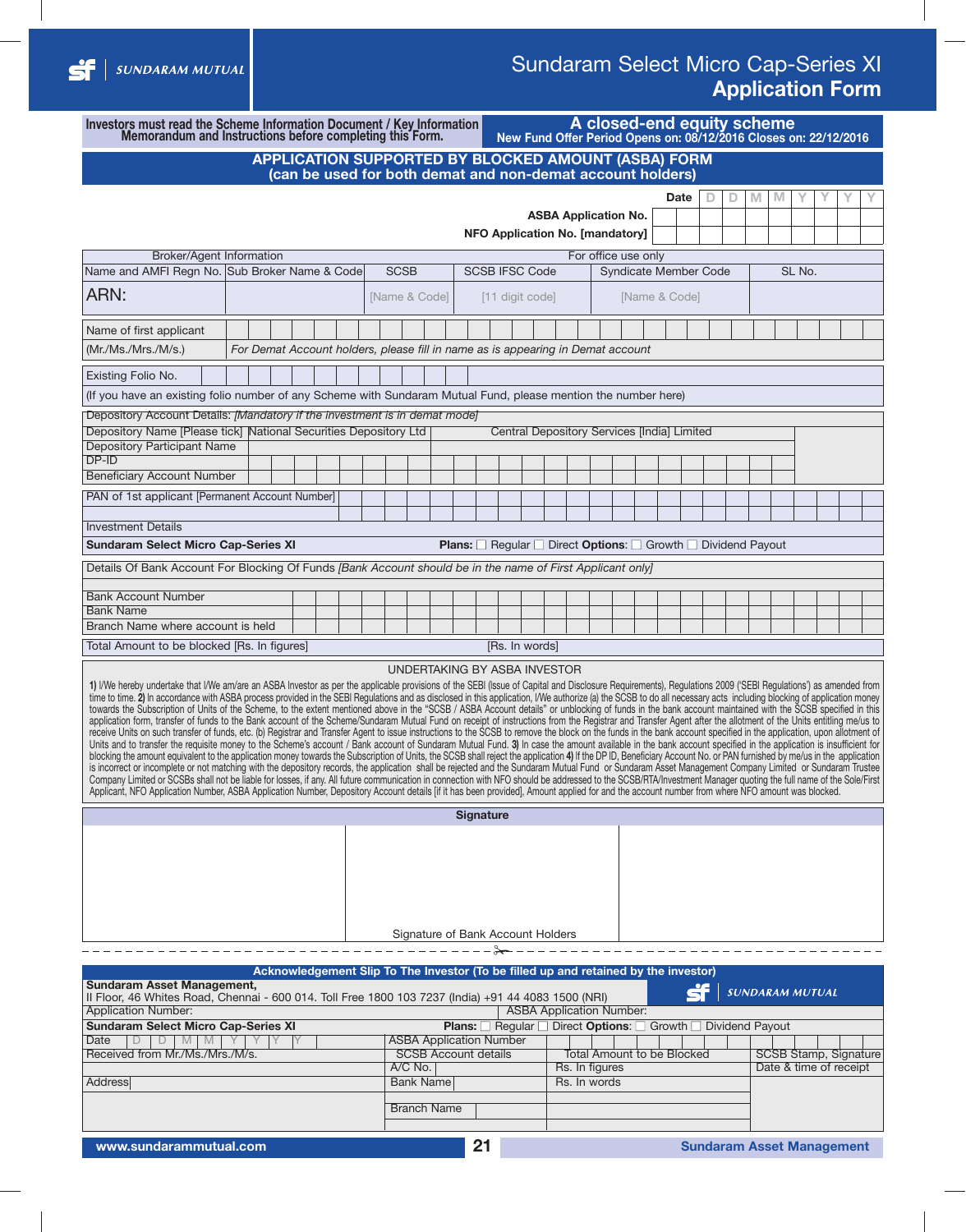## Sundaram Select Micro Cap-Series XI **Applications Supported by Blocked Amount**

**1. Applications Supported by Blocked Amount or ASBA facility:** An application containing an authorization given by the Investor to block the application money in his/her specified bank account towards the subscription of Units offered during the NFO(New Fund Offer) of a Scheme. If an investor is applying through ASBA facility, the application money towards the subscription of Units shall be debited from his specified bank account only if his/her application is selected for allotment of Units.

It is an additional payment option that the investor can use in addition to the existing modes (Cheque/Demand Draft etc) for buying Units during NFO. It is available only to individuals .It is not available for subscribing to Units on an ongoing basis after the NFO. For availing this option the bank, where the investor has an account, should be a Self Certified Syndicate Bank (SCSB)

- **2. "Controlling Branches (CBs) of the Self Certified Syndicate Banks (SCSB):** Controlling Branches (CBs) are the branches of the SCSBs acting as coordinating branches for the Registrar and Transfer Agent of Sundaram Mutual Fund schemes, the AMC and the Stock Exchange(s) for the ASBA facility offered during the NFO period.
- **3. "Designated Branches (DBs) of the SCSBs:** Designated Branches (DBs) are the branches of the SCSBs which shall collect the ASBA Application Forms duly filled by the Investors towards the subscription to the Units of the Scheme offered during the NFO. The list of these Designated Branches is available at http://www.sebi.gov.in/pmd/scsb.pdf and www.sundarammutual.com
- **4. "Self Certified Syndicate Bank" or SCSB:** Self Certified Syndicate Bank/ SCSB means a bank registered with SEBI to offer the facility of applying through the ASBA process. ASBAs can be accepted only by SCSBs, whose names appear in the list of SCSBs as displayed by SEBI on its website at www.sebi.gov.in.
- **5. The ASBA facility during NFO:** In respect of New Fund Offer (NFO) of Schemes/Plan(s) launched on or after October 1, 2010, an investor ( being an Individual)can subscribe to the NFO through Applications Supported by Blocked Amount (ASBA) facility by applying for the Units offered in the ASBA Application Form and following the procedure as prescribed in the form. For details please refer to the Section" Applications Supported by Blocked Amount (ASBA) facility, below and also the Application Form/KIM of the Scheme

**Applications Supported by Blocked Amount (ASBA) facility:** Pursuant to SEBI Circular dated SEBI/IMD/CIR No 18 /198647 /2010 March 15, 2010, an investor can subscribe to the New Fund Offer (NFO) launched on or after October 1,2010 through ASBA facility by applying for the Units in the ASBA Application Form and following the procedure as prescribed in the form.

ASBA is an application containing an authorization given to the Bank by the Investor to block the application money in his/her specified bank account towards the subscription of Units offered during the NFO of the Scheme of Sundaram Mutual Fund.Thus, for an investor who applies through ASBA facility, the application money towards the subscription of Units shall be debited from his specified bank account only if his/her application is selected for allotment of Units. The blocked amount cannot be withdrawn and will earn interest as per account terms applicable. It may be noted that since ASBA Facility is pursuant to an arrangement between the Investor and his /her Bank, Sundaram Mutual Fund. or t its Trustee/AMC/ its Employees/Directors will not be responsible for any delay, error or omission/commission, or deficiency if any, on the part of the Investor's Bank.

#### **Benefits of Applying through ASBA facility**

- Writing cheques / demand drafts and sending them for collection etc are not required, as investor needs to submit ASBA application Form accompanying an authorization to block the account to the extent of application money towards subscription of Units. The balance money, if any, in the account can be used for other purposes by the investors.
- Release/Unblocking of blocked funds after allotments done instantaneously.
- Unlike other modes of payment, ASBA facility prevents the loss of interest income on the application money towards subscription of Units as it remains in the bank account of the investor till the allotment is made.
- (iv) Refunds of money to the investors do not arise as the application money towards subscription of Units gets transferred only to the extent of amount payable for the actual allotment
- The investor deals with the known intermediary i.e.his/her own bank.
- The application form is simpler as the application form for ASBA will be different from the NFO application form.

**ASBA Procedure:**

An Investor intending to subscribe to the Units of the NFO through ASBA, shall submit a

duly completed ASBA Application Form to a Self Certified Syndicate Bank (SCSB),with whom he/she has a Bank Account.

- (b) The ASBA Application Form towards the subscription of Units can be submitted through one of the following modes.
	- a. Submit the form physically with the Designated Branches (DBs) of the SCSB ("Physical ASBA"); or
	- Submit the form electronically through the internet banking facility offered by the SCSB ("Electronic ASBA").
- (c) An acknowledgement will be given by the SCSB in the form of the counter foil or specifying the application number for reference. (Note: Such acknowledgement does not guarantee, in any manner that the investors will be allotted the Units applied for.: Further , if the bank account specified in the ASBA Application Form does not have sufficient credit balance to meet the application money towards the subscription of Units, the Bank shall reject the ASBA Application form.)
- On acceptance of Physical or Electronic ASBA, the SCSB shall block funds available in the bank account specified to the extent of the application money specified in the ASBA Application Form.
- (e) The application money towards the Subscription of Units shall be blocked in the account until (i) Allotment of Units is made or (ii) Rejection of the application.
- (f) SCSBs shall unblock the bank accounts (i) for Transfer of requisite money to the NFO bank account against each valid application on allotment or (ii) in case the application is rejected.
- (g) **For the scheme HDFC Bank Limited has consented to process the ASBA application form.**

*Note: No request for withdrawal of ASBA application form made during the NFO Period will be allowed.*

#### **Grounds for Technical Rejections of ASBA application forms ASBA**

Grounds on which Application Forms can be rejected, at the discretion of Sundaram Mutual Fund/ Registrar and Transfer Agent of Sundaram Mutual Fund or SCSBs include, but are not limited to-

- 1. Applications by persons not competent to contract under the Indian Contract Act, 1872, including but not limited to minors, insane/insolvent persons or where the Bank Account concerned is the subject matter of any attachment / restraint order by a Court or a competent authority under any law etc.
- 2. Mode of ASBA i.e. either Physical ASBA or Electronic ASBA not selected or ticked properly.
- 3. The ASBA Application Form is without the stamp of the SCSB.
- Application by any person/entity outside India if which is not in compliance with applicable foreign and Indian laws/Regulations.
- Bank account details not given or incorrect /incomplete details given.
- 6. Relevant Legal Documents (such as Duly certified Power of Attorney, if applicable), not submitted along with the ASBA application form.
- 7. No corresponding records available with the Depositories matching the parameters namely (a) Names of the ASBA applicants (including the order of names of joint applicants holders) DP ID (c) Beneficiary account number or any other relevant details pertaining to the

Depository Account. Mechanism for Redressal of Investor Grievances: All grievances relating to the ASBA facility may be addressed to the respective SCSBs, giving full details such as name, address of the applicant, number of Units applied for, counterfoil or the application reference given by the SCSBs, DBs or CBs, amount paid on application and the Designated Branch or the collection centre of the SCSB where the Application Form was submitted by the ASBA Investor.

If the SCSB is unable to resolve the grievance within reasonable time, it shall be addressed to the Registrar and Transfer Agent Sundaram BNP Paribas Fund Services (SBNPPFS) with a copy to the Investor Service Department of Sundaram Asset Management Company Limited

#### **Investor Relations Manager**

**Ravi S**

Head - Customer Services Sundaram Asset Management Company Limited, Sundaram Towers, No. 46, Whites Road, Royapettah, Chennai- 600 014. Fax: (044) 28569808; Toll Free 1800 103 7237 (India) +44 4083 1500 (NRI) Email us at : customerservices@sundarammutual.com (NRI): nriservices@sundarammutual.com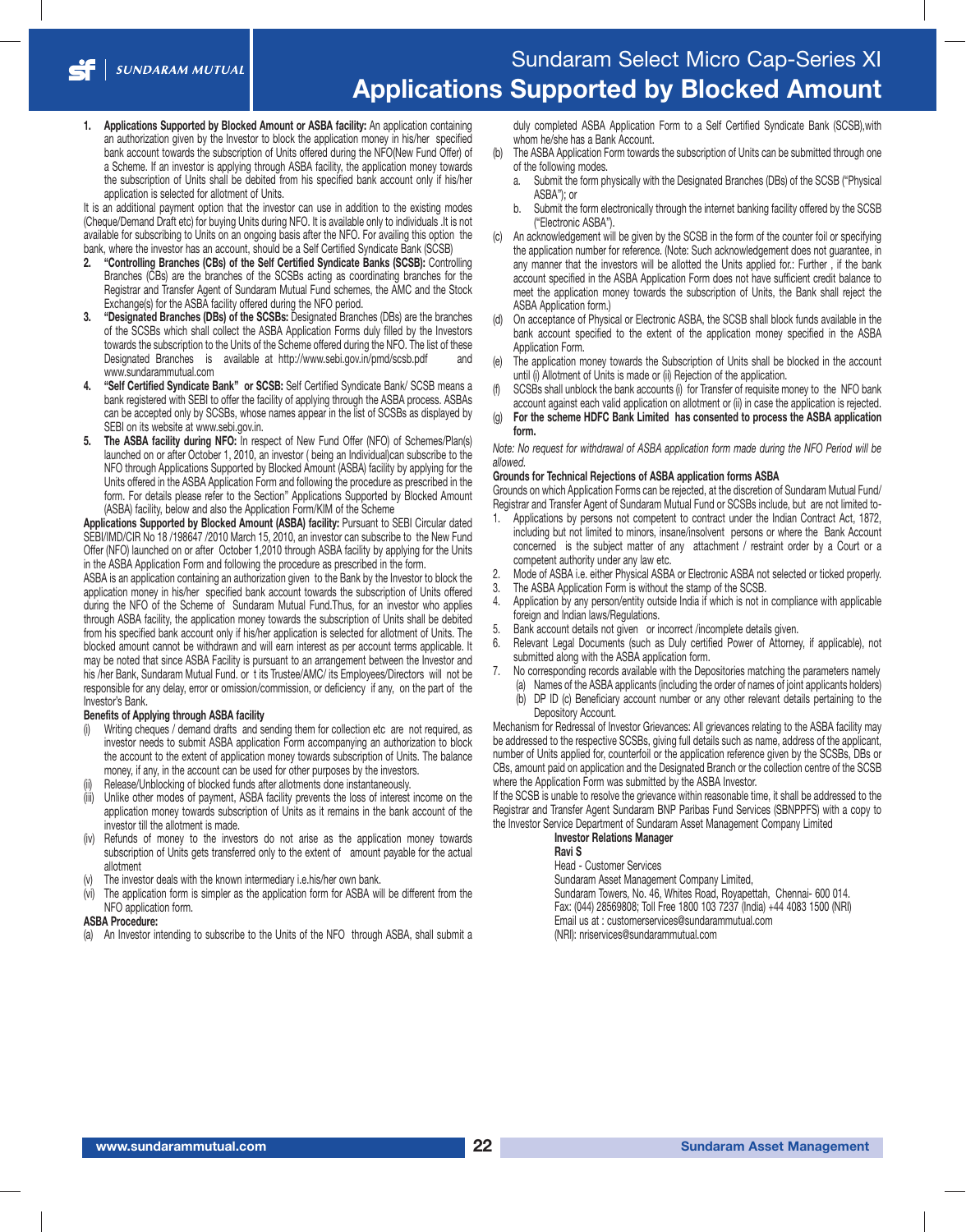## **Collection centers of HDFC Bank**

Andhra Pradesh • Cuddapah HDFC Bank Ltd, RRR Towers, Dwaraka Nagar, RS Road,<br>Nagarajupalli, Cuddapah 516001• Hyderabad WBO 1-10-60/3, III Floor, Suryodaya, Begumpet,<br>Hyderabad 500016 • Kakinada #20-1-46,Main Road,Opp SRMT, 17/126, G.V.R. Enclave, G.T. Road, Nellore 524001 • **Rajahmundry** 46-17-20, 1st floor, Danavaipet, Rajahmundry 533103 • **Tirupati** HDFC Bank Ltd, 19-8-180, Krishna Arcade, Beside IBP Petrol Pump, Near Annamaiah Circle Tirupati 517501 • **Vijayawada** HDFC Bank Ltd., D.No 40-5-4A, I Floor, Tikkle Road, Vijayawada-520 010 • **Vishakapatnam** HDFC Bank, First Floor, Potluri Castle, # 48-14-9, Dwarakanagar, Visakhapatnam 530016 • **warangai** 1-8-605/1, Nakkalagutta,<br>Hanamkonda, Warangal-506001 **Assam • Guwahati** Wholesale Banking Operations, Buildwell<br>Compound,NearDarwinCampus(BesideNeepcoBhawan),1st Flo **Binar • Binar** Begusarai Kachhari Chowk, Today Market, Begusarai 851101**° Bhagaipur** Triveni<br>Appartment, Dr. R. P Road, Bhagalpur 812002**• Darbhanga** Natraj Bhawan, I St Floor, Katki Bazar,<br>Tower Chawk, Darbhanga 846004 vimei Complex, Dak Banglow Road, Hajipur 844101**° Muzaffarpur** HDFC Bank Ltd, Tilak Maidan<br>Road, Muzaffarpur Muzaffarpur 842001**° Patna** Plot No 651 Jamal Rd, Patna 800002 **Chhattisgarh**<br>• **Bhilai** Chauhan Estate, G.E. Roa Sheffer's School, Mungeli Road,Bilaspur, Chhattisgarh Bilaspur 495001 • **Raipur** Plot No 280, 1st Hoor, Mahadev Ghat Road, Besides Sunder Nagar Hiling Station (Bharat Petroleum) Sunder Nagar,<br>Raipur 492013 **Daman • Daman** Ace Shopping Mall, Dilip Nagar, Teen Batti Daman 396210 **Goa •**<br>**Panjim** HDFC Bank Ltd, WBO 2nd Fl Goa, Panjim 403001 Gujarat • Junagadh Ground Hoor, Moti Palace, Opp.Rayji Nagar, Moti Baugh<br>Road, Junagadh 362001 • Ahmedabad HDFC Bank Ltd, 1st Floor, Astral Building, Near Mithakali Six<br>Cross Road, Navrangpura Ahmedabad Post Office, Waghawadi Road, Bhavnagar 364001 • **Bhuj** 101/102 Sunrise Tower, Vijay Nagar,<br>Hospital Road, Bhuj 370001 • **Gandhidham** HDFC Bank Ltd, Wholesale Banking Operations,<br>Plot#301, Ward 12/B, 2nd Floor,Opp. Dr. C.G. Bank Ltd, Wholesale Banking Operations, 1st Floor, Aadinath Complex, College Chowk, Gondal<br>360311 • **Himmatnagar** G.F Shop No 5-8 & First Floor 4 – 9, Kumar House, Durga Oil Mill<br>Compound Himmatnagar 383 001 • **Jamnagar** A Appartment, Jamnagar 361008 • **Mehsana** Prabhu Complex, Nr Rajkamal Petrol Pump, Highway Road, Mehsana 384002 • **Morvi** Om Shopping Complex, Ravapar Road, Morvi 363641 • **Nadiad** 1st Floor, Metro City, PIJ Road, Nadiad 387001 • **Navsari** Gr Flr, Nandani Complex, Station Road Navsari 396445 • **Palanpur** Nr. Cozy Tower, Opp Joravar Palace Palanpur 385001 • **Porbandar** Om Shiv Shakti R.D.Chambers, M.G. Road, Porbandar 360575 • Rajkot 1st & 2nd Floor, Shri Harish, 40<br>/ A Bhaktinagar Society, Bhaktinagar Circle. Rajkot 360002 • **Silvassa 1**-16, Jaypee House, Opp.<br>Patel Petrol Pump, Silvassa 3 Hoad Surat 395007 • **Surendranagar** Middle Point, A Wing, Nr Milan Cenama, Main Hoad,<br>Surendranagar 363002 • **Unjha** 1st Floor, Suvidhi Complex, Station Road, Unjha 384170 • **Valsad**<br>1st Floor, Ekta Apt, Tithal Road, Valsa Veraval 362265 **Haryana** • **Ambala** 6352/11, Nicholson Road, First Floor, Ambala Cantt 133001 • **Bhiwani** S-175d/1, Jalan Nagar, Meham Chowk. Bhiwani 127021 • **Hissar** 2nd Floor, Akash Plaza, Near Jindal Chowk, Hisar 125001 • **Jagadhri** Plot No.1, Rajesh Nagar Colony, Ambala Road, Jagadhri 135001 • Jimd HDFC Bank Ltd, SCF-5 Hani lalab, Jimd 126102 • Karthal 1450/51 Ambala<br>Road, Pehowa Chowk, Kaithal 136027 • Karnal Basement, Sco 778-779, Opp. Mahabeer Dal<br>Hospital Karnal 132001 • Kurukshetra HDFC Ba Jammu 180004 • Kangra Near Bus Stand Kangra Kangra 176001 • Shimla Shimla3, Jankidas Bldg,<br>Shimla 171001 • Solan The Mall Road, Opp.Uco Bank, Solan 173212 Jammu and Kashmir •<br>Srinagar First Floor, M. S. Shopping Mall, Resi B-9, City Centre, Sector-4, Bokaro Steel City, Bokaro 827001 • Deogarn Assam Acess Road,Near<br>Tower Chowk, Deoghar 814112 • Dhanbad Sri Ram Plaza, 1st Floor, Bank More, Dhanbad 826 001<br>• Hazaribagh HDFC Bank, Annanda Chowk 1st Floor, 105,Snp Area, Sakchi, Jamshedpur - 831 00 Jamshedpur 831001 • **Ramhgarh** N.H-33<br>Main Road, Near Bank Of Baroda,Ramgarh Cantt-829122, Ramhgarh Cantt 829122 • **Ranchi** 56<br>Rohini Complex, Circular Road, Lalpur, Ran Enclave, Hm Road, Mandipet,Davangere Davangere 577001 • **Bagalkot** Opp:Railway Station Ward No 10 Bagalkot 58/101 **• Bangalore** HDFC Bank Ltd., Cash Management Services, "Salco Centre",<br># 8/24, Richmond Road Bangalore 560025 **• Belgaum** HDFC Bank Ltd,. No 4830/2a Opp District<br>Hospital Dr Ambedkar Road. Belgaum 5 Hubli 580029 • Mangalore Ideal Towers 1st Hoor, Opp Sharavu Ganapathi Temple, G. T. Road,<br>Mangalore 575001 • Mysore Mythri Arcade, Saraswathipuram, 1st Main, Mysore Mysore 57009 •<br>Shimoga HDFC Bank Ltd, W. B. O, No. 447, S Nadakkave, Calicut 6/3011 **• Chengannur** Bin Tower, Govt Hospital Junction, M.C Road,<br>Chengannur 689121 **• Cochin** First Floor, Palarivattom 25 Cochin 682025 **• Kannur** HDFC Bank,Ist<br>Floor KVR Tower, South Baza 691001 • **Kottayam** 3rd Floor Unity Buildings, KK Road, Kottayam 686002 • **Manjeri** HDFC Bank<br>Ltd, Kurikkal Plaza, Kacherippadi, Manjeri 676121 • **Palakkad** VIII/246, 1st Floor, Chandranagar Jn.<br>Palakkad 678007 • **Patha Perinthalmana** Wholesale Banking, HDFC Bank Ltd., Sree Complex, Calicut Road, Perinthalmana<br>679322 • **Thalassery** Sahara Centre, AVK Nair Road, Thalassery 670101 • **Thiruvalla** Illampallil<br>Buildings, 26/149,1&2, Mc Road, Tirur 676101 • T**richur** Third Floor, Suharsha Towers,Shornur Road, Trichur 680001 • **Trivandrum**<br>BOB Plaza, Second Floor, T. C. 12 / 149 (3), Pattom, Trivandrum 695004 **Madhya Pradesh • Bhopal**<br>Asha Avenue, 1st Floor, Z-1

Lashkar Gwalior 474001 • **Indore** HDFC Bank Ltd., 1st Floor, Brilliant Avenue, SCH No. 94, Sector -B, Behind Bombay Hospital, Ring Road, Indore 452010 • **Jabalpur** HDFC Bank Ltd, 1st Floor, Kumbhare Mension, 636, Vijay Nagar, Mr- 4, Main Road, SBI Chowk, Jabalpur 482002 • **Ratlam** HDFC Bank (Wbo) 90, Station Road Ratlam 457001 **Maharashtra** • **Ahmednagar** Ambar Plaza, 'A' Wing, Second Floor, Station Road, Ahmednagar 414001 • **Akola** Sethi Heights, 1st Floor, Opp. Zilla Parishad, Akola 444001 • **Amravati** C/O Rasik Plaza, Morshi Rd, Jaystambh Chowk, Amravati 444601 • **Aurangabad** HDFC Bank Ltd. Divekar Plaza, CTS No 18272, Iind Floor, Railway Station Road, Padampura, Aurangabad 431001 • **Bhusaval** Mansingh Complex. C.T.S. No. 3294 (H.No. 4/285) Jamner Road, Opp CSM Complex, Bhusaval 425201 • **Dahanu** Matru Ashish, Irani Road. Dahanu 401602 • **Dhule** Wholesale Banking Operations(CMS), Lane No- 6, Mundada Arcade, Parola Road, Dhule 424001 • **Ichalkaranji** House No 7-55(Old No9-148), Main Road, Janta Chowk, Ichalkaranji 416115 • **Jalgaon** HDFC Bank Ltd, 3rd Floor, Sugan Heights, P P No 324/2, TPS II, Near Central Bus Stand, Jalgaon 425001 • **Karad** Besides Hotel Sangam, Kolhapur Naka, Karad 415110 • Kolhapur Gemstone, 517/A/2 E Ward New Shahupuri, Nr Central Bus Stand Kolhapur 416001 •<br>Latur HDFC Bank Ltd, Ilnd Floor, Shri Prabha Arcade, Vora Bunglow, Main Road, Nr Nagar Parishad,<br>Latur 413512 • Mumbai Ground Floor, Near Lokmat Square, Wardha Hoad, Nagpur 440010 • Pune Fortune Square, 3rd Floor, Deep<br>Bungalow Chowk, Model Colony, Shivajinagar, Pune 411016 • Ratnagiri Show Room No.3,<br>Mangesh Shanta, Apartment, Near Maruti Mandir, Ratna Sangli Miraj Road, Sangli 416416 • **Solapur** HDFC Bank Ltd, 8516/11, Murarji Peth, Sun Plaza Bldg, Lucky Chowk, Solapur 413007 Meghalaya • Shillong Anders Mansion, Police Bazar, Shillong<br>793001 Orissa • Balasore F.M.Circle, Balasore Branch, Orissa Balasore 756001 • Bhubaneshwar<br>1st Floor, Wholesale Banking Operations, A **Punjab • Amritsar** 26 Kennedy Avenue, First Floor, Amritsar 143001 • **Batala** SCF 173-174,<br>Jalandhar Road Batala 143505 • **Bhatinda** HDFC Bank Ltd, 83/1 Liberty Chowk, Civil Lines,<br>Bhatinda 151001 • **Chandigarh** SCO-189-1 594, Gaushala Road Fazilka 152123 • **Ferozepur** Building No.30/7, Udham Singh Chowk, Ferozepur 152001 • **Gurdaspur** HDFC Bank Ltd, SCF-1, Improvement Trust Bldg, Hanuman Chowk, Gurdaspur 143521 • **Hoshiarpur** WBO, Ist Floor, Opp Maharaja Hotel, Sutheri Road, Hoshairpur 146001 • **Jagraon** Opp SSP Office, Tehsel Road, Jagraon 142026 • **Jalandhar** HDFC Bank Ltd., 1st Floor, 911, GT Road, Nr. Narinder Cinema, Jalandhar 144001 • **Kapurthala** The Mall Near Mgn Public School Kapurthala 144601 • **Khanna** HDFC Bank, Opp. Bus Stand. G.T. Road, Khanna, Khanna 141401 • **Kotkapura** B-X/740, Faridkot Road, Kotkapura 151204 • **Ludhiana** Sco-54, Phase -2 Urban Estate Dugri Ludhiana 141001 • **Mand**i Gobindgarh Hukam Chand Building, Neai<br>Main Post Office, Gobindgarh 147301 • **Moga** GT Road, Opp D C Office, Thaman Singh Gill Market,<br>Moga 142001 • Nabha SCF 14,15, Pat Road, Nawanshahar 144514 • **Patiala** Building No 11520, 1st Floor, Leela Bhawan, Near Gopal Sweets Patiala 147001 • **Phagwara** Kalra Complex, G T Road, Phagwara 144401 • **Rajpura** # 11- 12B, Clibre Market, Rajpura 140401 • **Ropar** HDFC Bank Ltd, Raj Hotel Complex, College Road, Ropar 140001 • **Sangrur** SCO-1,2,3, Kaula Park, Sangrur 148001 **Rajasthan • Ajmer** HDFC Bank<br>Ltd, Ground Floor, Rajasthan Patrika Building, Ajmer 305001 • **Alwar** Bhagat Singh Circle, Opp.Uit,<br>Alwar(Raj.) Alwar 301001 • **B** SK Plaza, Pur Road, Bhilwara 311001 • **Bhiwadi** RIICO Chowk Bhiwadi Bhiwadi 301019 • **Bikaner** HDFC Bank Ltd, Roshan Plaza, Rani Bazar, Bikaner 334001 • **Jaipur** HDFC Bank House, 2nd Floor,<br>O-10, Ashok Marg, C-Scheme, Jaipur 302001 • **Jodhpur** HDFC Bank Ltd., Ist Floor, 15, Keshav<br>Comlex, Nimbera House, Paota, Mando Second Hoor, 1 A 1, SHS, Dr S C Nursing Home Hoad, Ialwandi, Kota 324007 • **Ramganj** Mandi<br>Bazaar No -1 Opp SBBJ Bank, Ramganj Mandi 326519 • Udaipur HDFC Bank Ltd, Durga Nursery<br>Road, Udaipur 313001 Tamil Nadu • Chennai N Mettupalayam Road, Opp Murugan Mills, Near Ganga Hospital, Coimbatore 641018 • **Erode** No.680, Lotus Enclave, Brough Road, Erode 638001 • **Hosur** No.24 & 25, Maruthi Nagar, Sipcot PO, Near Dharga, Hosur 635126 **• Karur** 126/D/E, Annai Plaza, Kovai Road, Karur 639002 **• Madurai** Sri<br>Nithyakalyani Towers, No 34, Krishnarayan Tank Street, North Veli Street Madurai 625001 •<br>Pondicherry T.S.No.6, 100ft Road, Wholesale Banking Operations, Sethukrishna Trade Centre, 1st Floor, 133/31a, Trichy Main Road, Gugai, Salem 636004 • **Theni** HDFC Bank, Wholesale Banking Operations, Theni, #422-A, Periyakulam Road, Allinagaram, Theni 625531 • **Tirunelveli** HDFC Bank Ltd, 12,13, Trivandrum High Road, Vannarpettai, Palayamkottai, Tirunelveli 627002 • **Tirupur** HDFC Bank Ltd, No-169, Chidambaram Complex, Kumaran Road, Tirupur 641601 • **Trichy** No.11 PLA Kanagu Towers, 11th Cross, Main Road, Thillainagar, Trichy 620018 • **Vellore** 73 Officers Line, Vellore 632001 **Uttar Pradesh** • **Agra** First Floor, Pariney Garden, Bhagfarjana, Civil Lines, Agra 282002 • **Aligarh** HDFC Bank Ltd, 3-316 Bhalla Complex, Ramghat Road, Aligarh 202001 • **Allahabad** 58, SP Marg Civil Lines, Allahabad 211003 • **Bareilly** WBO, 1st Floor, 154, Krishna Place, Civil Lines, Bareilly 243001 • **Delhi** E-13/29, 2nd Floor, Harsha Bhavan, Middle Circle, Connaught Place New Delhi 110001 • **Gorakhpur** Wholesale Banking Operations, Shreenath Complex, 10, Park Road, Civil Lines,<br>Gorakhpur 273001 **• Jhansi** HDFC Bank Ltd, Damroo Cinema Complex, Civil Lines, Jhansi 284003 • **Kanpur** 15/46, 1st Floor, Civil Lines, Kanpur 208001 • **Lucknow** Pranay Towers 38, Darbari Lal Sharma Marg, Lucknow 226001 • **Mathura** 169/2 Gaushala Road, Opp BSA College, Mathura 281001 • **Meerut** HDFC Bank Ltd, 1st Floor 381, Western Kutchery Rd, Meerut 250001 • Moradabad HDFC Bank Ltd, Wholesale Banking Operations, Pandit Shankar Dutt Sharma Marg,<br>Opposite Election Office, Civil Lines, Moradabad 244001 • Muzaffarnagar First Floor, 53/4 Janshai<br>Road, New Mandi, Muzaffarnagar 25100 Trade Centre, Maqbool Alam Road, Khajuri, Varanasi 221002 **Uttarakhand ●** Dehradun WBO Deptt,<br>HDFC Bank, 56, Rajpur Road, Dehradun 248001 ● Haldwani 8/6 Bhotia Paraw, Nainital Road,<br>Haldwani 263139 ● **Rishikesh** MC No 53 Rudrapur 263 153 **West Bengal** • **Asansol** P.C Chatterjee Market, Rambandhu Talaw, Asansol 713303 • **Durgapur** Balai Commercial Complex, 3rd Floor, Benachity, Nachan Road, Durgapur 713213 • **Kolkata** Abhilasha-II, 6 Royd Street (2nd Floor) Kolkata 700016 • **Raniganj** A/29, N S B Road, Opposite Asoka Petrol Pump, Raniganj, Dist Burdwan Raniganj 713347 • **Siliguri** 136/115 Hill Cart Road Siliguri 734401